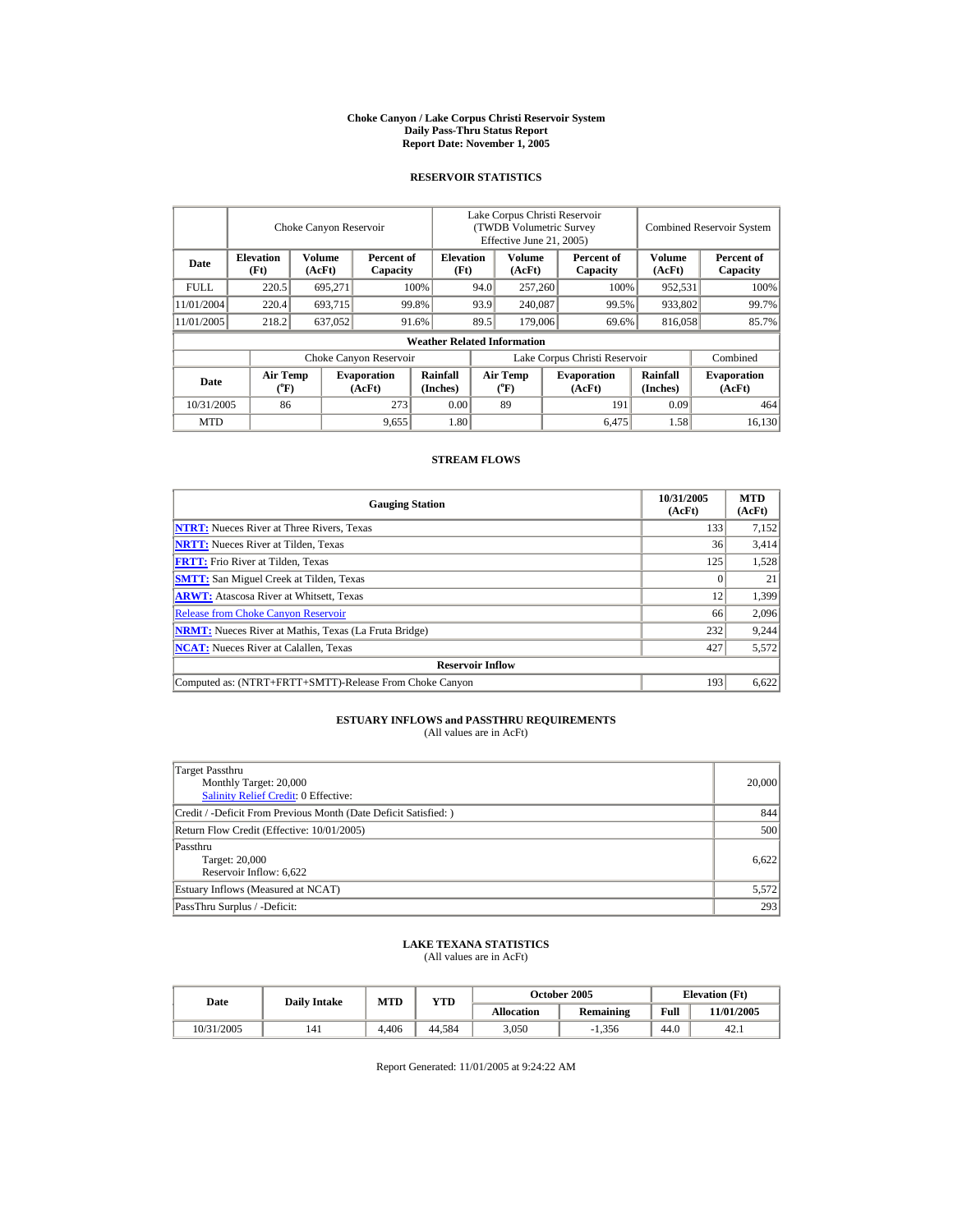#### **Choke Canyon / Lake Corpus Christi Reservoir System Daily Pass-Thru Status Report Report Date: November 2, 2005**

### **RESERVOIR STATISTICS**

|             | Choke Canyon Reservoir   |                  |                              |                                    | Lake Corpus Christi Reservoir<br><b>(TWDB Volumetric Survey)</b><br>Effective June 21, 2005) |                                       |  |                              | <b>Combined Reservoir System</b> |                              |  |
|-------------|--------------------------|------------------|------------------------------|------------------------------------|----------------------------------------------------------------------------------------------|---------------------------------------|--|------------------------------|----------------------------------|------------------------------|--|
| Date        | <b>Elevation</b><br>(Ft) | Volume<br>(AcFt) | Percent of<br>Capacity       |                                    | <b>Elevation</b><br>(Ft)                                                                     | <b>Volume</b><br>(AcFt)               |  | Percent of<br>Capacity       | <b>Volume</b><br>(AcFt)          | Percent of<br>Capacity       |  |
| <b>FULL</b> | 220.5                    | 695.271          |                              | 100%                               | 257,260<br>94.0                                                                              |                                       |  | 100%                         | 952,531                          | 100%                         |  |
| 11/02/2004  | 220.5                    | 693.974          |                              | 99.8%                              | 94.0                                                                                         | 241.241                               |  | 100.0%                       | 935.215                          | 99.9%                        |  |
| 11/02/2005  | 218.2                    | 636,556          |                              | 91.6%                              | 89.5                                                                                         | 178.185                               |  | 69.3%                        | 814,741                          | 85.5%                        |  |
|             |                          |                  |                              | <b>Weather Related Information</b> |                                                                                              |                                       |  |                              |                                  |                              |  |
|             |                          |                  | Choke Canyon Reservoir       |                                    | Lake Corpus Christi Reservoir                                                                |                                       |  |                              |                                  | Combined                     |  |
| Date        | <b>Air Temp</b><br>(°F)  |                  | <b>Evaporation</b><br>(AcFt) | Rainfall<br>(Inches)               |                                                                                              | <b>Air Temp</b><br>$({}^o\mathrm{F})$ |  | <b>Evaporation</b><br>(AcFt) | Rainfall<br>(Inches)             | <b>Evaporation</b><br>(AcFt) |  |
| 11/01/2005  | 76                       |                  | 259                          | 0.00                               |                                                                                              | 73                                    |  | 239                          | 0.00                             | 498                          |  |
| <b>MTD</b>  |                          |                  | 259                          | 0.00                               |                                                                                              |                                       |  | 239                          | 0.00                             | 498                          |  |

### **STREAM FLOWS**

| <b>Gauging Station</b>                                       | 11/01/2005<br>(AcFt) | <b>MTD</b><br>(AcFt) |
|--------------------------------------------------------------|----------------------|----------------------|
| <b>NTRT:</b> Nueces River at Three Rivers, Texas             | 127                  | 127                  |
| <b>NRTT:</b> Nueces River at Tilden, Texas                   | 34                   | 34                   |
| <b>FRTT:</b> Frio River at Tilden, Texas                     | 123                  | 123                  |
| <b>SMTT:</b> San Miguel Creek at Tilden, Texas               |                      | $\Omega$             |
| <b>ARWT:</b> Atascosa River at Whitsett, Texas               | 11                   | 11                   |
| <b>Release from Choke Canyon Reservoir</b>                   | 66                   | 66                   |
| <b>NRMT:</b> Nueces River at Mathis, Texas (La Fruta Bridge) | 177                  | 177                  |
| <b>NCAT:</b> Nueces River at Calallen, Texas                 | 212                  | 212                  |
| <b>Reservoir Inflow</b>                                      |                      |                      |
| Computed as: (NTRT+FRTT+SMTT)-Release From Choke Canyon      | 185                  | 185                  |

## **ESTUARY INFLOWS and PASSTHRU REQUIREMENTS**<br>(All values are in AcFt)

| Target Passthru                                                 |       |
|-----------------------------------------------------------------|-------|
| Monthly Target: 9,000                                           | 9,000 |
| <b>Salinity Relief Credit: 0 Effective:</b>                     |       |
| Credit / -Deficit From Previous Month (Date Deficit Satisfied:) | 293   |
| Return Flow Credit (Effective: 11/01/2005)                      | 500   |
| Passthru                                                        |       |
| Target: 9,000                                                   | 185   |
| Reservoir Inflow: 185                                           |       |
| Estuary Inflows (Measured at NCAT)                              | 212   |
| PassThru Surplus / -Deficit:                                    | 0     |

# **LAKE TEXANA STATISTICS** (All values are in AcFt)

| Date      | <b>Daily Intake</b> | <b>MTD</b> | VTD    |                   | November 2005    |      | <b>Elevation</b> (Ft) |
|-----------|---------------------|------------|--------|-------------------|------------------|------|-----------------------|
|           |                     |            |        | <b>Allocation</b> | <b>Remaining</b> | Full | 11/02/2005            |
| 1/01/2005 | 145                 | 145        | 44,729 | 3,050             | 2,905            | 44.0 | 42.1                  |

Report Generated: 11/02/2005 at 8:42:38 AM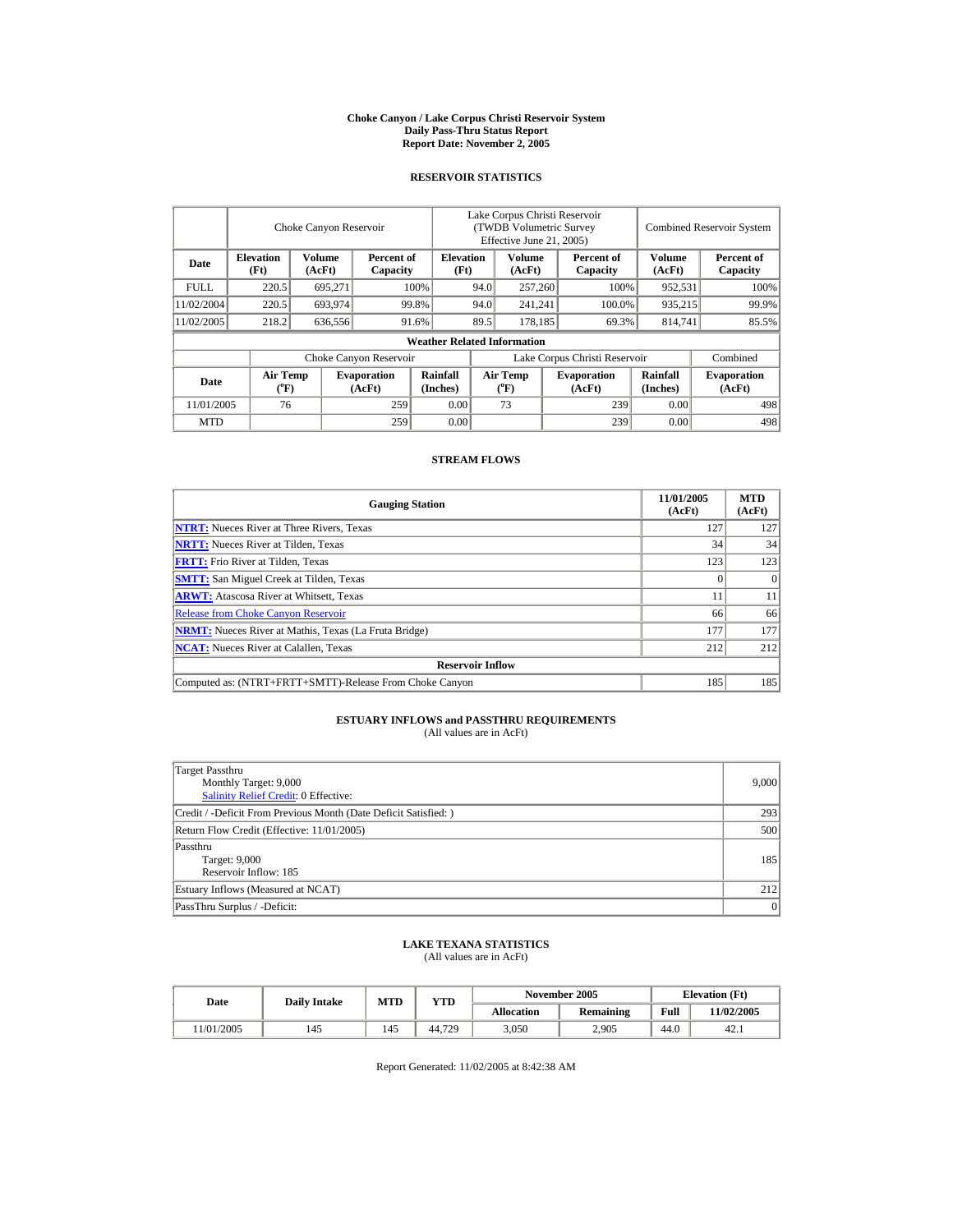#### **Choke Canyon / Lake Corpus Christi Reservoir System Daily Pass-Thru Status Report Report Date: November 3, 2005**

## **RESERVOIR STATISTICS**

|             |                                             | Choke Canyon Reservoir  |                              |                                    | Lake Corpus Christi Reservoir<br>(TWDB Volumetric Survey)<br>Effective June 21, 2005) |                                |  |                              | <b>Combined Reservoir System</b> |                              |
|-------------|---------------------------------------------|-------------------------|------------------------------|------------------------------------|---------------------------------------------------------------------------------------|--------------------------------|--|------------------------------|----------------------------------|------------------------------|
| Date        | <b>Elevation</b><br>(Ft)                    | <b>Volume</b><br>(AcFt) | Percent of<br>Capacity       | <b>Elevation</b><br>(Ft)           |                                                                                       | Volume<br>(AcFt)               |  | Percent of<br>Capacity       | <b>Volume</b><br>(AcFt)          | Percent of<br>Capacity       |
| <b>FULL</b> | 220.5                                       | 695.271                 |                              | 100%                               | 94.0<br>257,260                                                                       |                                |  | 100%                         | 952.531                          | 100%                         |
| 11/03/2004  | 220.4                                       | 693.455                 |                              | 99.7%                              | 94.0                                                                                  | 241,048                        |  | 99.9%                        | 934.503                          | 99.8%                        |
| 11/03/2005  | 218.2                                       | 635,813                 |                              | 91.4%                              | 89.4                                                                                  | 177,857                        |  | 69.1%                        | 813,670                          | 85.4%                        |
|             |                                             |                         |                              | <b>Weather Related Information</b> |                                                                                       |                                |  |                              |                                  |                              |
|             |                                             |                         | Choke Canyon Reservoir       |                                    | Lake Corpus Christi Reservoir                                                         |                                |  |                              |                                  | Combined                     |
| Date        | <b>Air Temp</b><br>$({}^{\circ}\mathrm{F})$ |                         | <b>Evaporation</b><br>(AcFt) | Rainfall<br>(Inches)               |                                                                                       | Air Temp<br>$({}^o\mathrm{F})$ |  | <b>Evaporation</b><br>(AcFt) | Rainfall<br>(Inches)             | <b>Evaporation</b><br>(AcFt) |
| 11/02/2005  | 80                                          |                         | 273                          | 0.00                               |                                                                                       | 79                             |  | 172                          | 0.00                             | 445                          |
| <b>MTD</b>  |                                             |                         | 532                          | 0.00                               |                                                                                       |                                |  | 411                          | 0.00                             | 943                          |

### **STREAM FLOWS**

| <b>Gauging Station</b>                                       | 11/02/2005<br>(AcFt) | <b>MTD</b><br>(AcFt) |
|--------------------------------------------------------------|----------------------|----------------------|
| <b>NTRT:</b> Nueces River at Three Rivers, Texas             | 125                  | 252                  |
| <b>NRTT:</b> Nueces River at Tilden, Texas                   | 30                   | 64                   |
| <b>FRTT:</b> Frio River at Tilden, Texas                     | 143                  | 266                  |
| <b>SMTT:</b> San Miguel Creek at Tilden, Texas               |                      |                      |
| <b>ARWT:</b> Atascosa River at Whitsett, Texas               | . .                  | 21                   |
| <b>Release from Choke Canyon Reservoir</b>                   | 66                   | 131                  |
| <b>NRMT:</b> Nueces River at Mathis, Texas (La Fruta Bridge) | 183                  | 359                  |
| <b>NCAT:</b> Nueces River at Calallen, Texas                 | 71                   | 284                  |
| <b>Reservoir Inflow</b>                                      |                      |                      |
| Computed as: (NTRT+FRTT+SMTT)-Release From Choke Canyon      | 202                  | 387                  |

# **ESTUARY INFLOWS and PASSTHRU REQUIREMENTS**<br>(All values are in AcFt)

| Target Passthru<br>Monthly Target: 9,000<br>Salinity Relief Credit: 0 Effective: | 9,000 |
|----------------------------------------------------------------------------------|-------|
| Credit / -Deficit From Previous Month (Date Deficit Satisfied:)                  | 293   |
| Return Flow Credit (Effective: 11/01/2005)                                       | 500   |
| Passthru<br>Target: 9,000<br>Reservoir Inflow: 387                               | 387   |
| Estuary Inflows (Measured at NCAT)                                               | 284   |
| PassThru Surplus / -Deficit:                                                     | 0     |

## **LAKE TEXANA STATISTICS** (All values are in AcFt)

| Date      | <b>Daily Intake</b> | <b>MTD</b> | <b>VTD</b> |                   | November 2005    | <b>Elevation</b> (Ft) |            |
|-----------|---------------------|------------|------------|-------------------|------------------|-----------------------|------------|
|           |                     |            |            | <b>Allocation</b> | <b>Remaining</b> | Full                  | 11/03/2005 |
| 1/02/2005 | 148                 | 292        | 44,877     | 3.050             | 2.758            | 44.0                  | 42.0       |

Report Generated: 11/03/2005 at 9:10:14 AM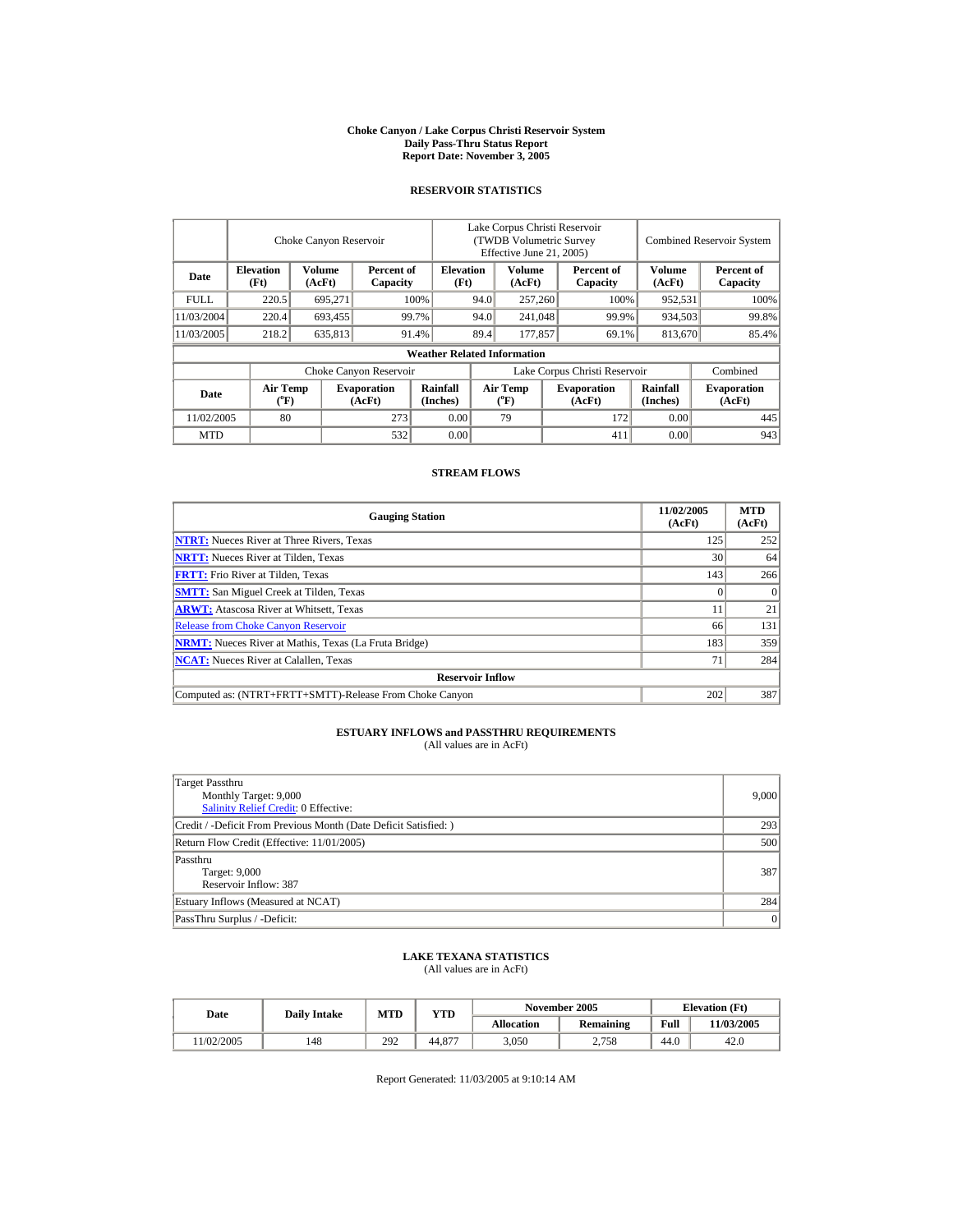#### **Choke Canyon / Lake Corpus Christi Reservoir System Daily Pass-Thru Status Report Report Date: November 4, 2005**

### **RESERVOIR STATISTICS**

|             |                                             | Choke Canyon Reservoir  |                              |                                    | Lake Corpus Christi Reservoir<br>(TWDB Volumetric Survey<br>Effective June 21, 2005) |                                             |       |                              | <b>Combined Reservoir System</b> |                              |
|-------------|---------------------------------------------|-------------------------|------------------------------|------------------------------------|--------------------------------------------------------------------------------------|---------------------------------------------|-------|------------------------------|----------------------------------|------------------------------|
| Date        | <b>Elevation</b><br>(Ft)                    | <b>Volume</b><br>(AcFt) | Percent of<br>Capacity       | <b>Elevation</b><br>(Ft)           |                                                                                      | <b>Volume</b><br>(AcFt)                     |       | Percent of<br>Capacity       | Volume<br>(AcFt)                 | Percent of<br>Capacity       |
| <b>FULL</b> | 220.5                                       | 695,271                 |                              | 100%                               | 94.0                                                                                 | 257,260                                     |       | 100%                         | 952,531                          | 100%                         |
| 11/04/2004  | 220.4                                       | 691,639                 |                              | 99.5%                              | 93.9                                                                                 | 239,894                                     | 99.4% |                              | 931,533                          | 99.5%                        |
| 11/04/2005  | 218.1                                       | 635,317                 |                              | 91.4%                              | 89.4                                                                                 | 177,693                                     |       | 69.1%                        | 813,010                          | 85.4%                        |
|             |                                             |                         |                              | <b>Weather Related Information</b> |                                                                                      |                                             |       |                              |                                  |                              |
|             |                                             |                         | Choke Canyon Reservoir       |                                    | Lake Corpus Christi Reservoir                                                        |                                             |       |                              |                                  | Combined                     |
| Date        | <b>Air Temp</b><br>$({}^{\circ}\mathrm{F})$ |                         | <b>Evaporation</b><br>(AcFt) | Rainfall<br>(Inches)               |                                                                                      | <b>Air Temp</b><br>$({}^{\circ}\mathbf{F})$ |       | <b>Evaporation</b><br>(AcFt) | <b>Rainfall</b><br>(Inches)      | <b>Evaporation</b><br>(AcFt) |
| 11/03/2005  | 83                                          |                         | 244                          | 0.00                               |                                                                                      | 82                                          |       | 181                          | 0.00                             | 425                          |
| <b>MTD</b>  |                                             |                         | 776                          | 0.00                               |                                                                                      |                                             |       | 592                          | 0.00                             | 1,368                        |

### **STREAM FLOWS**

| <b>Gauging Station</b>                                       | 11/03/2005<br>(AcFt) | <b>MTD</b><br>(AcFt) |
|--------------------------------------------------------------|----------------------|----------------------|
| <b>NTRT:</b> Nueces River at Three Rivers, Texas             | 121                  | 373                  |
| <b>NRTT:</b> Nueces River at Tilden, Texas                   | 28                   | 91                   |
| <b>FRTT:</b> Frio River at Tilden, Texas                     | 157                  | 423                  |
| <b>SMTT:</b> San Miguel Creek at Tilden, Texas               |                      | $\Omega$             |
| <b>ARWT:</b> Atascosa River at Whitsett, Texas               |                      | 32                   |
| <b>Release from Choke Canyon Reservoir</b>                   | 66                   | 197                  |
| <b>NRMT:</b> Nueces River at Mathis, Texas (La Fruta Bridge) | 171                  | 530                  |
| <b>NCAT:</b> Nueces River at Calallen, Texas                 | 95                   | 379                  |
| <b>Reservoir Inflow</b>                                      |                      |                      |
| Computed as: (NTRT+FRTT+SMTT)-Release From Choke Canyon      | 212                  | 599                  |

# **ESTUARY INFLOWS and PASSTHRU REQUIREMENTS**<br>(All values are in AcFt)

| Target Passthru<br>Monthly Target: 9,000<br>Salinity Relief Credit: 0 Effective: | 9,000 |
|----------------------------------------------------------------------------------|-------|
| Credit / -Deficit From Previous Month (Date Deficit Satisfied:)                  | 293   |
| Return Flow Credit (Effective: 11/01/2005)                                       | 500   |
| Passthru<br>Target: 9,000<br>Reservoir Inflow: 599                               | 599   |
| Estuary Inflows (Measured at NCAT)                                               | 379   |
| PassThru Surplus / -Deficit:                                                     | 0     |

### **LAKE TEXANA STATISTICS**

(All values are in AcFt)

| Date      | <b>Daily Intake</b> | <b>MTD</b> | YTD    |            | November 2005    | <b>Elevation</b> (Ft) |            |
|-----------|---------------------|------------|--------|------------|------------------|-----------------------|------------|
|           |                     |            |        | Allocation | <b>Remaining</b> | Full                  | 11/04/2005 |
| 1/03/2005 | 148                 | 440        | 45.024 | 3,050      | 2.610            | 44.0                  | 42.0       |

Report Generated: 11/04/2005 at 8:43:08 AM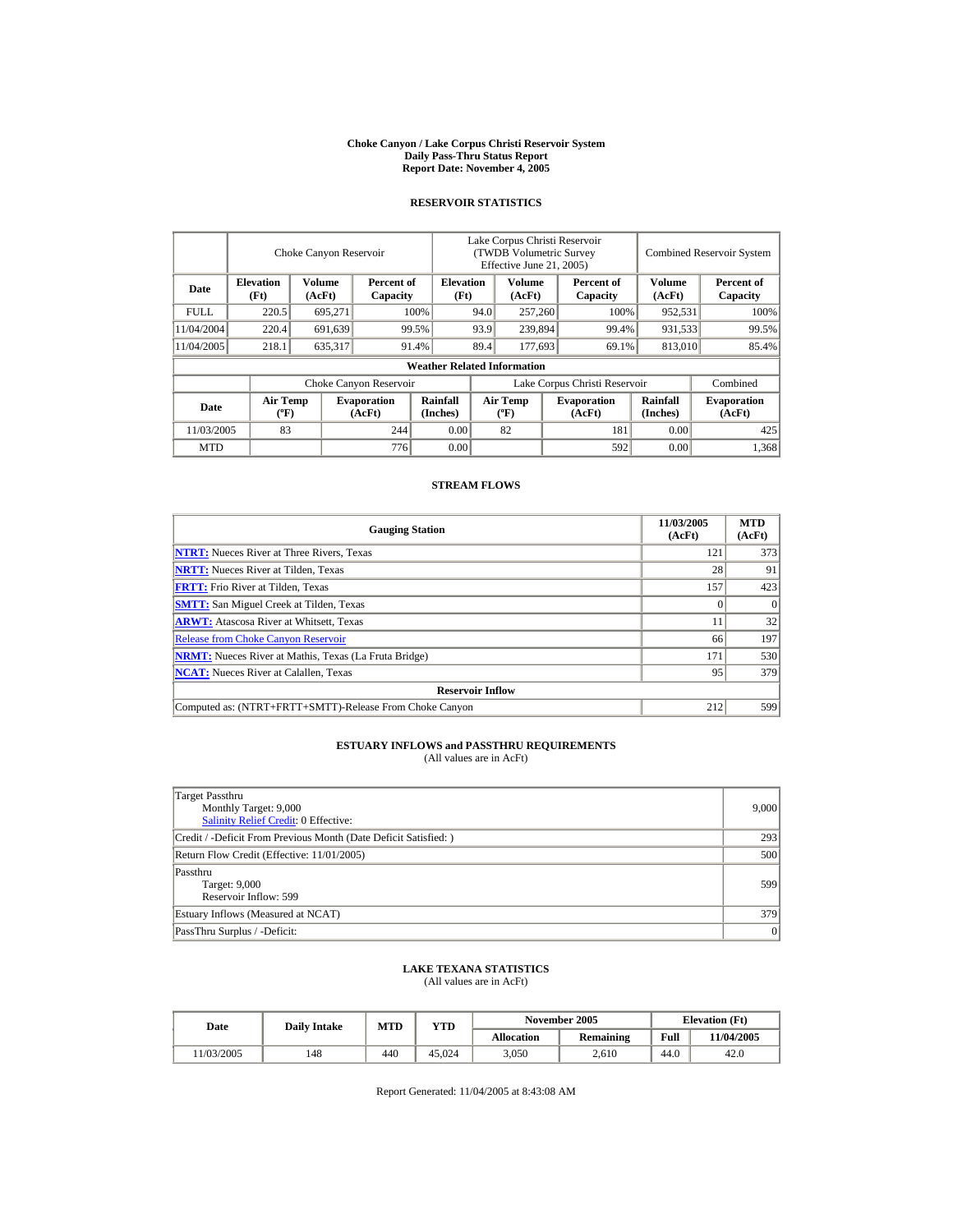#### **Choke Canyon / Lake Corpus Christi Reservoir System Daily Pass-Thru Status Report Report Date: November 5, 2005**

### **RESERVOIR STATISTICS**

|            | Choke Canyon Reservoir                      |                  |                              |                                    | Lake Corpus Christi Reservoir<br>(TWDB Volumetric Survey<br>Effective June 21, 2005) |                                             |  |                              | <b>Combined Reservoir System</b> |                              |  |
|------------|---------------------------------------------|------------------|------------------------------|------------------------------------|--------------------------------------------------------------------------------------|---------------------------------------------|--|------------------------------|----------------------------------|------------------------------|--|
| Date       | <b>Elevation</b><br>(Ft)                    | Volume<br>(AcFt) | Percent of<br>Capacity       | <b>Elevation</b><br>(Ft)           |                                                                                      | Volume<br>(AcFt)                            |  | Percent of<br>Capacity       | Volume<br>(AcFt)                 | Percent of<br>Capacity       |  |
| FULL.      | 220.5                                       | 695,271          |                              | 100%                               | 94.0                                                                                 | 257,260                                     |  | 100%                         | 952,531                          | 100%                         |  |
| 11/05/2004 | 220.3                                       | 690.861          |                              | 99.4%                              | 93.9                                                                                 | 239,510                                     |  | 99.3%                        | 930,371                          | 99.3%                        |  |
| 11/05/2005 | 218.1                                       | 635,317          |                              | 91.4%                              | 89.4                                                                                 | 177,202                                     |  | 68.9%                        | 812,519                          | 85.3%                        |  |
|            |                                             |                  |                              | <b>Weather Related Information</b> |                                                                                      |                                             |  |                              |                                  |                              |  |
|            |                                             |                  | Choke Canyon Reservoir       |                                    | Lake Corpus Christi Reservoir                                                        |                                             |  |                              |                                  | Combined                     |  |
| Date       | <b>Air Temp</b><br>$({}^{\circ}\mathrm{F})$ |                  | <b>Evaporation</b><br>(AcFt) | Rainfall<br>(Inches)               |                                                                                      | <b>Air Temp</b><br>$({}^{\circ}\mathbf{F})$ |  | <b>Evaporation</b><br>(AcFt) | Rainfall<br>(Inches)             | <b>Evaporation</b><br>(AcFt) |  |
| 11/04/2005 | 86                                          |                  | 273                          | 0.00                               |                                                                                      | 85                                          |  | 200                          | 0.00                             | 473                          |  |
| <b>MTD</b> |                                             |                  | 1.049                        | 0.00                               |                                                                                      |                                             |  | 792                          | 0.00                             | 1.841                        |  |

### **STREAM FLOWS**

| <b>Gauging Station</b>                                       | 11/04/2005<br>(AcFt) | <b>MTD</b><br>(AcFt) |
|--------------------------------------------------------------|----------------------|----------------------|
| <b>NTRT:</b> Nueces River at Three Rivers, Texas             | 115                  | 488                  |
| <b>NRTT:</b> Nueces River at Tilden, Texas                   | 26                   | 117                  |
| <b>FRTT:</b> Frio River at Tilden, Texas                     | 135                  | 558                  |
| <b>SMTT:</b> San Miguel Creek at Tilden, Texas               |                      | $\Omega$             |
| <b>ARWT:</b> Atascosa River at Whitsett, Texas               |                      | 43                   |
| <b>Release from Choke Canyon Reservoir</b>                   | 66                   | 262                  |
| <b>NRMT:</b> Nueces River at Mathis, Texas (La Fruta Bridge) | 171                  | 701                  |
| <b>NCAT:</b> Nueces River at Calallen. Texas                 | 52                   | 431                  |
| <b>Reservoir Inflow</b>                                      |                      |                      |
| Computed as: (NTRT+FRTT+SMTT)-Release From Choke Canyon      | 185                  | 784                  |

# **ESTUARY INFLOWS and PASSTHRU REQUIREMENTS**<br>(All values are in AcFt)

| Target Passthru<br>Monthly Target: 9,000<br>Salinity Relief Credit: 0 Effective: | 9,000 |
|----------------------------------------------------------------------------------|-------|
| Credit / -Deficit From Previous Month (Date Deficit Satisfied:)                  | 293   |
| Return Flow Credit (Effective: 11/01/2005)                                       | 500   |
| Passthru<br>Target: 9,000<br>Reservoir Inflow: 784                               | 784   |
| Estuary Inflows (Measured at NCAT)                                               | 431   |
| PassThru Surplus / -Deficit:                                                     | 0     |

### **LAKE TEXANA STATISTICS**

(All values are in AcFt)

| Date      | <b>Daily Intake</b> | <b>MTD</b> | VTD    |            | November 2005    | <b>Elevation</b> (Ft) |           |
|-----------|---------------------|------------|--------|------------|------------------|-----------------------|-----------|
|           |                     |            |        | Allocation | <b>Remaining</b> | Full                  | 1/05/2005 |
| 1/04/2005 | 148                 | 588        | 45.172 | 3,050      | 2.462            | 44.0                  | 42.0      |

Report Generated: 11/05/2005 at 8:30:25 AM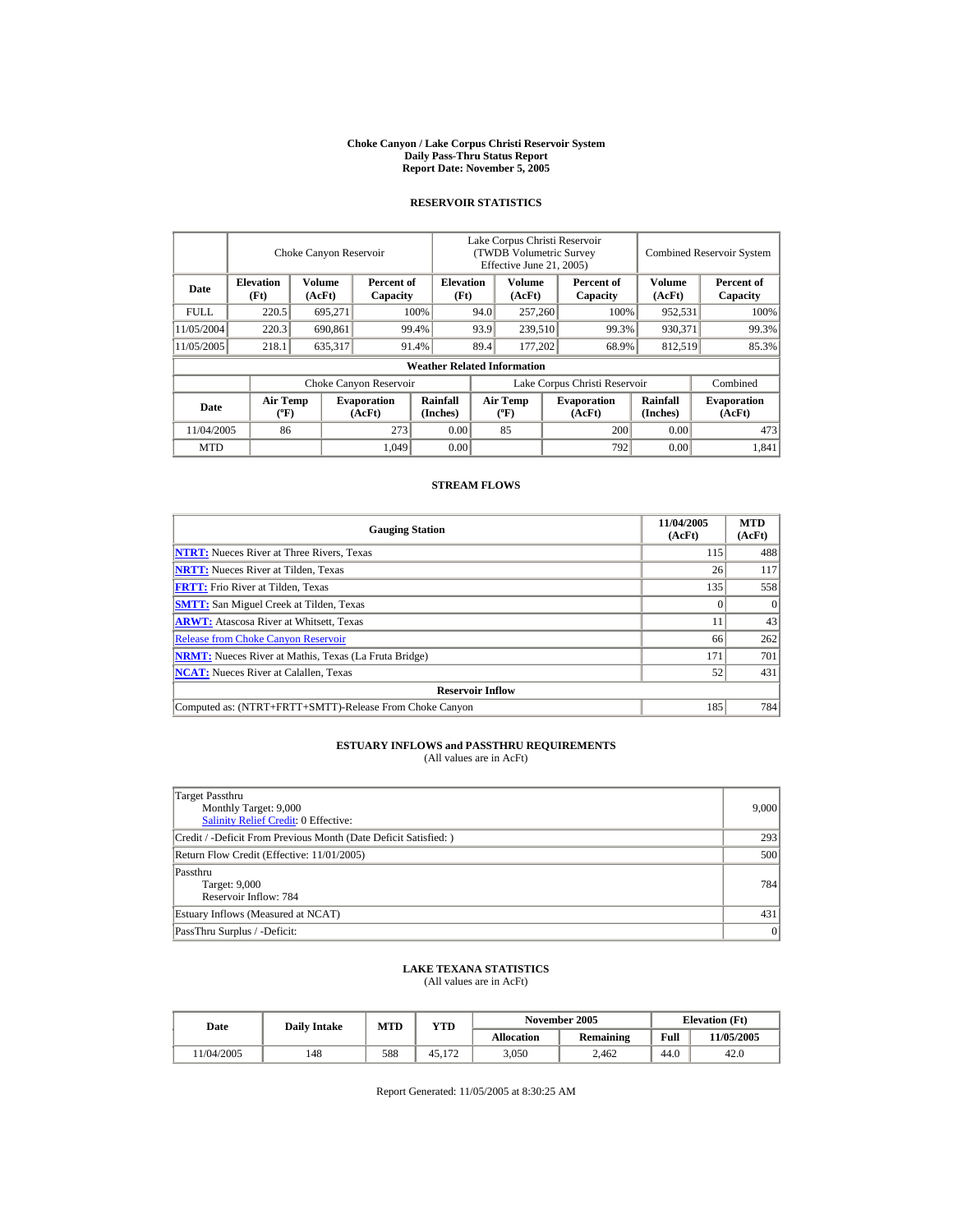#### **Choke Canyon / Lake Corpus Christi Reservoir System Daily Pass-Thru Status Report Report Date: November 6, 2005**

### **RESERVOIR STATISTICS**

|            | Choke Canyon Reservoir                      |                  |                              |                                    | Lake Corpus Christi Reservoir<br>(TWDB Volumetric Survey<br>Effective June 21, 2005) |                                             |         |                              |                      | <b>Combined Reservoir System</b> |  |  |
|------------|---------------------------------------------|------------------|------------------------------|------------------------------------|--------------------------------------------------------------------------------------|---------------------------------------------|---------|------------------------------|----------------------|----------------------------------|--|--|
| Date       | <b>Elevation</b><br>(Ft)                    | Volume<br>(AcFt) | Percent of<br>Capacity       | <b>Elevation</b><br>(Ft)           |                                                                                      | Volume<br>(AcFt)                            |         | Percent of<br>Capacity       | Volume<br>(AcFt)     | Percent of<br>Capacity           |  |  |
| FULL.      | 220.5                                       | 695,271          |                              | 100%                               | 94.0                                                                                 | 257,260                                     |         | 100%                         | 952,531              | 100%                             |  |  |
| 11/06/2004 | 220.3                                       | 690.083          |                              | 99.3%                              | 93.9                                                                                 | 238,935                                     |         | 99.0%                        | 929,018              | 99.2%                            |  |  |
| 11/06/2005 | 218.2                                       | 635,813          |                              | 91.4%                              | 89.9                                                                                 |                                             | 177,202 |                              | 68.9%<br>813,015     | 85.4%                            |  |  |
|            |                                             |                  |                              | <b>Weather Related Information</b> |                                                                                      |                                             |         |                              |                      |                                  |  |  |
|            |                                             |                  | Choke Canyon Reservoir       |                                    | Lake Corpus Christi Reservoir                                                        |                                             |         |                              |                      | Combined                         |  |  |
| Date       | <b>Air Temp</b><br>$({}^{\circ}\mathrm{F})$ |                  | <b>Evaporation</b><br>(AcFt) | Rainfall<br>(Inches)               |                                                                                      | <b>Air Temp</b><br>$({}^{\circ}\mathbf{F})$ |         | <b>Evaporation</b><br>(AcFt) | Rainfall<br>(Inches) | <b>Evaporation</b><br>(AcFt)     |  |  |
| 11/05/2005 | 90                                          |                  | 273                          | 0.00                               |                                                                                      | 89                                          |         | 191                          | 0.00                 | 464                              |  |  |
| <b>MTD</b> |                                             |                  | 1,322                        | 0.00                               |                                                                                      |                                             |         | 983                          | 0.00                 | 2.305                            |  |  |

### **STREAM FLOWS**

| <b>Gauging Station</b>                                       | 11/05/2005<br>(AcFt) | <b>MTD</b><br>(AcFt) |  |  |  |  |
|--------------------------------------------------------------|----------------------|----------------------|--|--|--|--|
| <b>NTRT:</b> Nueces River at Three Rivers, Texas             | 113                  | 601                  |  |  |  |  |
| <b>NRTT:</b> Nueces River at Tilden, Texas                   | 22                   | 139                  |  |  |  |  |
| <b>FRTT:</b> Frio River at Tilden, Texas                     | 127                  | 685                  |  |  |  |  |
| <b>SMTT:</b> San Miguel Creek at Tilden, Texas               |                      | $\Omega$             |  |  |  |  |
| <b>ARWT:</b> Atascosa River at Whitsett, Texas               |                      | 55                   |  |  |  |  |
| <b>Release from Choke Canyon Reservoir</b>                   | 66                   | 328                  |  |  |  |  |
| <b>NRMT:</b> Nueces River at Mathis, Texas (La Fruta Bridge) | 200                  | 901                  |  |  |  |  |
| <b>NCAT:</b> Nueces River at Calallen. Texas                 |                      | 439                  |  |  |  |  |
| <b>Reservoir Inflow</b>                                      |                      |                      |  |  |  |  |
| Computed as: (NTRT+FRTT+SMTT)-Release From Choke Canyon      | 175                  | 959                  |  |  |  |  |

# **ESTUARY INFLOWS and PASSTHRU REQUIREMENTS**<br>(All values are in AcFt)

| Target Passthru<br>Monthly Target: 9,000<br>Salinity Relief Credit: 0 Effective: | 9,000 |
|----------------------------------------------------------------------------------|-------|
| Credit / -Deficit From Previous Month (Date Deficit Satisfied:)                  | 293   |
| Return Flow Credit (Effective: 11/01/2005)                                       | 500   |
| Passthru<br>Target: 9,000<br>Reservoir Inflow: 959                               | 959   |
| Estuary Inflows (Measured at NCAT)                                               | 439   |
| PassThru Surplus / -Deficit:                                                     | 274   |

## **LAKE TEXANA STATISTICS**

(All values are in AcFt)

| Date      | <b>Daily Intake</b> | <b>MTD</b> | VTD    |            | November 2005    | <b>Elevation</b> (Ft) |           |
|-----------|---------------------|------------|--------|------------|------------------|-----------------------|-----------|
|           |                     |            |        | Allocation | <b>Remaining</b> | Full                  | 1/06/2005 |
| 1/05/2005 | 147                 | 735        | 45.319 | 3,050      | 2,315            | 44.0                  | 42.0      |

Report Generated: 11/06/2005 at 8:28:46 AM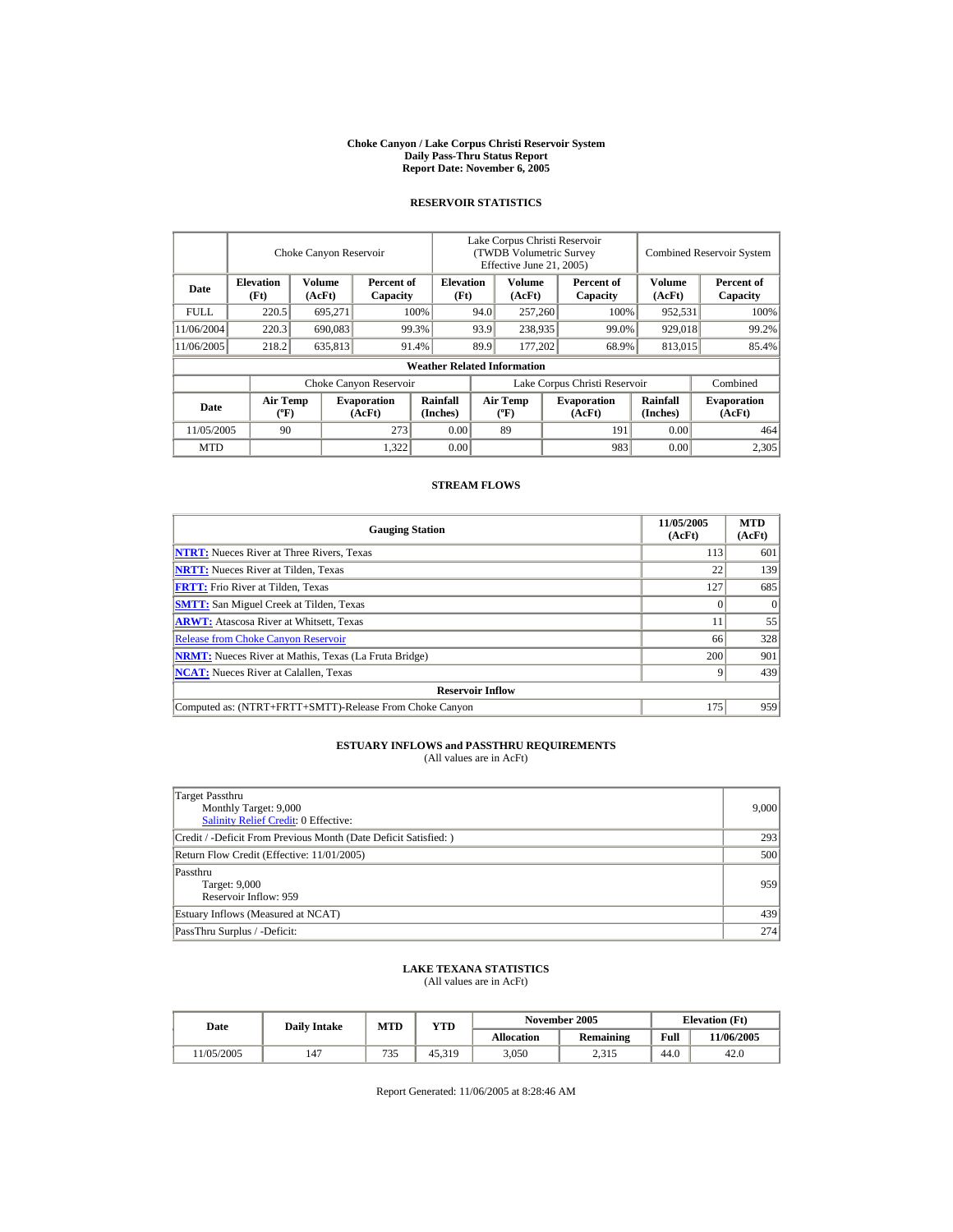#### **Choke Canyon / Lake Corpus Christi Reservoir System Daily Pass-Thru Status Report Report Date: November 7, 2005**

### **RESERVOIR STATISTICS**

|            | Choke Canyon Reservoir             |                  |                              |                                    | Lake Corpus Christi Reservoir<br>(TWDB Volumetric Survey<br>Effective June 21, 2005) |                                      |  |                              |                      | <b>Combined Reservoir System</b> |  |  |
|------------|------------------------------------|------------------|------------------------------|------------------------------------|--------------------------------------------------------------------------------------|--------------------------------------|--|------------------------------|----------------------|----------------------------------|--|--|
| Date       | <b>Elevation</b><br>(Ft)           | Volume<br>(AcFt) | Percent of<br>Capacity       | <b>Elevation</b><br>(Ft)           |                                                                                      | Volume<br>(AcFt)                     |  | Percent of<br>Capacity       | Volume<br>(AcFt)     | Percent of<br>Capacity           |  |  |
| FULL.      | 220.5                              | 695,271          |                              | 100%                               | 94.0                                                                                 | 257,260                              |  | 100%                         | 952,531              | 100%                             |  |  |
| 11/07/2004 | 220.3                              | 689,311          |                              | 99.1%                              | 93.9                                                                                 | 238,743                              |  | 99.0%                        | 928,054              | 99.1%                            |  |  |
| 11/07/2005 | 218.1                              | 634,821          |                              | 91.3%                              | 89.4                                                                                 | 177,202                              |  | 68.9%                        | 812,023              | 85.2%                            |  |  |
|            |                                    |                  |                              | <b>Weather Related Information</b> |                                                                                      |                                      |  |                              |                      |                                  |  |  |
|            |                                    |                  | Choke Canyon Reservoir       |                                    | Lake Corpus Christi Reservoir                                                        |                                      |  |                              |                      | Combined                         |  |  |
| Date       | <b>Air Temp</b><br>$({}^{\circ}F)$ |                  | <b>Evaporation</b><br>(AcFt) | <b>Rainfall</b><br>(Inches)        |                                                                                      | Air Temp<br>$({}^{\circ}\mathrm{F})$ |  | <b>Evaporation</b><br>(AcFt) | Rainfall<br>(Inches) | <b>Evaporation</b><br>(AcFt)     |  |  |
| 11/06/2005 | 91                                 |                  | 259                          | 0.00                               |                                                                                      | 91                                   |  | 172                          | 0.01                 | 431                              |  |  |
| <b>MTD</b> |                                    |                  | 1,581                        | 0.00                               |                                                                                      |                                      |  | 1.155                        | 0.01                 | 2,736                            |  |  |

### **STREAM FLOWS**

| <b>Gauging Station</b>                                       | 11/06/2005<br>(AcFt) | <b>MTD</b><br>(AcFt) |
|--------------------------------------------------------------|----------------------|----------------------|
| <b>NTRT:</b> Nueces River at Three Rivers, Texas             | 111                  | 713                  |
| <b>NRTT:</b> Nueces River at Tilden, Texas                   | 24                   | 163                  |
| <b>FRTT:</b> Frio River at Tilden, Texas                     | 127                  | 812                  |
| <b>SMTT:</b> San Miguel Creek at Tilden, Texas               |                      | $\Omega$             |
| <b>ARWT:</b> Atascosa River at Whitsett, Texas               | 12                   | 66                   |
| <b>Release from Choke Canyon Reservoir</b>                   | 66                   | 393                  |
| <b>NRMT:</b> Nueces River at Mathis, Texas (La Fruta Bridge) | 189                  | 1.090                |
| <b>NCAT:</b> Nueces River at Calallen, Texas                 | 97                   | 537                  |
| <b>Reservoir Inflow</b>                                      |                      |                      |
| Computed as: (NTRT+FRTT+SMTT)-Release From Choke Canyon      | 173                  | 1,131                |

# **ESTUARY INFLOWS and PASSTHRU REQUIREMENTS**<br>(All values are in AcFt)

| Target Passthru<br>Monthly Target: 9,000<br>Salinity Relief Credit: 0 Effective: | 9,000 |
|----------------------------------------------------------------------------------|-------|
| Credit / -Deficit From Previous Month (Date Deficit Satisfied:)                  | 293   |
| Return Flow Credit (Effective: 11/01/2005)                                       | 500   |
| Passthru<br>Target: 9,000<br>Reservoir Inflow: 1,131                             | 1,131 |
| Estuary Inflows (Measured at NCAT)                                               | 537   |
| PassThru Surplus / -Deficit:                                                     | 198   |

## **LAKE TEXANA STATISTICS**

(All values are in AcFt)

| Date      | <b>Daily Intake</b> | <b>MTD</b> | VTD    |            | November 2005    | <b>Elevation</b> (Ft) |           |
|-----------|---------------------|------------|--------|------------|------------------|-----------------------|-----------|
|           |                     |            |        | Allocation | <b>Remaining</b> | Full                  | 1/07/2005 |
| 1/06/2005 | 148                 | 883        | 45.467 | 3,050      | 2.167            | 44.0                  | 42.0      |

Report Generated: 11/07/2005 at 8:46:30 AM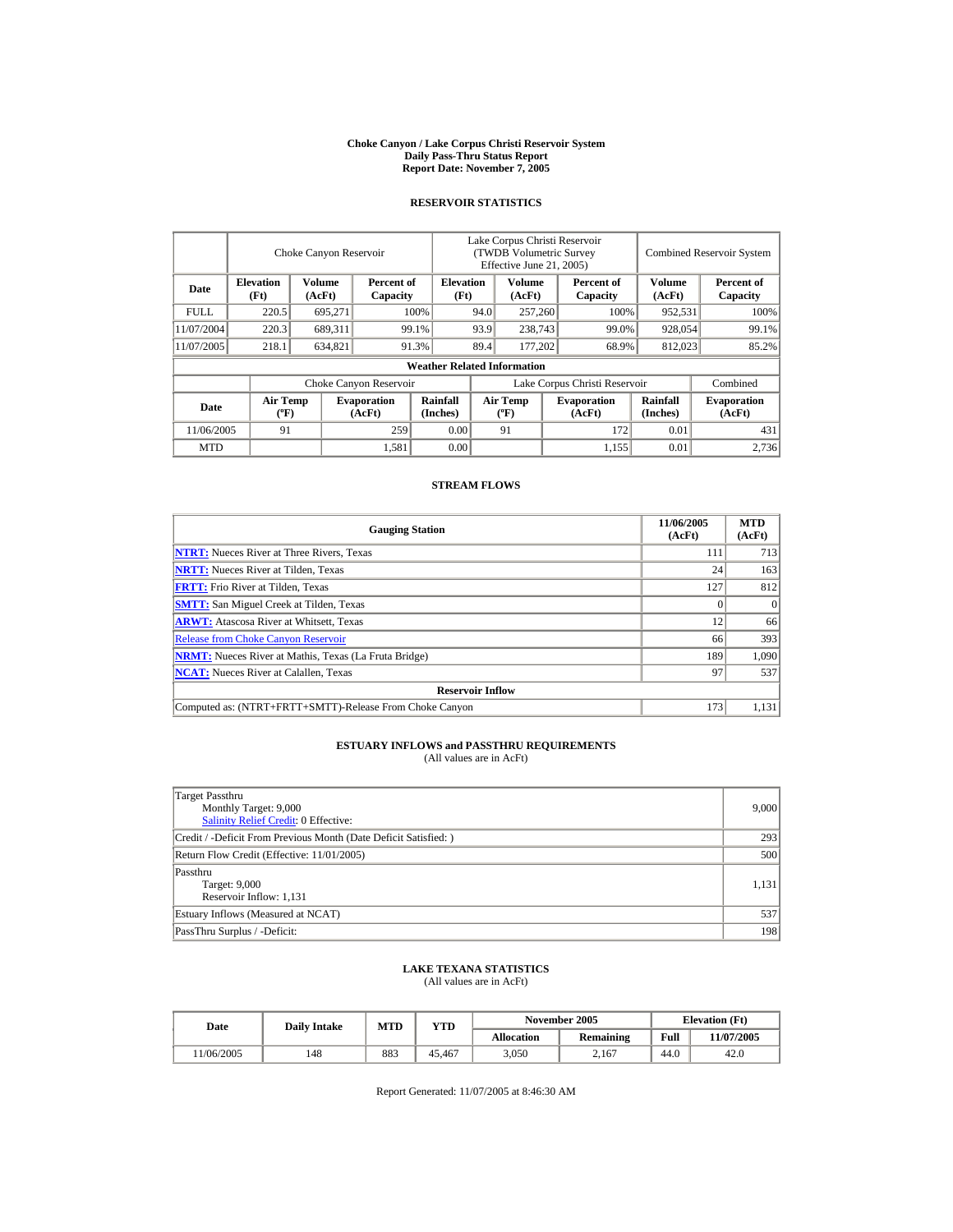#### **Choke Canyon / Lake Corpus Christi Reservoir System Daily Pass-Thru Status Report Report Date: November 8, 2005**

### **RESERVOIR STATISTICS**

|            | Choke Canyon Reservoir                      |                  |                              |                                    | Lake Corpus Christi Reservoir<br>(TWDB Volumetric Survey<br>Effective June 21, 2005) |                                             |  |                              |                      | <b>Combined Reservoir System</b> |  |  |
|------------|---------------------------------------------|------------------|------------------------------|------------------------------------|--------------------------------------------------------------------------------------|---------------------------------------------|--|------------------------------|----------------------|----------------------------------|--|--|
| Date       | <b>Elevation</b><br>(Ft)                    | Volume<br>(AcFt) | Percent of<br>Capacity       | <b>Elevation</b><br>(Ft)           |                                                                                      | Volume<br>(AcFt)                            |  | Percent of<br>Capacity       | Volume<br>(AcFt)     | Percent of<br>Capacity           |  |  |
| FULL.      | 220.5                                       | 695,271          |                              | 100%                               | 94.0                                                                                 | 257,260                                     |  | 100%                         | 952,531              | 100%                             |  |  |
| 11/08/2004 | 220.3                                       | 689,054          |                              | 93.9<br>99.1%                      |                                                                                      | 238,743                                     |  | 99.0%                        | 927,797              | 99.1%                            |  |  |
| 11/08/2005 | 218.1                                       | 634.821          |                              | 91.3%                              | 89.4                                                                                 | 177,038                                     |  | 68.8%                        | 811,859              | 85.2%                            |  |  |
|            |                                             |                  |                              | <b>Weather Related Information</b> |                                                                                      |                                             |  |                              |                      |                                  |  |  |
|            |                                             |                  | Choke Canyon Reservoir       |                                    | Lake Corpus Christi Reservoir                                                        |                                             |  |                              |                      | Combined                         |  |  |
| Date       | <b>Air Temp</b><br>$({}^{\circ}\mathrm{F})$ |                  | <b>Evaporation</b><br>(AcFt) | Rainfall<br>(Inches)               |                                                                                      | <b>Air Temp</b><br>$({}^{\circ}\mathbf{F})$ |  | <b>Evaporation</b><br>(AcFt) | Rainfall<br>(Inches) | <b>Evaporation</b><br>(AcFt)     |  |  |
| 11/07/2005 | 90                                          |                  | 287                          | 0.00                               |                                                                                      | 88                                          |  | 143                          | 0.00                 | 430                              |  |  |
| <b>MTD</b> |                                             |                  | 1,868                        | 0.00                               |                                                                                      |                                             |  | 1,298                        | 0.01                 | 3.166                            |  |  |

### **STREAM FLOWS**

| <b>Gauging Station</b>                                       | 11/07/2005<br>(AcFt) | <b>MTD</b><br>(AcFt) |
|--------------------------------------------------------------|----------------------|----------------------|
| <b>NTRT:</b> Nueces River at Three Rivers, Texas             | 109                  | 822                  |
| <b>NRTT:</b> Nueces River at Tilden, Texas                   | 22                   | 185                  |
| <b>FRTT:</b> Frio River at Tilden, Texas                     | 125                  | 937                  |
| <b>SMTT:</b> San Miguel Creek at Tilden, Texas               |                      | $\Omega$             |
| <b>ARWT:</b> Atascosa River at Whitsett, Texas               |                      | 77                   |
| <b>Release from Choke Canyon Reservoir</b>                   | 66                   | 459                  |
| <b>NRMT:</b> Nueces River at Mathis, Texas (La Fruta Bridge) | 177                  | 1,266                |
| <b>NCAT:</b> Nueces River at Calallen, Texas                 | 30                   | 567                  |
| <b>Reservoir Inflow</b>                                      |                      |                      |
| Computed as: (NTRT+FRTT+SMTT)-Release From Choke Canyon      | 169                  | 1.300                |

# **ESTUARY INFLOWS and PASSTHRU REQUIREMENTS**<br>(All values are in AcFt)

| Target Passthru<br>Monthly Target: 9,000<br><b>Salinity Relief Credit: 0 Effective:</b> | 9,000 |
|-----------------------------------------------------------------------------------------|-------|
| Credit / -Deficit From Previous Month (Date Deficit Satisfied:)                         | 293   |
| Return Flow Credit (Effective: 11/01/2005)                                              | 500   |
| Passthru<br>Target: 9,000<br>Reservoir Inflow: 1,300                                    | 1,300 |
| Estuary Inflows (Measured at NCAT)                                                      | 567   |
| PassThru Surplus / -Deficit:                                                            | 59    |

## **LAKE TEXANA STATISTICS**

(All values are in AcFt)

| Date      | <b>Daily Intake</b> | <b>MTD</b> | VTD    |            | November 2005    | <b>Elevation</b> (Ft) |           |
|-----------|---------------------|------------|--------|------------|------------------|-----------------------|-----------|
|           |                     |            |        | Allocation | <b>Remaining</b> | Full                  | 1/08/2005 |
| 1/07/2005 | 147                 | .030       | 45.614 | 3,050      | 2.020            | 44.0                  | 42.0      |

Report Generated: 11/08/2005 at 8:23:01 AM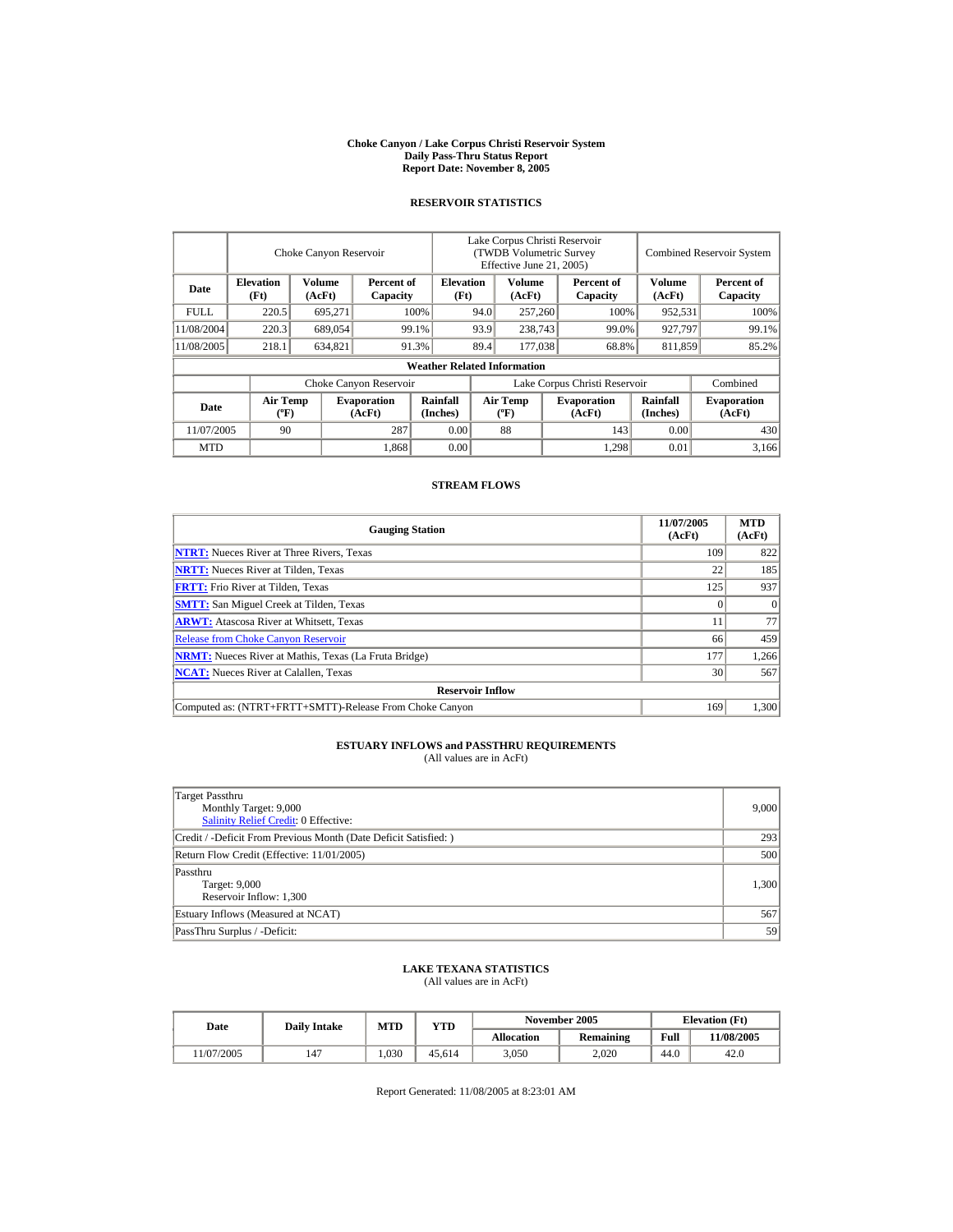#### **Choke Canyon / Lake Corpus Christi Reservoir System Daily Pass-Thru Status Report Report Date: November 9, 2005**

### **RESERVOIR STATISTICS**

|             | Choke Canyon Reservoir                      |                  |                              |                                    | Lake Corpus Christi Reservoir<br>(TWDB Volumetric Survey<br>Effective June 21, 2005) |                                             |  |                              |                             | <b>Combined Reservoir System</b> |  |  |
|-------------|---------------------------------------------|------------------|------------------------------|------------------------------------|--------------------------------------------------------------------------------------|---------------------------------------------|--|------------------------------|-----------------------------|----------------------------------|--|--|
| Date        | <b>Elevation</b><br>(Ft)                    | Volume<br>(AcFt) | Percent of<br>Capacity       | <b>Elevation</b><br>(Ft)           |                                                                                      | Volume<br>(AcFt)                            |  | Percent of<br>Capacity       | Volume<br>(AcFt)            | Percent of<br>Capacity           |  |  |
| <b>FULL</b> | 220.5                                       | 695,271          |                              | 100%                               | 94.0                                                                                 | 257,260                                     |  | 100%                         | 952,531                     | 100%                             |  |  |
| 11/09/2004  | 220.3                                       | 689,311          |                              | 99.1%                              | 93.9                                                                                 | 238,551                                     |  | 98.9%                        | 927,862                     | 99.1%                            |  |  |
| 11/09/2005  | 218.1                                       | 635,317          |                              | 91.4%                              | 89.4                                                                                 | 176,875                                     |  | 68.8%                        | 812,192                     | 85.3%                            |  |  |
|             |                                             |                  |                              | <b>Weather Related Information</b> |                                                                                      |                                             |  |                              |                             |                                  |  |  |
|             |                                             |                  | Choke Canyon Reservoir       |                                    | Lake Corpus Christi Reservoir                                                        |                                             |  |                              |                             | Combined                         |  |  |
| Date        | <b>Air Temp</b><br>$({}^{\circ}\mathrm{F})$ |                  | <b>Evaporation</b><br>(AcFt) | Rainfall<br>(Inches)               |                                                                                      | <b>Air Temp</b><br>$({}^{\circ}\mathbf{F})$ |  | <b>Evaporation</b><br>(AcFt) | <b>Rainfall</b><br>(Inches) | <b>Evaporation</b><br>(AcFt)     |  |  |
| 11/08/2005  | 90                                          |                  | 230                          | 0.00                               |                                                                                      | 91                                          |  | 143                          | 0.00                        | 373                              |  |  |
| <b>MTD</b>  |                                             |                  | 2.098                        | 0.00                               |                                                                                      |                                             |  | 1,441                        | 0.01                        | 3,539                            |  |  |

### **STREAM FLOWS**

| <b>Gauging Station</b>                                       | 11/08/2005<br>(AcFt) | <b>MTD</b><br>(AcFt) |
|--------------------------------------------------------------|----------------------|----------------------|
| <b>NTRT:</b> Nueces River at Three Rivers, Texas             | 111                  | 933                  |
| <b>NRTT:</b> Nueces River at Tilden, Texas                   | 20                   | 204                  |
| <b>FRTT:</b> Frio River at Tilden, Texas                     | 123                  | 1,060                |
| <b>SMTT:</b> San Miguel Creek at Tilden, Texas               | 0                    | $^{(1)}$             |
| <b>ARWT:</b> Atascosa River at Whitsett, Texas               | 12                   | 89                   |
| <b>Release from Choke Canyon Reservoir</b>                   | 66                   | 524                  |
| <b>NRMT:</b> Nueces River at Mathis, Texas (La Fruta Bridge) | 177                  | 1,443                |
| <b>NCAT:</b> Nueces River at Calallen. Texas                 | 58                   | 624                  |
| <b>Reservoir Inflow</b>                                      |                      |                      |
| Computed as: (NTRT+FRTT+SMTT)-Release From Choke Canyon      | 169                  | 1.469                |

# **ESTUARY INFLOWS and PASSTHRU REQUIREMENTS**<br>(All values are in AcFt)

| Target Passthru<br>Monthly Target: 9,000<br>Salinity Relief Credit: 0 Effective: | 9,000 |
|----------------------------------------------------------------------------------|-------|
| Credit / -Deficit From Previous Month (Date Deficit Satisfied:)                  | 293   |
| Return Flow Credit (Effective: 11/01/2005)                                       | 500   |
| Passthru<br>Target: 9,000<br>Reservoir Inflow: 1,469                             | 1.469 |
| Estuary Inflows (Measured at NCAT)                                               | 624   |
| PassThru Surplus / -Deficit:                                                     | $-52$ |

## **LAKE TEXANA STATISTICS**

(All values are in AcFt)

| <b>Date</b> | <b>Daily Intake</b> | MTD | VTD    |                   | November 2005    | <b>Elevation</b> (Ft) |           |
|-------------|---------------------|-----|--------|-------------------|------------------|-----------------------|-----------|
|             |                     |     |        | <b>Allocation</b> | <b>Remaining</b> | Full                  | 1/09/2005 |
| 1/08/2005   | 147                 | 178 | 45.762 | 3,050             | . 872            | 44.0                  | 41.9      |

Report Generated: 11/09/2005 at 8:34:01 AM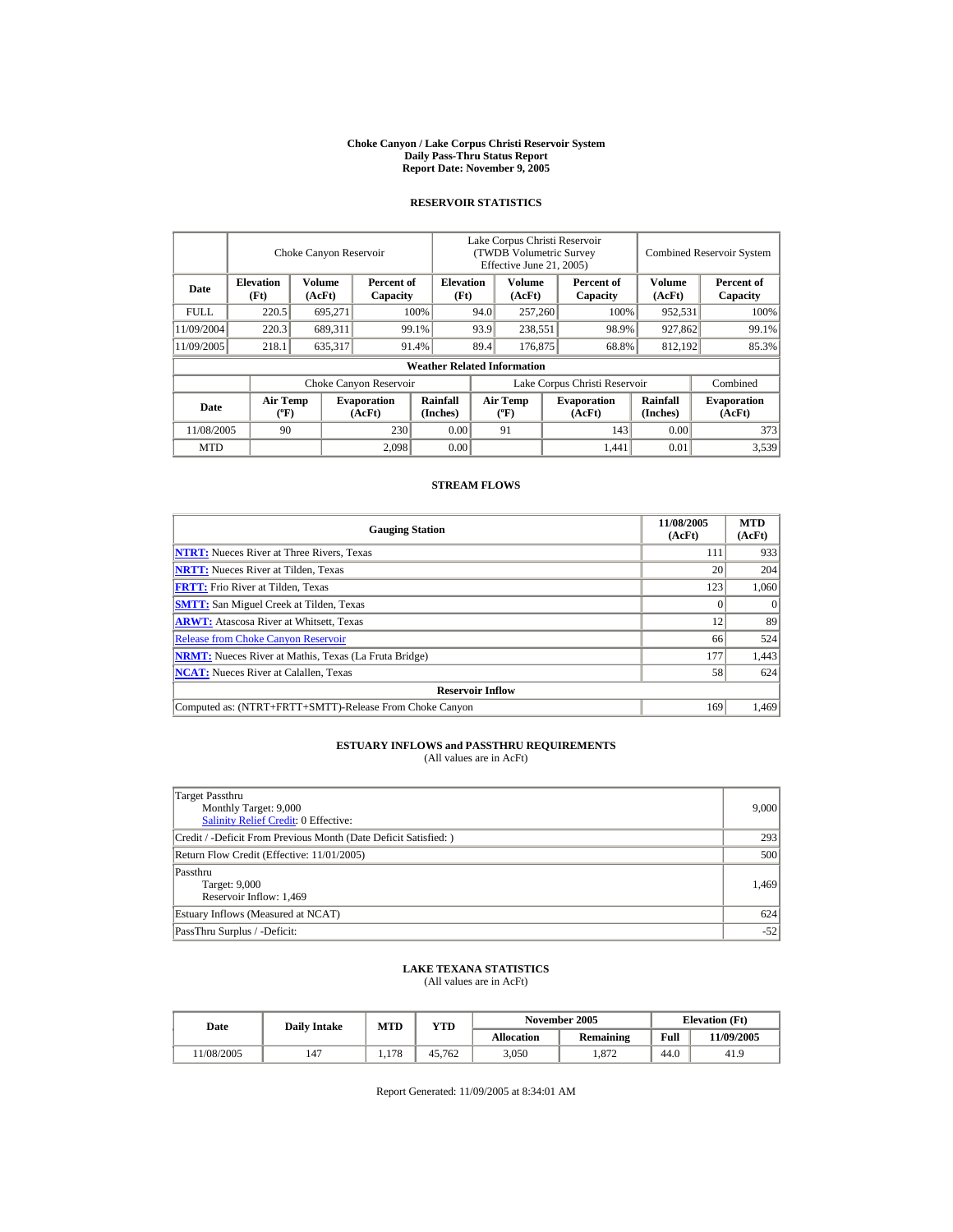#### **Choke Canyon / Lake Corpus Christi Reservoir System Daily Pass-Thru Status Report Report Date: November 10, 2005**

### **RESERVOIR STATISTICS**

|            | Choke Canyon Reservoir                       |         |                                                    |                                    | Lake Corpus Christi Reservoir<br>(TWDB Volumetric Survey<br>Effective June 21, 2005) |                                      |  |                              |                      | <b>Combined Reservoir System</b> |  |
|------------|----------------------------------------------|---------|----------------------------------------------------|------------------------------------|--------------------------------------------------------------------------------------|--------------------------------------|--|------------------------------|----------------------|----------------------------------|--|
| Date       | <b>Elevation</b><br>Volume<br>(Ft)<br>(AcFt) |         | <b>Elevation</b><br>Percent of<br>Capacity<br>(Ft) |                                    |                                                                                      | Volume<br>(AcFt)                     |  | Percent of<br>Capacity       | Volume<br>(AcFt)     | Percent of<br>Capacity           |  |
| FULL.      | 220.5                                        | 695,271 |                                                    | 100%                               | 94.0                                                                                 | 257,260                              |  | 100%                         | 952,531              | 100%                             |  |
| 11/10/2004 | 220.3                                        | 689,054 |                                                    | 99.1%                              | 93.9                                                                                 | 238,360                              |  | 98.8%                        | 927,414              | 99.0%                            |  |
| 11/10/2005 | 218.1                                        | 635,317 |                                                    | 91.4%                              | 89.4                                                                                 | 176,875                              |  | 68.8%                        | 812,192              | 85.3%                            |  |
|            |                                              |         |                                                    | <b>Weather Related Information</b> |                                                                                      |                                      |  |                              |                      |                                  |  |
|            |                                              |         | Choke Canyon Reservoir                             |                                    | Lake Corpus Christi Reservoir                                                        |                                      |  |                              |                      | Combined                         |  |
| Date       | Air Temp<br>$({}^{\circ}F)$                  |         | <b>Evaporation</b><br>(AcFt)                       | <b>Rainfall</b><br>(Inches)        |                                                                                      | Air Temp<br>$({}^{\circ}\mathrm{F})$ |  | <b>Evaporation</b><br>(AcFt) | Rainfall<br>(Inches) | <b>Evaporation</b><br>(AcFt)     |  |
|            | 91<br>259<br>11/09/2005                      |         |                                                    |                                    | 0.00                                                                                 | 91                                   |  | 200                          | 0.00                 | 459                              |  |
| <b>MTD</b> |                                              |         | 2,357                                              | 0.00                               |                                                                                      |                                      |  | 1.641                        | 0.01                 | 3.998                            |  |

### **STREAM FLOWS**

| <b>Gauging Station</b>                                       | 11/09/2005<br>(AcFt) | <b>MTD</b><br>(AcFt) |
|--------------------------------------------------------------|----------------------|----------------------|
| <b>NTRT:</b> Nueces River at Three Rivers, Texas             | 111                  | 1.044                |
| <b>NRTT:</b> Nueces River at Tilden, Texas                   | 18                   | 223                  |
| <b>FRTT:</b> Frio River at Tilden, Texas                     | 125                  | 1,185                |
| <b>SMTT:</b> San Miguel Creek at Tilden, Texas               |                      | $\Omega$             |
| <b>ARWT:</b> Atascosa River at Whitsett, Texas               |                      | 100                  |
| <b>Release from Choke Canyon Reservoir</b>                   | 66                   | 590                  |
| <b>NRMT:</b> Nueces River at Mathis, Texas (La Fruta Bridge) | 183                  | 1,626                |
| <b>NCAT:</b> Nueces River at Calallen. Texas                 | 48                   | 672                  |
| <b>Reservoir Inflow</b>                                      |                      |                      |
| Computed as: (NTRT+FRTT+SMTT)-Release From Choke Canyon      | 171                  | 1.640                |

# **ESTUARY INFLOWS and PASSTHRU REQUIREMENTS**<br>(All values are in AcFt)

| Target Passthru<br>Monthly Target: 9,000<br>Salinity Relief Credit: 0 Effective: | 9,000  |
|----------------------------------------------------------------------------------|--------|
| Credit / -Deficit From Previous Month (Date Deficit Satisfied:)                  | 293    |
| Return Flow Credit (Effective: 11/01/2005)                                       | 500    |
| Passthru<br>Target: 9,000<br>Reservoir Inflow: 1,640                             | 1,640  |
| Estuary Inflows (Measured at NCAT)                                               | 672    |
| PassThru Surplus / -Deficit:                                                     | $-175$ |

## **LAKE TEXANA STATISTICS**

(All values are in AcFt)

| Date      | <b>Daily Intake</b> | <b>MTD</b> | VTD    |            | November 2005    |      | <b>Elevation</b> (Ft) |
|-----------|---------------------|------------|--------|------------|------------------|------|-----------------------|
|           |                     |            |        | Allocation | <b>Remaining</b> | Full | 11/10/2005            |
| 1/09/2005 | 147                 | 1.325      | 45.909 | 3,050      | 1.725            | 44.0 | 41.9                  |

Report Generated: 11/10/2005 at 8:29:47 AM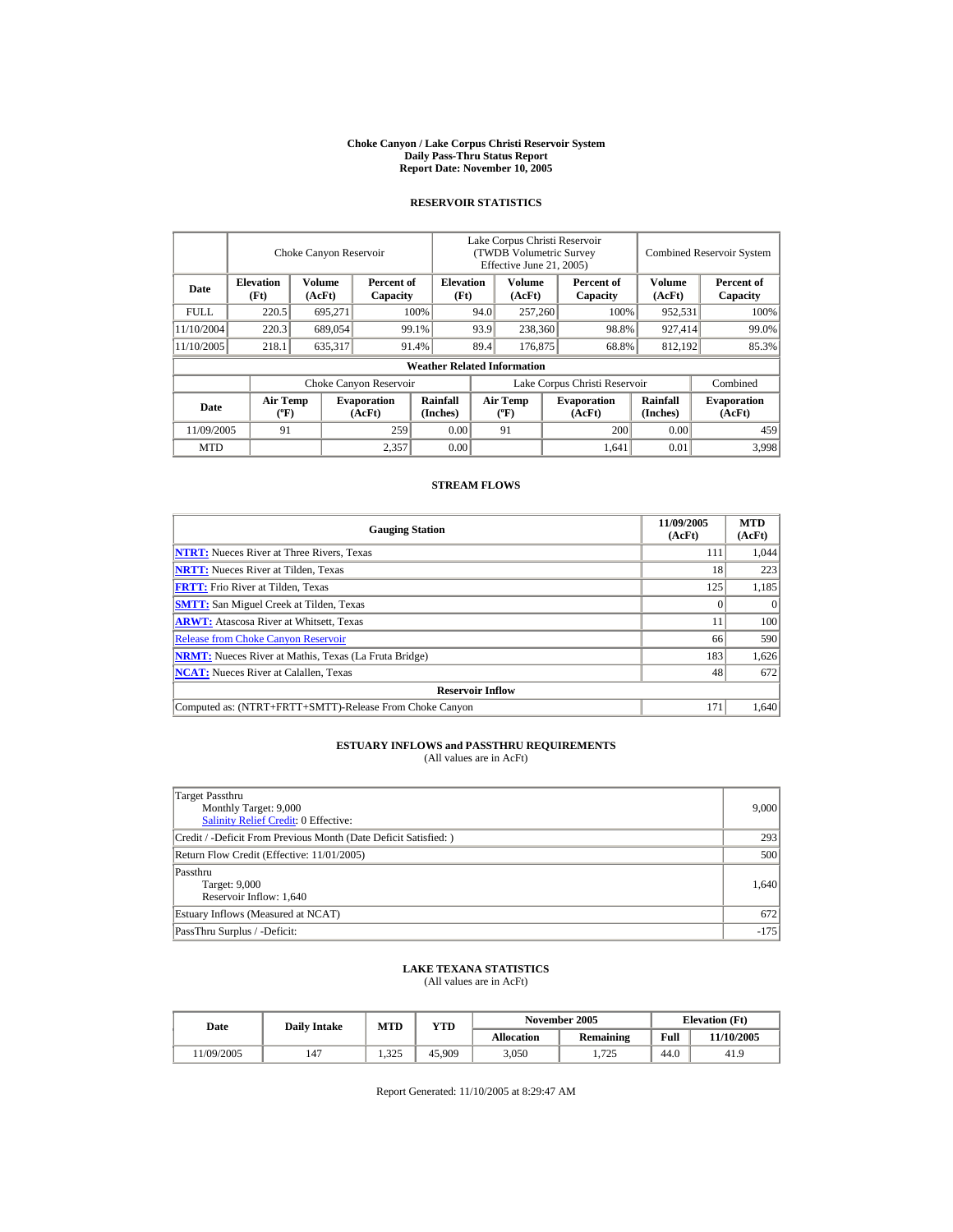#### **Choke Canyon / Lake Corpus Christi Reservoir System Daily Pass-Thru Status Report Report Date: November 11, 2005**

### **RESERVOIR STATISTICS**

|            | Choke Canyon Reservoir      |                  |                              |                                    | Lake Corpus Christi Reservoir<br>(TWDB Volumetric Survey<br>Effective June 21, 2005) |                                      |  |                              |                      | <b>Combined Reservoir System</b> |
|------------|-----------------------------|------------------|------------------------------|------------------------------------|--------------------------------------------------------------------------------------|--------------------------------------|--|------------------------------|----------------------|----------------------------------|
| Date       | <b>Elevation</b><br>(Ft)    | Volume<br>(AcFt) | Percent of<br>Capacity       | <b>Elevation</b><br>(Ft)           |                                                                                      | Volume<br>(AcFt)                     |  | Percent of<br>Capacity       | Volume<br>(AcFt)     | Percent of<br>Capacity           |
| FULL.      | 220.5                       | 695,271          |                              | 100%                               | 94.0                                                                                 | 257,260                              |  | 100%                         | 952,531              | 100%                             |
| 11/11/2004 | 220.3                       | 689,054          |                              | 99.1%                              | 93.9                                                                                 | 238,360                              |  | 98.8%                        | 927,414              | 99.0%                            |
| 11/11/2005 | 218.1                       | 635,069          |                              | 91.3%                              | 89.3                                                                                 | 176.384                              |  | 68.6%                        | 811,453              | 85.2%                            |
|            |                             |                  |                              | <b>Weather Related Information</b> |                                                                                      |                                      |  |                              |                      |                                  |
|            |                             |                  | Choke Canyon Reservoir       |                                    | Lake Corpus Christi Reservoir                                                        |                                      |  |                              |                      | Combined                         |
| Date       | Air Temp<br>$({}^{\circ}F)$ |                  | <b>Evaporation</b><br>(AcFt) | <b>Rainfall</b><br>(Inches)        |                                                                                      | Air Temp<br>$({}^{\circ}\mathrm{F})$ |  | <b>Evaporation</b><br>(AcFt) | Rainfall<br>(Inches) | <b>Evaporation</b><br>(AcFt)     |
|            | 82<br>287<br>11/10/2005     |                  |                              |                                    | 0.00                                                                                 | 84                                   |  | 95                           | 0.00                 | 382                              |
| <b>MTD</b> |                             |                  | 2,644                        | 0.00                               |                                                                                      |                                      |  | 1,736                        | 0.01                 | 4,380                            |

### **STREAM FLOWS**

| <b>Gauging Station</b>                                       | 11/10/2005<br>(AcFt) | <b>MTD</b><br>(AcFt) |
|--------------------------------------------------------------|----------------------|----------------------|
| <b>NTRT:</b> Nueces River at Three Rivers, Texas             | 111                  | 1,155                |
| <b>NRTT:</b> Nueces River at Tilden, Texas                   | 17                   | 240                  |
| <b>FRTT:</b> Frio River at Tilden, Texas                     | 123                  | 1,308                |
| <b>SMTT:</b> San Miguel Creek at Tilden, Texas               |                      | $\Omega$             |
| <b>ARWT:</b> Atascosa River at Whitsett, Texas               |                      | 111                  |
| <b>Release from Choke Canyon Reservoir</b>                   | 66                   | 655                  |
| <b>NRMT:</b> Nueces River at Mathis, Texas (La Fruta Bridge) | 187                  | 1,812                |
| <b>NCAT:</b> Nueces River at Calallen. Texas                 | 42                   | 713                  |
| <b>Reservoir Inflow</b>                                      |                      |                      |
| Computed as: (NTRT+FRTT+SMTT)-Release From Choke Canyon      | 169                  | 1.808                |

# **ESTUARY INFLOWS and PASSTHRU REQUIREMENTS**<br>(All values are in AcFt)

| Target Passthru<br>Monthly Target: 9,000<br><b>Salinity Relief Credit: 0 Effective:</b> | 9,000  |
|-----------------------------------------------------------------------------------------|--------|
| Credit / -Deficit From Previous Month (Date Deficit Satisfied:)                         | 293    |
| Return Flow Credit (Effective: 11/01/2005)                                              | 500    |
| Passthru<br>Target: 9,000<br>Reservoir Inflow: 1,808                                    | 1,808  |
| Estuary Inflows (Measured at NCAT)                                                      | 713    |
| PassThru Surplus / -Deficit:                                                            | $-302$ |

## **LAKE TEXANA STATISTICS**

(All values are in AcFt)

| Date      | <b>Daily Intake</b> | <b>MTD</b><br>VTD |        |            | November 2005    | <b>Elevation</b> (Ft) |            |
|-----------|---------------------|-------------------|--------|------------|------------------|-----------------------|------------|
|           |                     |                   |        | Allocation | <b>Remaining</b> | Full                  | 11/11/2005 |
| 1/10/2005 | 147                 | . 472             | 46.056 | 3,050      | 1,578            | 44.0                  | 41.9       |

Report Generated: 11/11/2005 at 8:32:28 AM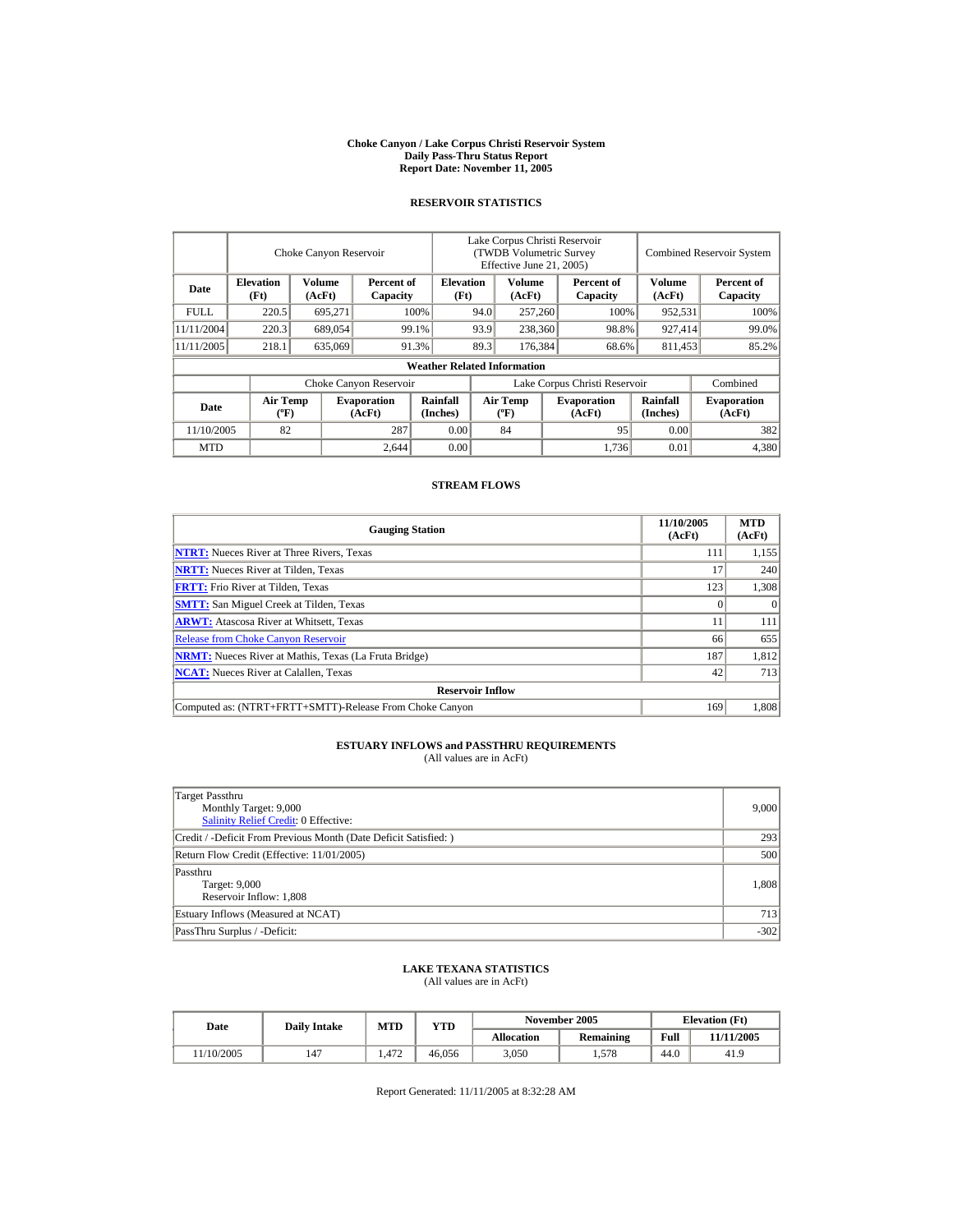#### **Choke Canyon / Lake Corpus Christi Reservoir System Daily Pass-Thru Status Report Report Date: November 12, 2005**

### **RESERVOIR STATISTICS**

|            | Choke Canyon Reservoir                       |         |                                                    |                                    | Lake Corpus Christi Reservoir<br>(TWDB Volumetric Survey<br>Effective June 21, 2005) |                                      |  |                              |                      | <b>Combined Reservoir System</b> |  |
|------------|----------------------------------------------|---------|----------------------------------------------------|------------------------------------|--------------------------------------------------------------------------------------|--------------------------------------|--|------------------------------|----------------------|----------------------------------|--|
| Date       | <b>Elevation</b><br>Volume<br>(Ft)<br>(AcFt) |         | <b>Elevation</b><br>Percent of<br>Capacity<br>(Ft) |                                    |                                                                                      | Volume<br>(AcFt)                     |  | Percent of<br>Capacity       | Volume<br>(AcFt)     | Percent of<br>Capacity           |  |
| FULL.      | 220.5                                        | 695,271 |                                                    | 100%                               | 94.0                                                                                 | 257,260                              |  | 100%                         | 952,531              | 100%                             |  |
| 11/12/2004 | 220.3                                        | 688,797 |                                                    | 99.1%                              | 93.9                                                                                 | 238,551                              |  | 98.9%                        | 927,348              | 99.0%                            |  |
| 11/12/2005 | 218.0                                        | 633,099 |                                                    | 91.1%                              | 89.3                                                                                 | 175,894                              |  | 68.4%                        | 808,993              | 84.9%                            |  |
|            |                                              |         |                                                    | <b>Weather Related Information</b> |                                                                                      |                                      |  |                              |                      |                                  |  |
|            |                                              |         | Choke Canyon Reservoir                             |                                    | Lake Corpus Christi Reservoir                                                        |                                      |  |                              |                      | Combined                         |  |
| Date       | Air Temp<br>$({}^{\circ}F)$                  |         | <b>Evaporation</b><br>(AcFt)                       | <b>Rainfall</b><br>(Inches)        |                                                                                      | Air Temp<br>$({}^{\circ}\mathrm{F})$ |  | <b>Evaporation</b><br>(AcFt) | Rainfall<br>(Inches) | <b>Evaporation</b><br>(AcFt)     |  |
|            | 88<br>287<br>11/11/2005                      |         |                                                    | 0.00                               |                                                                                      | 87                                   |  | 171                          | 0.00                 | 458                              |  |
| <b>MTD</b> |                                              |         | 2,931                                              | 0.00                               |                                                                                      |                                      |  | 1.907                        | 0.01                 | 4,838                            |  |

### **STREAM FLOWS**

| <b>Gauging Station</b>                                       | 11/11/2005<br>(AcFt) | <b>MTD</b><br>(AcFt) |
|--------------------------------------------------------------|----------------------|----------------------|
| <b>NTRT:</b> Nueces River at Three Rivers, Texas             | 109                  | 1.264                |
| <b>NRTT:</b> Nueces River at Tilden, Texas                   | 17                   | 257                  |
| <b>FRTT:</b> Frio River at Tilden, Texas                     | 123                  | 1,431                |
| <b>SMTT:</b> San Miguel Creek at Tilden, Texas               |                      | $\Omega$             |
| <b>ARWT:</b> Atascosa River at Whitsett, Texas               | 10                   | 121                  |
| <b>Release from Choke Canyon Reservoir</b>                   | 66                   | 721                  |
| <b>NRMT:</b> Nueces River at Mathis, Texas (La Fruta Bridge) | 187                  | 1.999                |
| <b>NCAT:</b> Nueces River at Calallen. Texas                 | 58                   | 771                  |
| <b>Reservoir Inflow</b>                                      |                      |                      |
| Computed as: (NTRT+FRTT+SMTT)-Release From Choke Canyon      | 167                  | 1.975                |

# **ESTUARY INFLOWS and PASSTHRU REQUIREMENTS**<br>(All values are in AcFt)

| Target Passthru<br>Monthly Target: 9,000<br><b>Salinity Relief Credit: 0 Effective:</b> | 9,000  |
|-----------------------------------------------------------------------------------------|--------|
| Credit / -Deficit From Previous Month (Date Deficit Satisfied:)                         | 293    |
| Return Flow Credit (Effective: 11/01/2005)                                              | 500    |
| Passthru<br>Target: 9,000<br>Reservoir Inflow: 1,975                                    | 1.975  |
| Estuary Inflows (Measured at NCAT)                                                      | 771    |
| PassThru Surplus / -Deficit:                                                            | $-411$ |

## **LAKE TEXANA STATISTICS**

(All values are in AcFt)

| Date       |     | <b>MTD</b><br>VTD<br><b>Daily Intake</b> |        |            | November 2005    | <b>Elevation</b> (Ft) |            |
|------------|-----|------------------------------------------|--------|------------|------------------|-----------------------|------------|
|            |     |                                          |        | Allocation | <b>Remaining</b> | Full                  | 11/12/2005 |
| 11/11/2005 | 147 | .,619                                    | 46.204 | 3,050      | . 431            | 44.0                  | 41.8       |

Report Generated: 11/12/2005 at 8:34:27 AM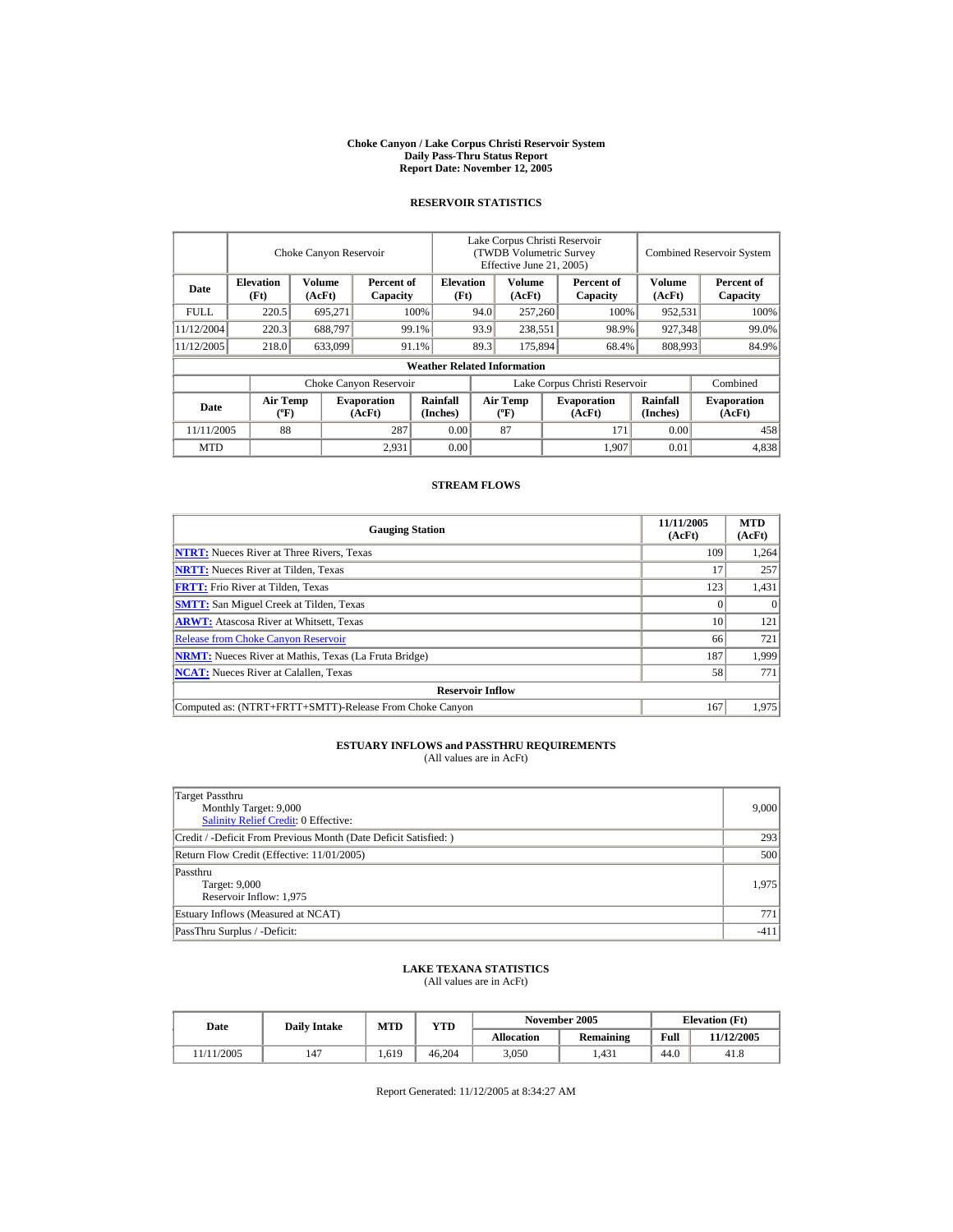#### **Choke Canyon / Lake Corpus Christi Reservoir System Daily Pass-Thru Status Report Report Date: November 13, 2005**

### **RESERVOIR STATISTICS**

|            |                                       | Choke Canyon Reservoir |                              |                                    | Lake Corpus Christi Reservoir<br>(TWDB Volumetric Survey<br>Effective June 21, 2005) |                                      |                              |                        |                      | <b>Combined Reservoir System</b> |  |  |
|------------|---------------------------------------|------------------------|------------------------------|------------------------------------|--------------------------------------------------------------------------------------|--------------------------------------|------------------------------|------------------------|----------------------|----------------------------------|--|--|
| Date       | <b>Elevation</b><br>(Ft)              | Volume<br>(AcFt)       | Percent of<br>Capacity       | <b>Elevation</b><br>(Ft)           |                                                                                      | Volume<br>(AcFt)                     |                              | Percent of<br>Capacity | Volume<br>(AcFt)     | Percent of<br>Capacity           |  |  |
| FULL.      | 220.5                                 | 695,271                |                              | 100%                               | 94.0                                                                                 | 257,260                              |                              | 100%                   | 952,531              | 100%                             |  |  |
| 11/13/2004 | 220.3                                 | 688,797                |                              | 99.1%                              | 93.9                                                                                 | 238,360                              |                              | 98.8%                  | 927,157              | 99.0%                            |  |  |
| 11/13/2005 | 218.0                                 | 632,854                |                              | 91.0%                              | 89.3                                                                                 | 175,730                              |                              | 68.3%                  | 808,584              | 84.9%                            |  |  |
|            |                                       |                        |                              | <b>Weather Related Information</b> |                                                                                      |                                      |                              |                        |                      |                                  |  |  |
|            |                                       |                        | Choke Canyon Reservoir       |                                    | Lake Corpus Christi Reservoir                                                        |                                      |                              |                        | Combined             |                                  |  |  |
| Date       | <b>Air Temp</b><br>$({}^o\mathrm{F})$ |                        | <b>Evaporation</b><br>(AcFt) | <b>Rainfall</b><br>(Inches)        |                                                                                      | Air Temp<br>$({}^{\circ}\mathbf{F})$ | <b>Evaporation</b><br>(AcFt) |                        | Rainfall<br>(Inches) | <b>Evaporation</b><br>(AcFt)     |  |  |
| 11/12/2005 | 90                                    |                        | 259                          | 0.00                               |                                                                                      | 89                                   |                              | 190                    | 0.00                 | 449                              |  |  |
| <b>MTD</b> |                                       |                        | 3,190                        | 0.00                               |                                                                                      |                                      |                              | 2.097                  | 0.01                 | 5,287                            |  |  |

### **STREAM FLOWS**

| <b>Gauging Station</b>                                       | 11/12/2005<br>(AcFt) | <b>MTD</b><br>(AcFt) |
|--------------------------------------------------------------|----------------------|----------------------|
| <b>NTRT:</b> Nueces River at Three Rivers, Texas             | 107                  | 1.372                |
| <b>NRTT:</b> Nueces River at Tilden, Texas                   | 18                   | 274                  |
| <b>FRTT:</b> Frio River at Tilden, Texas                     | 123                  | 1,554                |
| <b>SMTT:</b> San Miguel Creek at Tilden, Texas               |                      | $\Omega$             |
| <b>ARWT:</b> Atascosa River at Whitsett, Texas               |                      | 129                  |
| <b>Release from Choke Canyon Reservoir</b>                   | 66                   | 786                  |
| <b>NRMT:</b> Nueces River at Mathis, Texas (La Fruta Bridge) | 187                  | 2,185                |
| <b>NCAT:</b> Nueces River at Calallen. Texas                 | 56                   | 827                  |
| <b>Reservoir Inflow</b>                                      |                      |                      |
| Computed as: (NTRT+FRTT+SMTT)-Release From Choke Canyon      | 165                  | 2.140                |

# **ESTUARY INFLOWS and PASSTHRU REQUIREMENTS**<br>(All values are in AcFt)

| Target Passthru<br>Monthly Target: 9,000<br><b>Salinity Relief Credit: 0 Effective:</b> | 9,000  |
|-----------------------------------------------------------------------------------------|--------|
| Credit / -Deficit From Previous Month (Date Deficit Satisfied:)                         | 293    |
| Return Flow Credit (Effective: 11/01/2005)                                              | 500    |
| Passthru<br>Target: 9,000<br>Reservoir Inflow: 2,140                                    | 2,140  |
| Estuary Inflows (Measured at NCAT)                                                      | 827    |
| PassThru Surplus / -Deficit:                                                            | $-520$ |

## **LAKE TEXANA STATISTICS**

(All values are in AcFt)

| Date | <b>Daily Intake</b> | <b>MTD</b> | VTD   |        | November 2005 | <b>Elevation</b> (Ft) |      |            |
|------|---------------------|------------|-------|--------|---------------|-----------------------|------|------------|
|      |                     |            |       |        | Allocation    | <b>Remaining</b>      | Full | 11/13/2005 |
|      | 11/12/2005          | 147        | 1.766 | 46.351 | 3,050         | 1.284                 | 44.0 | 41.8       |

Report Generated: 11/13/2005 at 8:31:40 AM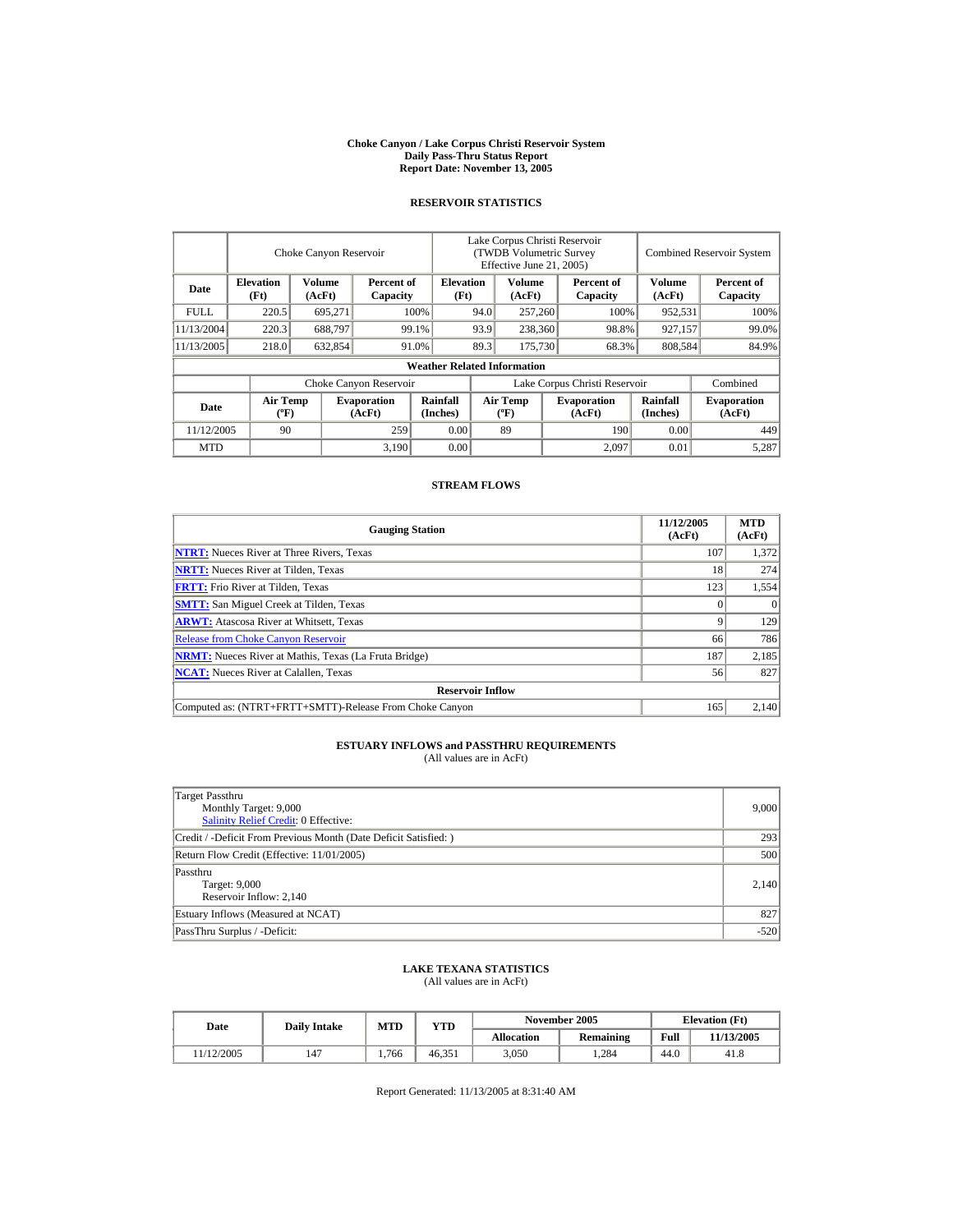#### **Choke Canyon / Lake Corpus Christi Reservoir System Daily Pass-Thru Status Report Report Date: November 14, 2005**

### **RESERVOIR STATISTICS**

|            | Choke Canyon Reservoir                      |                  |                              |                                    | Lake Corpus Christi Reservoir<br>(TWDB Volumetric Survey<br>Effective June 21, 2005) |                                             |  |                              |                      | <b>Combined Reservoir System</b> |  |  |
|------------|---------------------------------------------|------------------|------------------------------|------------------------------------|--------------------------------------------------------------------------------------|---------------------------------------------|--|------------------------------|----------------------|----------------------------------|--|--|
| Date       | <b>Elevation</b><br>(Ft)                    | Volume<br>(AcFt) | Percent of<br>Capacity       | <b>Elevation</b><br>(Ft)           |                                                                                      | Volume<br>(AcFt)                            |  | Percent of<br>Capacity       | Volume<br>(AcFt)     | Percent of<br>Capacity           |  |  |
| FULL.      | 220.5                                       | 695,271          |                              | 100%                               | 94.0                                                                                 | 257,260                                     |  | 100%                         | 952,531              | 100%                             |  |  |
| 11/14/2004 | 220.2                                       | 688,283          |                              | 99.0%                              | 93.8                                                                                 | 237,403                                     |  | 98.4%                        | 925,686              | 98.8%                            |  |  |
| 11/14/2005 | 218.0                                       | 632,608          |                              | 91.0%                              | 89.3                                                                                 | 175,404                                     |  | 68.2%                        | 808,012              | 84.8%                            |  |  |
|            |                                             |                  |                              | <b>Weather Related Information</b> |                                                                                      |                                             |  |                              |                      |                                  |  |  |
|            |                                             |                  | Choke Canyon Reservoir       |                                    | Lake Corpus Christi Reservoir                                                        |                                             |  |                              | Combined             |                                  |  |  |
| Date       | <b>Air Temp</b><br>$({}^{\circ}\mathrm{F})$ |                  | <b>Evaporation</b><br>(AcFt) | Rainfall<br>(Inches)               |                                                                                      | <b>Air Temp</b><br>$({}^{\circ}\mathbf{F})$ |  | <b>Evaporation</b><br>(AcFt) | Rainfall<br>(Inches) | <b>Evaporation</b><br>(AcFt)     |  |  |
| 11/13/2005 | 86                                          |                  | 215                          | 0.00                               |                                                                                      | 88                                          |  | 152                          | 0.00                 | 367                              |  |  |
| <b>MTD</b> |                                             |                  | 3,405                        | 0.00                               |                                                                                      |                                             |  | 2.249                        | 0.01                 | 5,654                            |  |  |

#### **STREAM FLOWS**

| <b>Gauging Station</b>                                       | 11/13/2005<br>(AcFt) | <b>MTD</b><br>(AcFt) |
|--------------------------------------------------------------|----------------------|----------------------|
| <b>NTRT:</b> Nueces River at Three Rivers, Texas             | 107                  | 1,479                |
| <b>NRTT:</b> Nueces River at Tilden, Texas                   | 18                   | 293                  |
| <b>FRTT:</b> Frio River at Tilden, Texas                     | 121                  | 1,675                |
| <b>SMTT:</b> San Miguel Creek at Tilden, Texas               |                      | $\Omega$             |
| <b>ARWT:</b> Atascosa River at Whitsett, Texas               | 10                   | 139                  |
| <b>Release from Choke Canyon Reservoir</b>                   | 66                   | 852                  |
| <b>NRMT:</b> Nueces River at Mathis, Texas (La Fruta Bridge) | 187                  | 2,372                |
| <b>NCAT:</b> Nueces River at Calallen. Texas                 | 52                   | 878                  |
| <b>Reservoir Inflow</b>                                      |                      |                      |
| Computed as: (NTRT+FRTT+SMTT)-Release From Choke Canyon      | 163                  | 2,303                |

# **ESTUARY INFLOWS and PASSTHRU REQUIREMENTS**<br>(All values are in AcFt)

| Target Passthru<br>Monthly Target: 9,000<br><b>Salinity Relief Credit: 0 Effective:</b> | 9,000  |
|-----------------------------------------------------------------------------------------|--------|
| Credit / -Deficit From Previous Month (Date Deficit Satisfied:)                         | 293    |
| Return Flow Credit (Effective: 11/01/2005)                                              | 500    |
| Passthru<br>Target: 9,000<br>Reservoir Inflow: 2,303                                    | 2,303  |
| Estuary Inflows (Measured at NCAT)                                                      | 878    |
| PassThru Surplus / -Deficit:                                                            | $-631$ |

## **LAKE TEXANA STATISTICS**

(All values are in AcFt)

| Date       | <b>Daily Intake</b> | <b>MTD</b> | YTD    |                   | November 2005    |      | <b>Elevation</b> (Ft) |  |
|------------|---------------------|------------|--------|-------------------|------------------|------|-----------------------|--|
|            |                     |            |        | <b>Allocation</b> | <b>Remaining</b> | Full | 11/14/2005            |  |
| 11/13/2005 | 147                 | 1.913      | 46.498 | 3.050             | 1.137            | 44.0 | 41.8                  |  |

Report Generated: 11/14/2005 at 8:59:04 AM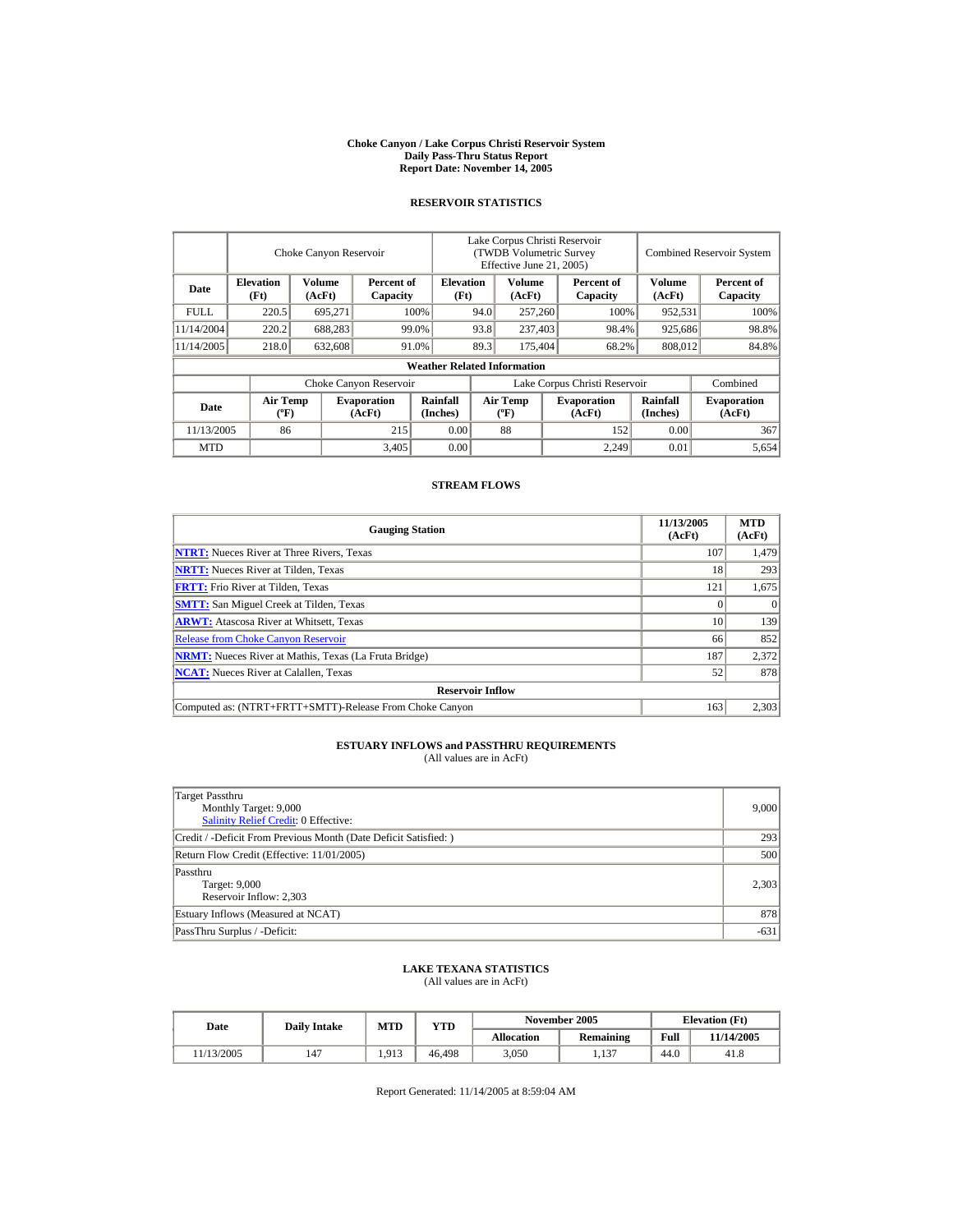#### **Choke Canyon / Lake Corpus Christi Reservoir System Daily Pass-Thru Status Report Report Date: November 15, 2005**

## **RESERVOIR STATISTICS**

|            |                                | Choke Canyon Reservoir |                              |                                    | Lake Corpus Christi Reservoir<br>(TWDB Volumetric Survey<br>Effective June 21, 2005) |                                      |                              |                        | <b>Combined Reservoir System</b> |                              |
|------------|--------------------------------|------------------------|------------------------------|------------------------------------|--------------------------------------------------------------------------------------|--------------------------------------|------------------------------|------------------------|----------------------------------|------------------------------|
| Date       | <b>Elevation</b><br>(Ft)       | Volume<br>(AcFt)       | Percent of<br>Capacity       | <b>Elevation</b><br>(Ft)           |                                                                                      | <b>Volume</b><br>(AcFt)              |                              | Percent of<br>Capacity | Volume<br>(AcFt)                 | Percent of<br>Capacity       |
| FULL.      | 220.5                          | 695.271                |                              | 100%                               | 94.0                                                                                 | 257,260                              |                              | 100%                   | 952,531                          | 100%                         |
| 11/15/2004 | 220.2                          | 688,540                |                              | 99.0%                              | 93.8                                                                                 | 238.168                              |                              | 98.7%                  | 926,708                          | 99.0%                        |
| 11/15/2005 | 218.0                          | 632,363                |                              | 91.0%                              | 89.3                                                                                 | 175.241                              |                              | 68.1%                  | 807,604                          | 84.8%                        |
|            |                                |                        |                              | <b>Weather Related Information</b> |                                                                                      |                                      |                              |                        |                                  |                              |
|            |                                |                        | Choke Canyon Reservoir       |                                    | Lake Corpus Christi Reservoir                                                        |                                      |                              |                        | Combined                         |                              |
| Date       | Air Temp<br>$({}^o\mathbf{F})$ |                        | <b>Evaporation</b><br>(AcFt) | Rainfall<br>(Inches)               |                                                                                      | Air Temp<br>$({}^{\circ}\mathrm{F})$ | <b>Evaporation</b><br>(AcFt) |                        | Rainfall<br>(Inches)             | <b>Evaporation</b><br>(AcFt) |
| 11/14/2005 | 88                             |                        | 244                          | 0.00                               |                                                                                      | 89                                   |                              | 181                    | 0.00                             | 425                          |
| <b>MTD</b> |                                |                        | 3,649                        | 0.00                               |                                                                                      |                                      |                              | 2.430                  | 0.01                             | 6.079                        |

### **STREAM FLOWS**

| <b>Gauging Station</b>                                       | 11/14/2005<br>(AcFt) | <b>MTD</b><br>(AcFt) |
|--------------------------------------------------------------|----------------------|----------------------|
| <b>NTRT:</b> Nueces River at Three Rivers, Texas             | 107                  | 1,586                |
| <b>NRTT:</b> Nueces River at Tilden, Texas                   | 19                   | 311                  |
| <b>FRTT:</b> Frio River at Tilden, Texas                     | 121                  | 1,796                |
| <b>SMTT:</b> San Miguel Creek at Tilden, Texas               |                      |                      |
| <b>ARWT:</b> Atascosa River at Whitsett, Texas               | 10                   | 149                  |
| <b>Release from Choke Canyon Reservoir</b>                   | 66                   | 917                  |
| <b>NRMT:</b> Nueces River at Mathis, Texas (La Fruta Bridge) | 187                  | 2,559                |
| <b>NCAT:</b> Nueces River at Calallen, Texas                 | 42                   | 920                  |
| <b>Reservoir Inflow</b>                                      |                      |                      |
| Computed as: (NTRT+FRTT+SMTT)-Release From Choke Canyon      | 163                  | 2,465                |

## **ESTUARY INFLOWS and PASSTHRU REQUIREMENTS**<br>(All values are in AcFt)

| Target Passthru<br>Monthly Target: 9,000<br><b>Salinity Relief Credit: 0 Effective:</b> | 9,000  |
|-----------------------------------------------------------------------------------------|--------|
| Credit / -Deficit From Previous Month (Date Deficit Satisfied:)                         | 293    |
| Return Flow Credit (Effective: 11/01/2005)                                              | 500    |
| Passthru<br>Target: 9,000<br>Reservoir Inflow: 2,465                                    | 2,465  |
| Estuary Inflows (Measured at NCAT)                                                      | 920    |
| PassThru Surplus / -Deficit:                                                            | $-753$ |

## **LAKE TEXANA STATISTICS** (All values are in AcFt)

| Date       | <b>Daily Intake</b> | <b>MTD</b> | <b>YTD</b> |            | November 2005 |      | <b>Elevation</b> (Ft) |
|------------|---------------------|------------|------------|------------|---------------|------|-----------------------|
|            |                     |            |            | Allocation | Remaining     | Full | 11/15/2005            |
| 11/14/2005 | 147                 | 2.060      | 46.644     | 3.050      | 990           | 44.0 | 41.7                  |

Report Generated: 11/18/2005 at 10:39:37 AM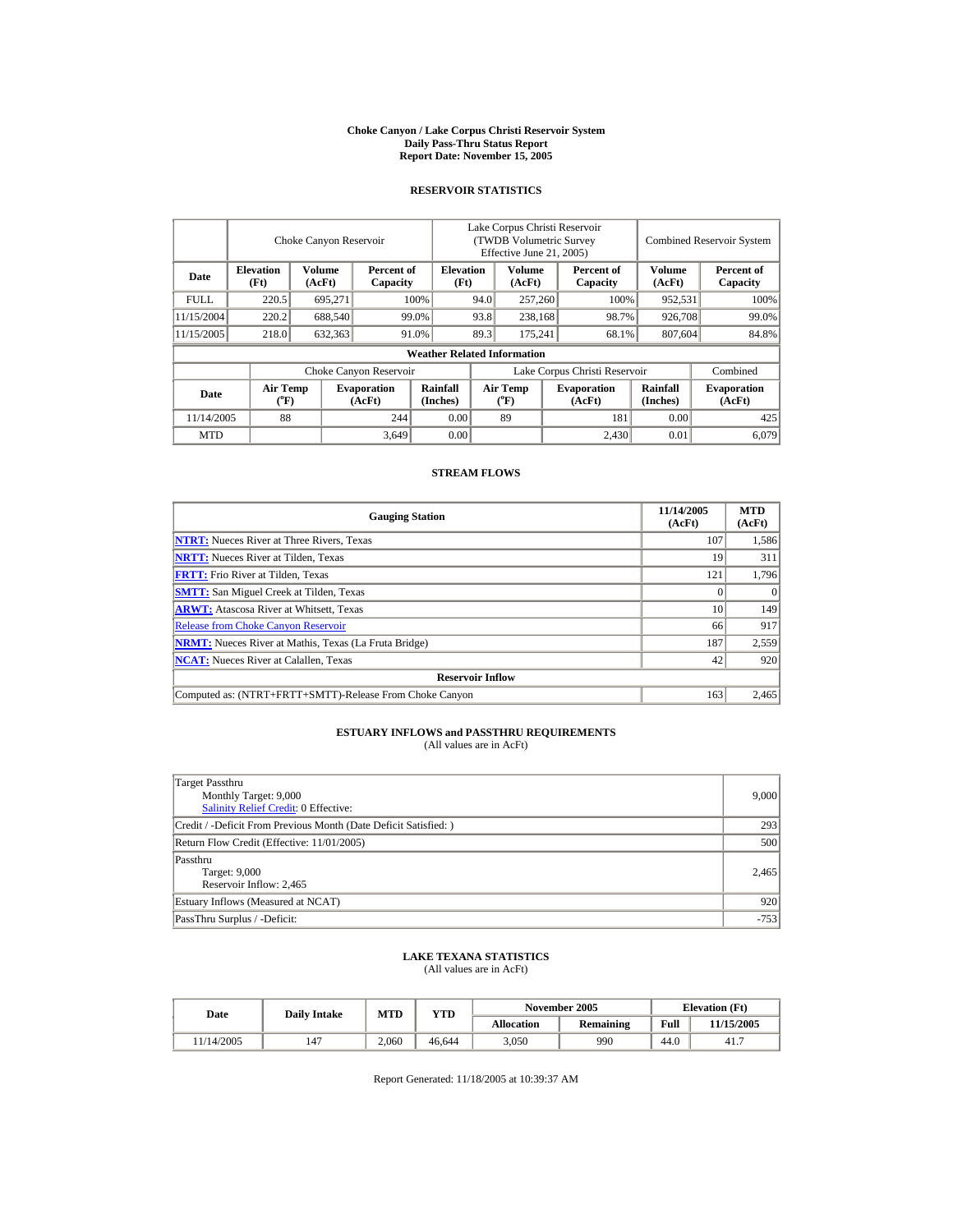#### **Choke Canyon / Lake Corpus Christi Reservoir System Daily Pass-Thru Status Report Report Date: November 16, 2005**

### **RESERVOIR STATISTICS**

|             | Choke Canyon Reservoir                      |                         |                              |                                    | Lake Corpus Christi Reservoir<br><b>(TWDB Volumetric Survey)</b><br>Effective June 21, 2005) |                                             |  |                               |                             | <b>Combined Reservoir System</b> |  |
|-------------|---------------------------------------------|-------------------------|------------------------------|------------------------------------|----------------------------------------------------------------------------------------------|---------------------------------------------|--|-------------------------------|-----------------------------|----------------------------------|--|
| Date        | <b>Elevation</b><br>(Ft)                    | <b>Volume</b><br>(AcFt) | Percent of<br>Capacity       | <b>Elevation</b><br>(Ft)           |                                                                                              | <b>Volume</b><br>(AcFt)                     |  | Percent of<br>Capacity        | Volume<br>(AcFt)            | Percent of<br>Capacity           |  |
| <b>FULL</b> | 220.5                                       | 695,271                 |                              | 100%                               | 94.0                                                                                         | 257,260                                     |  | 100%                          | 952,531                     | 100%                             |  |
| 11/16/2004  | 220.2                                       | 688,283                 |                              | 99.0%                              | 93.8                                                                                         | 237,494                                     |  | 98.4%                         | 925,777                     | 98.9%                            |  |
| 11/16/2005  | 218.0                                       | 631,871                 |                              | 90.9%                              | 89.3                                                                                         | 176,384                                     |  | 68.6%                         | 808,255                     | 84.9%                            |  |
|             |                                             |                         |                              | <b>Weather Related Information</b> |                                                                                              |                                             |  |                               |                             |                                  |  |
|             |                                             |                         | Choke Canyon Reservoir       |                                    |                                                                                              |                                             |  | Lake Corpus Christi Reservoir |                             | Combined                         |  |
| Date        | <b>Air Temp</b><br>$({}^{\circ}\mathrm{F})$ |                         | <b>Evaporation</b><br>(AcFt) | Rainfall<br>(Inches)               |                                                                                              | <b>Air Temp</b><br>$({}^{\circ}\mathbf{F})$ |  | <b>Evaporation</b><br>(AcFt)  | <b>Rainfall</b><br>(Inches) | <b>Evaporation</b><br>(AcFt)     |  |
| 11/15/2005  | 88                                          |                         | 530                          | 0.00                               |                                                                                              | 89                                          |  | 181                           | 0.00                        | 711                              |  |
| <b>MTD</b>  |                                             |                         | 4,179                        | 0.00                               |                                                                                              |                                             |  | 2.611                         | 0.01                        | 6.790                            |  |

### **STREAM FLOWS**

| <b>Gauging Station</b>                                       | 11/15/2005<br>(AcFt) | <b>MTD</b><br>(AcFt) |
|--------------------------------------------------------------|----------------------|----------------------|
| <b>NTRT:</b> Nueces River at Three Rivers, Texas             | 107                  | 1,693                |
| <b>NRTT:</b> Nueces River at Tilden, Texas                   | 18                   | 330                  |
| <b>FRTT:</b> Frio River at Tilden, Texas                     | 121                  | 1,918                |
| <b>SMTT:</b> San Miguel Creek at Tilden, Texas               |                      | $\Omega$             |
| <b>ARWT:</b> Atascosa River at Whitsett, Texas               | 10                   | 159                  |
| <b>Release from Choke Canyon Reservoir</b>                   | 66                   | 983                  |
| <b>NRMT:</b> Nueces River at Mathis, Texas (La Fruta Bridge) | 187                  | 2,745                |
| <b>NCAT:</b> Nueces River at Calallen. Texas                 | 91                   | 1,011                |
| <b>Reservoir Inflow</b>                                      |                      |                      |
| Computed as: (NTRT+FRTT+SMTT)-Release From Choke Canyon      | 163                  | 2.628                |

# **ESTUARY INFLOWS and PASSTHRU REQUIREMENTS**<br>(All values are in AcFt)

| Target Passthru<br>Monthly Target: 9,000<br><b>Salinity Relief Credit: 0 Effective:</b> | 9,000  |
|-----------------------------------------------------------------------------------------|--------|
| Credit / -Deficit From Previous Month (Date Deficit Satisfied:)                         | 293    |
| Return Flow Credit (Effective: 11/01/2005)                                              | 500    |
| Passthru<br>Target: 9,000<br>Reservoir Inflow: 2,628                                    | 2,628  |
| Estuary Inflows (Measured at NCAT)                                                      | 1,011  |
| PassThru Surplus / -Deficit:                                                            | $-824$ |

## **LAKE TEXANA STATISTICS**

(All values are in AcFt)

| Date       | <b>Daily Intake</b> | MTD   | VTD    | November 2005 |                  | <b>Elevation</b> (Ft) |            |
|------------|---------------------|-------|--------|---------------|------------------|-----------------------|------------|
|            |                     |       |        | Allocation    | <b>Remaining</b> | Full                  | 11/16/2005 |
| 11/15/2005 | 147                 | 2.207 | 46.791 | 3,050         | 843              | 44.0                  | 41.7       |

Report Generated: 11/18/2005 at 10:42:23 AM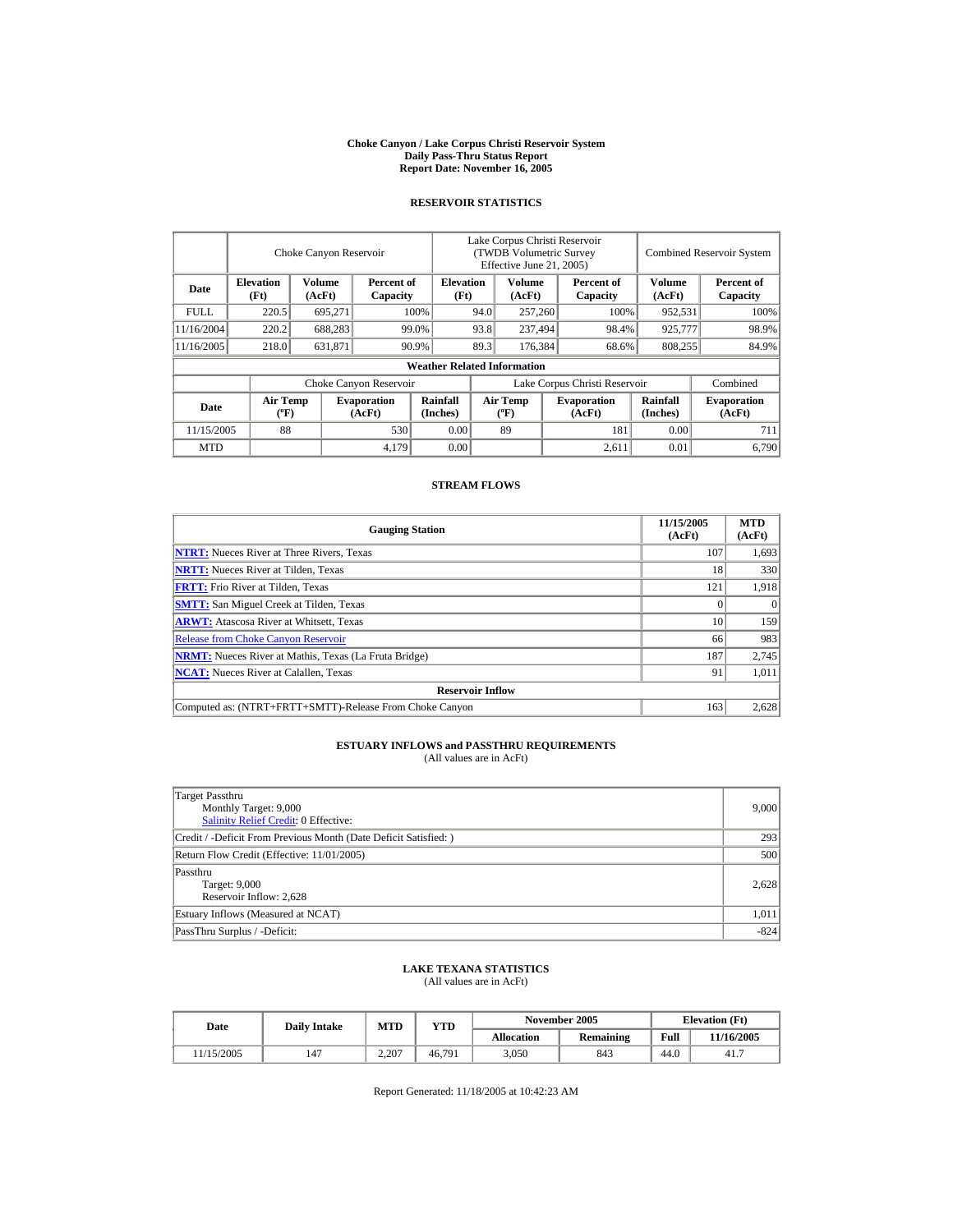#### **Choke Canyon / Lake Corpus Christi Reservoir System Daily Pass-Thru Status Report Report Date: November 17, 2005**

### **RESERVOIR STATISTICS**

|            | Choke Canyon Reservoir                      |                  |                              |                                    | Lake Corpus Christi Reservoir<br>(TWDB Volumetric Survey<br>Effective June 21, 2005) |                                  |  |                              |                      | <b>Combined Reservoir System</b> |  |
|------------|---------------------------------------------|------------------|------------------------------|------------------------------------|--------------------------------------------------------------------------------------|----------------------------------|--|------------------------------|----------------------|----------------------------------|--|
| Date       | <b>Elevation</b><br>(Ft)                    | Volume<br>(AcFt) | Percent of<br>Capacity       | <b>Elevation</b><br>(Ft)           |                                                                                      | Volume<br>(AcFt)                 |  | Percent of<br>Capacity       | Volume<br>(AcFt)     | Percent of<br>Capacity           |  |
| FULL.      | 220.5                                       | 695,271          |                              | 100%                               | 94.0                                                                                 | 257,260                          |  | 100%                         | 952,531              | 100%                             |  |
| 11/17/2004 | 220.5                                       | 693,974          |                              | 99.8%                              | 94.0                                                                                 | 241,241                          |  | 100.0%                       | 935,215              | 99.9%                            |  |
| 11/17/2005 | 217.9                                       | 630,643          |                              | 90.7%                              | 89.2                                                                                 | 174,426                          |  | 67.8%                        | 805,069              | 84.5%                            |  |
|            |                                             |                  |                              | <b>Weather Related Information</b> |                                                                                      |                                  |  |                              |                      |                                  |  |
|            |                                             |                  | Choke Canyon Reservoir       |                                    | Lake Corpus Christi Reservoir                                                        |                                  |  |                              | Combined             |                                  |  |
| Date       | <b>Air Temp</b><br>$({}^{\circ}\mathrm{F})$ |                  | <b>Evaporation</b><br>(AcFt) | Rainfall<br>(Inches)               |                                                                                      | <b>Air Temp</b><br>$(^{\circ}F)$ |  | <b>Evaporation</b><br>(AcFt) | Rainfall<br>(Inches) | <b>Evaporation</b><br>(AcFt)     |  |
| 11/16/2005 | 88                                          |                  | 401                          | 0.00                               |                                                                                      | 91                               |  | 372                          | 0.18                 | 773                              |  |
| <b>MTD</b> |                                             |                  | 4,580                        | 0.00                               |                                                                                      |                                  |  | 2,983                        | 0.19                 | 7,563                            |  |

#### **STREAM FLOWS**

| <b>Gauging Station</b>                                       | 11/16/2005<br>(AcFt) | <b>MTD</b><br>(AcFt) |
|--------------------------------------------------------------|----------------------|----------------------|
| <b>NTRT:</b> Nueces River at Three Rivers, Texas             | 109                  | 1.802                |
| <b>NRTT:</b> Nueces River at Tilden, Texas                   | 17                   | 346                  |
| <b>FRTT:</b> Frio River at Tilden, Texas                     | 121                  | 2,039                |
| <b>SMTT:</b> San Miguel Creek at Tilden, Texas               |                      | $\Omega$             |
| <b>ARWT:</b> Atascosa River at Whitsett, Texas               | 10                   | 169                  |
| <b>Release from Choke Canyon Reservoir</b>                   | 66                   | 1.048                |
| <b>NRMT:</b> Nueces River at Mathis, Texas (La Fruta Bridge) | 187                  | 2,932                |
| <b>NCAT:</b> Nueces River at Calallen. Texas                 | 109                  | 1,120                |
| <b>Reservoir Inflow</b>                                      |                      |                      |
| Computed as: (NTRT+FRTT+SMTT)-Release From Choke Canyon      | 165                  | 2.793                |

# **ESTUARY INFLOWS and PASSTHRU REQUIREMENTS**<br>(All values are in AcFt)

| Target Passthru<br>Monthly Target: 9,000<br><b>Salinity Relief Credit: 0 Effective:</b> | 9,000  |
|-----------------------------------------------------------------------------------------|--------|
| Credit / -Deficit From Previous Month (Date Deficit Satisfied:)                         | 293    |
| Return Flow Credit (Effective: 11/01/2005)                                              | 500    |
| Passthru<br>Target: 9,000<br>Reservoir Inflow: 2,793                                    | 2,793  |
| Estuary Inflows (Measured at NCAT)                                                      | 1,120  |
| PassThru Surplus / -Deficit:                                                            | $-880$ |

## **LAKE TEXANA STATISTICS**

(All values are in AcFt)

| Date      | <b>Daily Intake</b> | <b>MTD</b> | VTD    |            | November 2005    |      | <b>Elevation</b> (Ft) |
|-----------|---------------------|------------|--------|------------|------------------|------|-----------------------|
|           |                     |            |        | Allocation | <b>Remaining</b> | Full | 11/17/2005            |
| 1/16/2005 | 147                 | 2,354      | 46.938 | 3,050      | 696              | 44.0 | 41.7                  |

Report Generated: 11/18/2005 at 10:45:55 AM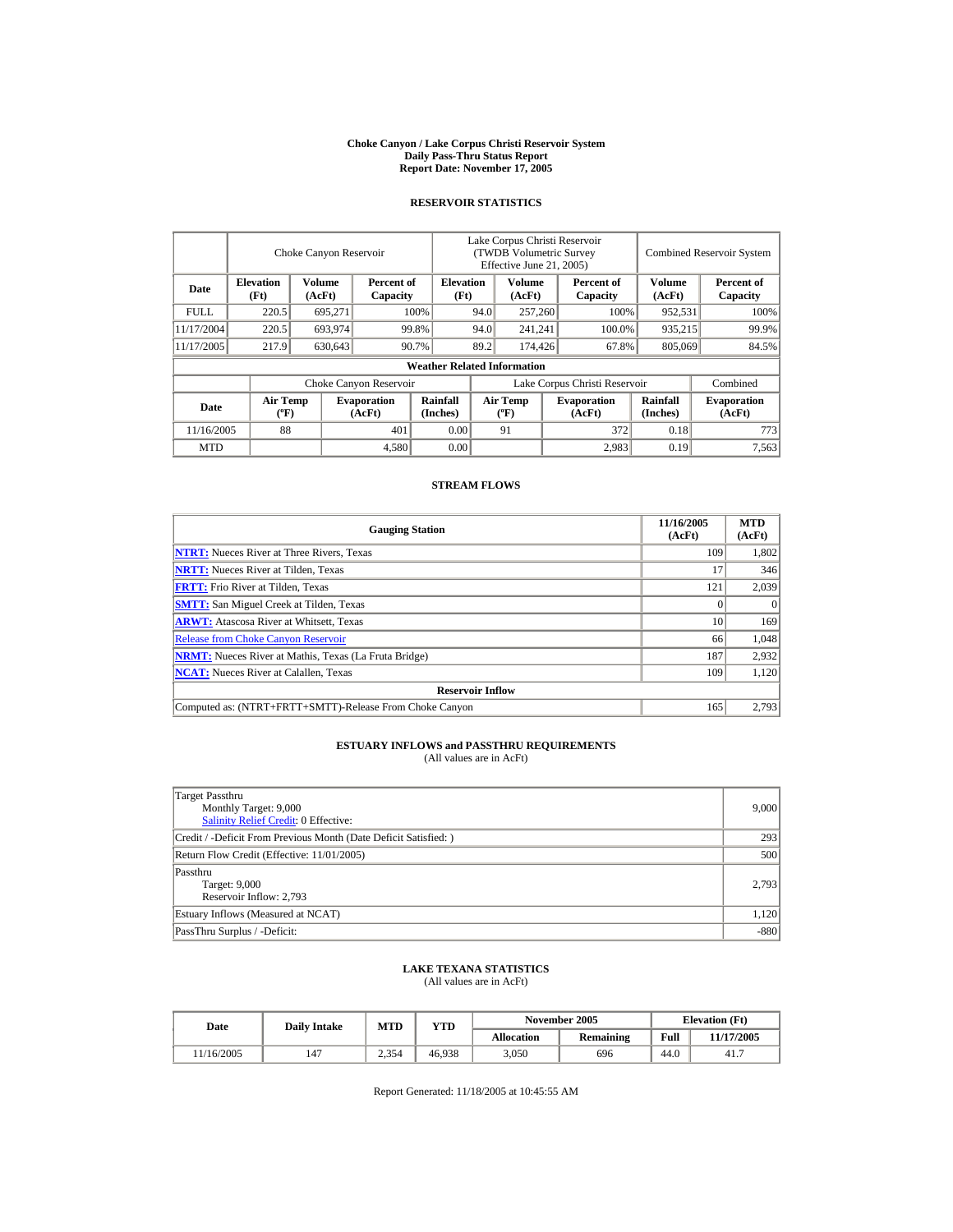#### **Choke Canyon / Lake Corpus Christi Reservoir System Daily Pass-Thru Status Report Report Date: November 18, 2005**

### **RESERVOIR STATISTICS**

|            | Choke Canyon Reservoir                      |                  |                              |                                    | Lake Corpus Christi Reservoir<br>(TWDB Volumetric Survey<br>Effective June 21, 2005) |                                  |  |                              |                      | <b>Combined Reservoir System</b> |  |
|------------|---------------------------------------------|------------------|------------------------------|------------------------------------|--------------------------------------------------------------------------------------|----------------------------------|--|------------------------------|----------------------|----------------------------------|--|
| Date       | <b>Elevation</b><br>(Ft)                    | Volume<br>(AcFt) | Percent of<br>Capacity       | <b>Elevation</b><br>(Ft)           |                                                                                      | Volume<br>(AcFt)                 |  | Percent of<br>Capacity       | Volume<br>(AcFt)     | Percent of<br>Capacity           |  |
| FULL.      | 220.5                                       | 695,271          |                              | 100%                               | 94.0                                                                                 | 257,260                          |  | 100%                         | 952,531              | 100%                             |  |
| 11/18/2004 | 220.6                                       | 695.271          |                              | 100.0%                             | 94.0                                                                                 | 241,241                          |  | 100.0%                       | 936,512              | 100.0%                           |  |
| 11/18/2005 | 217.9                                       | 628,923          |                              | 90.5%                              | 89.2                                                                                 | 173,775                          |  | 67.5%                        | 802,698              | 84.3%                            |  |
|            |                                             |                  |                              | <b>Weather Related Information</b> |                                                                                      |                                  |  |                              |                      |                                  |  |
|            |                                             |                  | Choke Canyon Reservoir       |                                    | Lake Corpus Christi Reservoir                                                        |                                  |  |                              | Combined             |                                  |  |
| Date       | <b>Air Temp</b><br>$({}^{\circ}\mathrm{F})$ |                  | <b>Evaporation</b><br>(AcFt) | Rainfall<br>(Inches)               |                                                                                      | <b>Air Temp</b><br>$(^{\circ}F)$ |  | <b>Evaporation</b><br>(AcFt) | Rainfall<br>(Inches) | <b>Evaporation</b><br>(AcFt)     |  |
| 11/17/2005 | 63                                          |                  | 286                          | 0.00                               |                                                                                      | 62                               |  | 209                          | 0.00                 | 495                              |  |
| <b>MTD</b> |                                             |                  | 4,866                        | 0.00                               |                                                                                      |                                  |  | 3,192                        | 0.19                 | 8.058                            |  |

### **STREAM FLOWS**

| <b>Gauging Station</b>                                       | 11/17/2005<br>(AcFt) | <b>MTD</b><br>(AcFt) |
|--------------------------------------------------------------|----------------------|----------------------|
| <b>NTRT:</b> Nueces River at Three Rivers, Texas             | 111                  | 1.914                |
| <b>NRTT:</b> Nueces River at Tilden, Texas                   | 15                   | 362                  |
| <b>FRTT:</b> Frio River at Tilden, Texas                     | 121                  | 2,160                |
| <b>SMTT:</b> San Miguel Creek at Tilden, Texas               |                      | $\Omega$             |
| <b>ARWT:</b> Atascosa River at Whitsett, Texas               | 10                   | 179                  |
| <b>Release from Choke Canyon Reservoir</b>                   | 66                   | 1.114                |
| <b>NRMT:</b> Nueces River at Mathis, Texas (La Fruta Bridge) | 189                  | 3,120                |
| <b>NCAT:</b> Nueces River at Calallen. Texas                 | 71                   | 1,192                |
| <b>Reservoir Inflow</b>                                      |                      |                      |
| Computed as: (NTRT+FRTT+SMTT)-Release From Choke Canyon      | 167                  | 2.960                |

# **ESTUARY INFLOWS and PASSTHRU REQUIREMENTS**<br>(All values are in AcFt)

| Target Passthru<br>Monthly Target: 9,000<br><b>Salinity Relief Credit: 0 Effective:</b> | 9,000  |
|-----------------------------------------------------------------------------------------|--------|
| Credit / -Deficit From Previous Month (Date Deficit Satisfied:)                         | 293    |
| Return Flow Credit (Effective: 11/01/2005)                                              | 500    |
| Passthru<br>Target: 9,000<br>Reservoir Inflow: 2,960                                    | 2,960  |
| Estuary Inflows (Measured at NCAT)                                                      | 1,192  |
| PassThru Surplus / -Deficit:                                                            | $-975$ |

## **LAKE TEXANA STATISTICS**

(All values are in AcFt)

| Date       | <b>Daily Intake</b> |       | November 2005<br><b>MTD</b><br>VTD |            |                  |      | <b>Elevation</b> (Ft) |
|------------|---------------------|-------|------------------------------------|------------|------------------|------|-----------------------|
|            |                     |       |                                    | Allocation | <b>Remaining</b> | Full | 11/18/2005            |
| 11/17/2005 | 147                 | 2,501 | 47.085                             | 3,050      | 549              | 44.0 | 41.5                  |

Report Generated: 11/18/2005 at 10:47:50 AM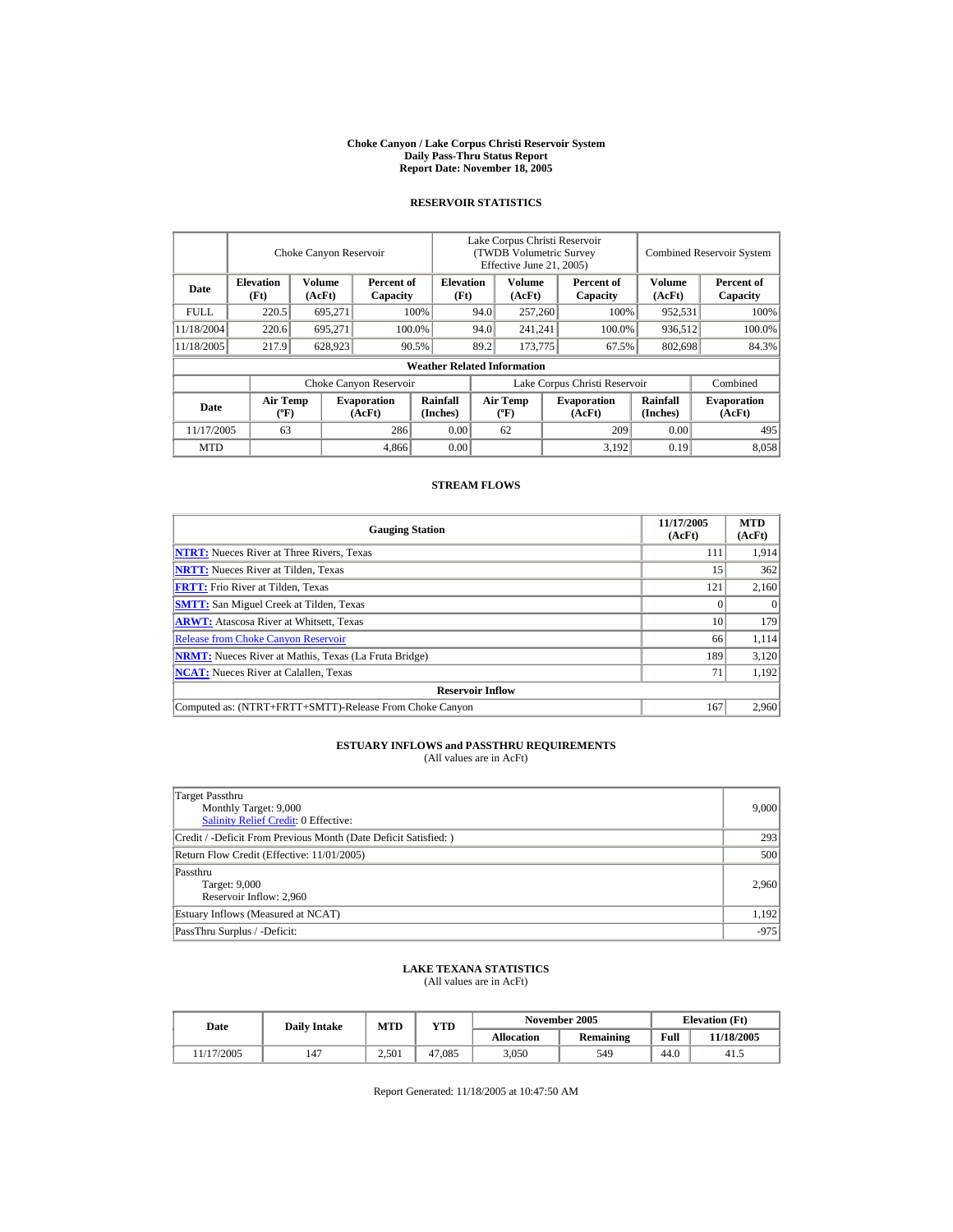#### **Choke Canyon / Lake Corpus Christi Reservoir System Daily Pass-Thru Status Report Report Date: November 19, 2005**

### **RESERVOIR STATISTICS**

|             |                          | Choke Canyon Reservoir |                              |                                    |      | Lake Corpus Christi Reservoir<br>(TWDB Volumetric Survey<br>Effective June 21, 2005) |                  |                               |                      | <b>Combined Reservoir System</b> |
|-------------|--------------------------|------------------------|------------------------------|------------------------------------|------|--------------------------------------------------------------------------------------|------------------|-------------------------------|----------------------|----------------------------------|
| Date        | <b>Elevation</b><br>(Ft) | Volume<br>(AcFt)       | Percent of<br>Capacity       | <b>Elevation</b><br>(Ft)           |      | Volume<br>(AcFt)                                                                     |                  | Percent of<br>Capacity        | Volume<br>(AcFt)     | Percent of<br>Capacity           |
| <b>FULL</b> | 220.5                    | 695.271                |                              | 100%<br>94.0                       |      |                                                                                      | 257,260<br>100%  |                               | 952,531              | 100%                             |
| 11/19/2004  | 220.7                    | 695.271                |                              | 100.0%                             |      | 241.241                                                                              |                  | 100.0%                        | 936.512              | 100.0%                           |
| 11/19/2005  | 217.8                    | 627,941                |                              | 90.3%                              | 89.1 |                                                                                      | 173,125<br>67.3% |                               | 801,066              | 84.1%                            |
|             |                          |                        |                              | <b>Weather Related Information</b> |      |                                                                                      |                  |                               |                      |                                  |
|             |                          |                        | Choke Canyon Reservoir       |                                    |      |                                                                                      |                  | Lake Corpus Christi Reservoir |                      | Combined                         |
| Date        | <b>Air Temp</b><br>(°F)  |                        | <b>Evaporation</b><br>(AcFt) | Rainfall<br>(Inches)               |      | <b>Air Temp</b><br>$(^{\circ}\text{F})$                                              |                  | <b>Evaporation</b><br>(AcFt)  | Rainfall<br>(Inches) | <b>Evaporation</b><br>(AcFt)     |
| 11/18/2005  | 65                       |                        | 243                          | 0.00                               |      | 64                                                                                   |                  | 66                            | 0.00                 | 309                              |
| <b>MTD</b>  |                          |                        | 5.109                        | 0.00                               |      |                                                                                      |                  | 3,258                         | 0.19                 | 8,367                            |

### **STREAM FLOWS**

| <b>Gauging Station</b>                                       | 11/18/2005<br>(AcFt) | <b>MTD</b><br>(AcFt) |
|--------------------------------------------------------------|----------------------|----------------------|
| <b>NTRT:</b> Nueces River at Three Rivers, Texas             | 107                  | 2,021                |
| <b>NRTT:</b> Nueces River at Tilden, Texas                   | 16                   | 378                  |
| <b>FRTT:</b> Frio River at Tilden, Texas                     | 119                  | 2,279                |
| <b>SMTT:</b> San Miguel Creek at Tilden, Texas               | 0                    | $\theta$             |
| <b>ARWT:</b> Atascosa River at Whitsett, Texas               | 10                   | 188                  |
| <b>Release from Choke Canyon Reservoir</b>                   | 66                   | 1.179                |
| <b>NRMT:</b> Nueces River at Mathis, Texas (La Fruta Bridge) | 183                  | 3,303                |
| <b>NCAT:</b> Nueces River at Calallen, Texas                 | 64                   | 1,255                |
| <b>Reservoir Inflow</b>                                      |                      |                      |
| Computed as: (NTRT+FRTT+SMTT)-Release From Choke Canyon      | 161                  | 3,120                |

## **ESTUARY INFLOWS and PASSTHRU REQUIREMENTS**<br>(All values are in AcFt)

| Target Passthru                                                  |          |
|------------------------------------------------------------------|----------|
| Monthly Target: 9,000                                            | 9,000    |
| Salinity Relief Credit: 0 Effective:                             |          |
| Credit / -Deficit From Previous Month (Date Deficit Satisfied: ) | 293      |
| Return Flow Credit (Effective: 11/01/2005)                       | 500      |
| Passthru                                                         |          |
| Target: 9,000                                                    | 3,120    |
| Reservoir Inflow: 3,120                                          |          |
| Estuary Inflows (Measured at NCAT)                               | 1,255    |
| PassThru Surplus / -Deficit:                                     | $-1,072$ |

# **LAKE TEXANA STATISTICS** (All values are in AcFt)

| Date      | <b>Daily Intake</b> | MTD   | <b>YTD</b> |            | November 2005 | <b>Elevation</b> (Ft) |            |  |
|-----------|---------------------|-------|------------|------------|---------------|-----------------------|------------|--|
|           |                     |       |            | Allocation | Remaining     | Full                  | 11/19/2005 |  |
| 1/18/2005 | 146                 | 2.647 | 47.232     | 3.050      | 403           | 44.0                  | 41.6       |  |

Report Generated: 11/19/2005 at 9:02:48 AM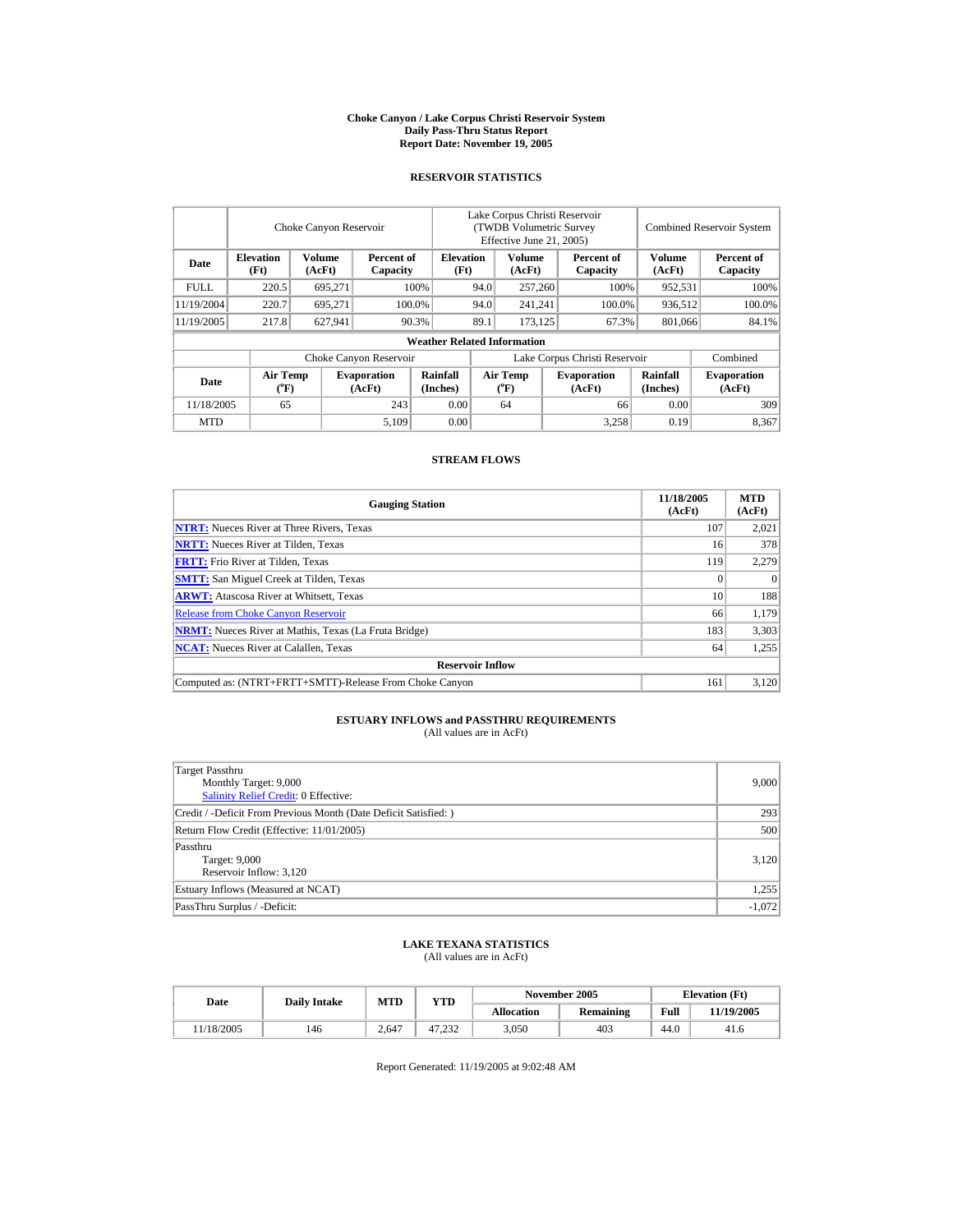#### **Choke Canyon / Lake Corpus Christi Reservoir System Daily Pass-Thru Status Report Report Date: November 20, 2005**

### **RESERVOIR STATISTICS**

|            | Choke Canyon Reservoir                      |                  |                              |                                                    | Lake Corpus Christi Reservoir<br>(TWDB Volumetric Survey<br>Effective June 21, 2005) |                                  |  |                              |                      | <b>Combined Reservoir System</b> |
|------------|---------------------------------------------|------------------|------------------------------|----------------------------------------------------|--------------------------------------------------------------------------------------|----------------------------------|--|------------------------------|----------------------|----------------------------------|
| Date       | <b>Elevation</b><br>(Ft)                    | Volume<br>(AcFt) |                              | <b>Elevation</b><br>Percent of<br>(Ft)<br>Capacity |                                                                                      | Volume<br>(AcFt)                 |  | Percent of<br>Capacity       | Volume<br>(AcFt)     | Percent of<br>Capacity           |
| FULL.      | 220.5                                       | 695,271          |                              | 100%                                               | 94.0                                                                                 | 257,260                          |  | 100%                         | 952,531              | 100%                             |
| 11/20/2004 | 220.8                                       | 695.271          |                              | 100.0%                                             | 94.0                                                                                 | 241,241                          |  | 100.0%                       | 936,512              | 100.0%                           |
| 11/20/2005 | 217.8                                       | 627,941          |                              | 90.3%                                              | 89.1                                                                                 | 173.125                          |  | 67.3%                        | 801,066              | 84.1%                            |
|            |                                             |                  |                              | <b>Weather Related Information</b>                 |                                                                                      |                                  |  |                              |                      |                                  |
|            |                                             |                  | Choke Canyon Reservoir       |                                                    | Lake Corpus Christi Reservoir                                                        |                                  |  |                              |                      | Combined                         |
| Date       | <b>Air Temp</b><br>$({}^{\circ}\mathrm{F})$ |                  | <b>Evaporation</b><br>(AcFt) | Rainfall<br>(Inches)                               |                                                                                      | <b>Air Temp</b><br>$(^{\circ}F)$ |  | <b>Evaporation</b><br>(AcFt) | Rainfall<br>(Inches) | <b>Evaporation</b><br>(AcFt)     |
| 11/19/2005 | 65                                          |                  | 157                          | 0.00                                               |                                                                                      | 64                               |  | 142                          | 0.00                 | 299                              |
| <b>MTD</b> |                                             |                  | 5,266                        | 0.00                                               |                                                                                      |                                  |  | 3,400                        | 0.19                 | 8.666                            |

### **STREAM FLOWS**

| <b>Gauging Station</b>                                       | 11/19/2005<br>(AcFt) | <b>MTD</b><br>(AcFt) |
|--------------------------------------------------------------|----------------------|----------------------|
| <b>NTRT:</b> Nueces River at Three Rivers, Texas             | 105                  | 2,126                |
| <b>NRTT:</b> Nueces River at Tilden, Texas                   | 13                   | 391                  |
| <b>FRTT:</b> Frio River at Tilden, Texas                     | 119                  | 2,398                |
| <b>SMTT:</b> San Miguel Creek at Tilden, Texas               |                      | $\Omega$             |
| <b>ARWT:</b> Atascosa River at Whitsett, Texas               |                      | 197                  |
| <b>Release from Choke Canyon Reservoir</b>                   | 66                   | 1.245                |
| <b>NRMT:</b> Nueces River at Mathis, Texas (La Fruta Bridge) | 183                  | 3,486                |
| <b>NCAT:</b> Nueces River at Calallen. Texas                 | 71                   | 1,327                |
| <b>Reservoir Inflow</b>                                      |                      |                      |
| Computed as: (NTRT+FRTT+SMTT)-Release From Choke Canyon      | 159                  | 3.279                |

# **ESTUARY INFLOWS and PASSTHRU REQUIREMENTS**<br>(All values are in AcFt)

| Target Passthru<br>Monthly Target: 9,000<br>Salinity Relief Credit: 0 Effective: | 9,000    |
|----------------------------------------------------------------------------------|----------|
| Credit / -Deficit From Previous Month (Date Deficit Satisfied:)                  | 293      |
| Return Flow Credit (Effective: 11/01/2005)                                       | 500      |
| Passthru<br>Target: 9,000<br>Reservoir Inflow: 3,279                             | 3.279    |
| Estuary Inflows (Measured at NCAT)                                               | 1.327    |
| PassThru Surplus / -Deficit:                                                     | $-1,159$ |

## **LAKE TEXANA STATISTICS**

(All values are in AcFt)

| Date      | <b>Daily Intake</b> | MTD   | VTD    |                   | November 2005    | <b>Elevation</b> (Ft) |            |
|-----------|---------------------|-------|--------|-------------------|------------------|-----------------------|------------|
|           |                     |       |        | <b>Allocation</b> | <b>Remaining</b> | Full                  | 11/20/2005 |
| 1/19/2005 | 146                 | 2,794 | 47.378 | 3,050             | 256              | 44.0                  | 41.6       |

Report Generated: 11/20/2005 at 8:07:50 AM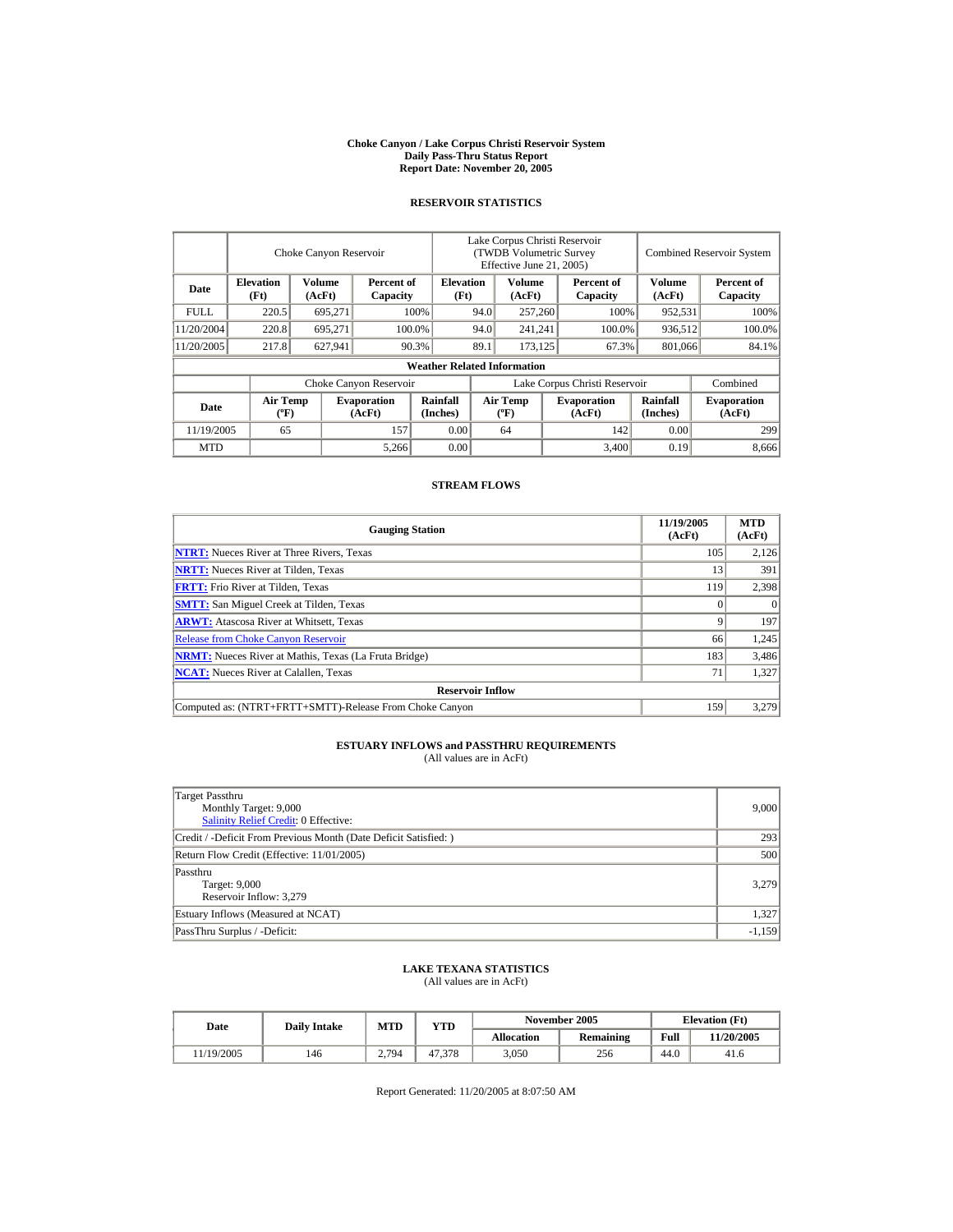#### **Choke Canyon / Lake Corpus Christi Reservoir System Daily Pass-Thru Status Report Report Date: November 21, 2005**

### **RESERVOIR STATISTICS**

|             | Choke Canyon Reservoir                      |                  |                              |                                    | Lake Corpus Christi Reservoir<br>(TWDB Volumetric Survey<br>Effective June 21, 2005) |                                  |  |                              |                             | <b>Combined Reservoir System</b> |
|-------------|---------------------------------------------|------------------|------------------------------|------------------------------------|--------------------------------------------------------------------------------------|----------------------------------|--|------------------------------|-----------------------------|----------------------------------|
| Date        | <b>Elevation</b><br>(Ft)                    | Volume<br>(AcFt) | Percent of<br>Capacity       | <b>Elevation</b><br>(Ft)           |                                                                                      | Volume<br>(AcFt)                 |  | Percent of<br>Capacity       | Volume<br>(AcFt)            | Percent of<br>Capacity           |
| <b>FULL</b> | 220.5                                       | 695,271          |                              | 100%                               | 94.0                                                                                 | 257,260                          |  | 100%                         | 952,531                     | 100%                             |
| 11/21/2004  | 220.9                                       | 695.271          |                              | 100.0%                             | 94.0                                                                                 | 241,241                          |  | 100.0%                       | 936,512                     | 100.0%                           |
| 11/21/2005  | 217.8                                       | 627,450          |                              | 90.2%                              | 89.1                                                                                 | 172,314                          |  | 67.0%                        | 799,764                     | 84.0%                            |
|             |                                             |                  |                              | <b>Weather Related Information</b> |                                                                                      |                                  |  |                              |                             |                                  |
|             |                                             |                  | Choke Canyon Reservoir       |                                    | Lake Corpus Christi Reservoir                                                        |                                  |  |                              |                             | Combined                         |
| Date        | <b>Air Temp</b><br>$({}^{\circ}\mathrm{F})$ |                  | <b>Evaporation</b><br>(AcFt) | Rainfall<br>(Inches)               |                                                                                      | <b>Air Temp</b><br>$(^{\circ}F)$ |  | <b>Evaporation</b><br>(AcFt) | <b>Rainfall</b><br>(Inches) | <b>Evaporation</b><br>(AcFt)     |
| 11/20/2005  | 65                                          |                  | 243                          | 0.00                               |                                                                                      | 68                               |  | 208                          | 0.00                        | 451                              |
| <b>MTD</b>  |                                             |                  | 5,509                        | 0.00                               |                                                                                      |                                  |  | 3,608                        | 0.19                        | 9.117                            |

### **STREAM FLOWS**

| <b>Gauging Station</b>                                       | 11/20/2005<br>(AcFt) | <b>MTD</b><br>(AcFt) |
|--------------------------------------------------------------|----------------------|----------------------|
| <b>NTRT:</b> Nueces River at Three Rivers, Texas             | 103                  | 2,229                |
| <b>NRTT:</b> Nueces River at Tilden, Texas                   | 11                   | 402                  |
| <b>FRTT:</b> Frio River at Tilden, Texas                     | 117                  | 2,515                |
| <b>SMTT:</b> San Miguel Creek at Tilden, Texas               |                      | $\Omega$             |
| <b>ARWT:</b> Atascosa River at Whitsett, Texas               |                      | 205                  |
| <b>Release from Choke Canyon Reservoir</b>                   | 66                   | 1.310                |
| <b>NRMT:</b> Nueces River at Mathis, Texas (La Fruta Bridge) | 183                  | 3,668                |
| <b>NCAT:</b> Nueces River at Calallen, Texas                 | 97                   | 1,424                |
| <b>Reservoir Inflow</b>                                      |                      |                      |
| Computed as: (NTRT+FRTT+SMTT)-Release From Choke Canyon      | 155                  | 3.434                |

# **ESTUARY INFLOWS and PASSTHRU REQUIREMENTS**<br>(All values are in AcFt)

| Target Passthru<br>Monthly Target: 9,000<br>Salinity Relief Credit: 0 Effective: | 9,000    |
|----------------------------------------------------------------------------------|----------|
| Credit / -Deficit From Previous Month (Date Deficit Satisfied:)                  | 293      |
| Return Flow Credit (Effective: 11/01/2005)                                       | 500      |
| Passthru<br>Target: 9,000<br>Reservoir Inflow: 3,434                             | 3,434    |
| Estuary Inflows (Measured at NCAT)                                               | 1,424    |
| PassThru Surplus / -Deficit:                                                     | $-1,217$ |

## **LAKE TEXANA STATISTICS**

(All values are in AcFt)

| Date      | <b>Daily Intake</b> | MTD   | VTD    |                   | November 2005 | <b>Elevation</b> (Ft) |            |
|-----------|---------------------|-------|--------|-------------------|---------------|-----------------------|------------|
|           |                     |       |        | <b>Allocation</b> | Remaining     | Full                  | 11/21/2005 |
| 1/20/2005 | 147                 | 2.940 | 47.524 | 3,050             | 110           | 44.0                  | 41.6       |

Report Generated: 11/21/2005 at 8:26:37 AM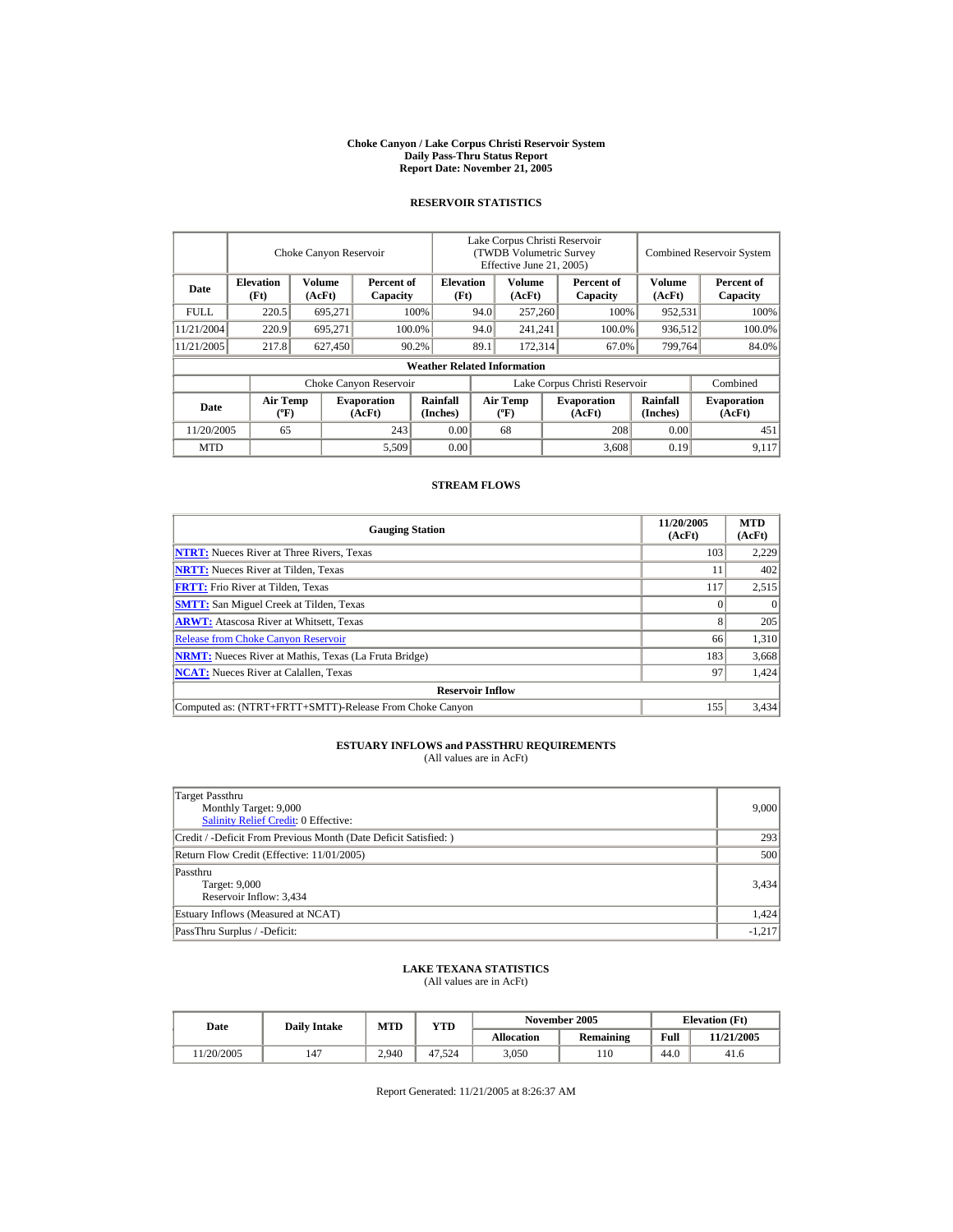#### **Choke Canyon / Lake Corpus Christi Reservoir System Daily Pass-Thru Status Report Report Date: November 22, 2005**

### **RESERVOIR STATISTICS**

|             |                                             | Choke Canyon Reservoir |                              |                                    |      | Lake Corpus Christi Reservoir<br>(TWDB Volumetric Survey<br>Effective June 21, 2005) |                               |                             | <b>Combined Reservoir System</b> |
|-------------|---------------------------------------------|------------------------|------------------------------|------------------------------------|------|--------------------------------------------------------------------------------------|-------------------------------|-----------------------------|----------------------------------|
| Date        | <b>Elevation</b><br>(Ft)                    | Volume<br>(AcFt)       | Percent of<br>Capacity       | <b>Elevation</b><br>(Ft)           |      | Volume<br>(AcFt)                                                                     | Percent of<br>Capacity        | Volume<br>(AcFt)            | Percent of<br>Capacity           |
| <b>FULL</b> | 220.5                                       | 695,271                |                              | 100%                               | 94.0 | 257,260                                                                              | 100%                          | 952,531                     | 100%                             |
| 11/22/2004  | 220.9                                       | 695.271                |                              | 100.0%                             | 94.0 | 241,241                                                                              | 100.0%                        | 936,512                     | 100.0%                           |
| 11/22/2005  | 217.8                                       | 627,204                |                              | 90.2%                              | 89.1 | 172.152                                                                              | 66.9%                         | 799,356                     | 83.9%                            |
|             |                                             |                        |                              | <b>Weather Related Information</b> |      |                                                                                      |                               |                             |                                  |
|             |                                             |                        | Choke Canyon Reservoir       |                                    |      |                                                                                      | Lake Corpus Christi Reservoir |                             | Combined                         |
| Date        | <b>Air Temp</b><br>$({}^{\circ}\mathrm{F})$ |                        | <b>Evaporation</b><br>(AcFt) | Rainfall<br>(Inches)               |      | <b>Air Temp</b><br>$({}^{\circ}\mathbf{F})$                                          | <b>Evaporation</b><br>(AcFt)  | <b>Rainfall</b><br>(Inches) | <b>Evaporation</b><br>(AcFt)     |
| 11/21/2005  | 75                                          |                        | 200                          | 0.00                               |      | 73                                                                                   | 217                           | 0.00                        | 417                              |
| <b>MTD</b>  |                                             |                        | 5,709                        | 0.00                               |      |                                                                                      | 3,825                         | 0.19                        | 9,534                            |

#### **STREAM FLOWS**

| <b>Gauging Station</b>                                       | 11/21/2005<br>(AcFt) | <b>MTD</b><br>(AcFt) |
|--------------------------------------------------------------|----------------------|----------------------|
| <b>NTRT:</b> Nueces River at Three Rivers, Texas             | 103                  | 2.332                |
| <b>NRTT:</b> Nueces River at Tilden, Texas                   |                      | 410                  |
| <b>FRTT:</b> Frio River at Tilden, Texas                     | 117                  | 2,632                |
| <b>SMTT:</b> San Miguel Creek at Tilden, Texas               |                      | $\Omega$             |
| <b>ARWT:</b> Atascosa River at Whitsett, Texas               |                      | 213                  |
| <b>Release from Choke Canyon Reservoir</b>                   | 66                   | 1.376                |
| <b>NRMT:</b> Nueces River at Mathis, Texas (La Fruta Bridge) | 183                  | 3,851                |
| <b>NCAT:</b> Nueces River at Calallen. Texas                 | 66                   | 1,490                |
| <b>Reservoir Inflow</b>                                      |                      |                      |
| Computed as: (NTRT+FRTT+SMTT)-Release From Choke Canyon      | 155                  | 3,589                |

# **ESTUARY INFLOWS and PASSTHRU REQUIREMENTS**<br>(All values are in AcFt)

| Target Passthru<br>Monthly Target: 9,000<br>Salinity Relief Credit: 0 Effective: | 9,000    |
|----------------------------------------------------------------------------------|----------|
| Credit / -Deficit From Previous Month (Date Deficit Satisfied:)                  | 293      |
| Return Flow Credit (Effective: 11/01/2005)                                       | 500      |
| Passthru<br>Target: 9,000<br>Reservoir Inflow: 3,589                             | 3,589    |
| Estuary Inflows (Measured at NCAT)                                               | 1,490    |
| PassThru Surplus / -Deficit:                                                     | $-1,306$ |

## **LAKE TEXANA STATISTICS**

(All values are in AcFt)

| Date      | <b>Daily Intake</b> | <b>MTD</b> | VTD    | November 2005 |                  |      | <b>Elevation</b> (Ft) |
|-----------|---------------------|------------|--------|---------------|------------------|------|-----------------------|
|           |                     |            |        | Allocation    | <b>Remaining</b> | Full | 11/22/2005            |
| 1/21/2005 | 146                 | 3.086      | 47.671 | 3,050         | $-36$            | 44.0 | 41.4                  |

Report Generated: 11/22/2005 at 9:22:28 AM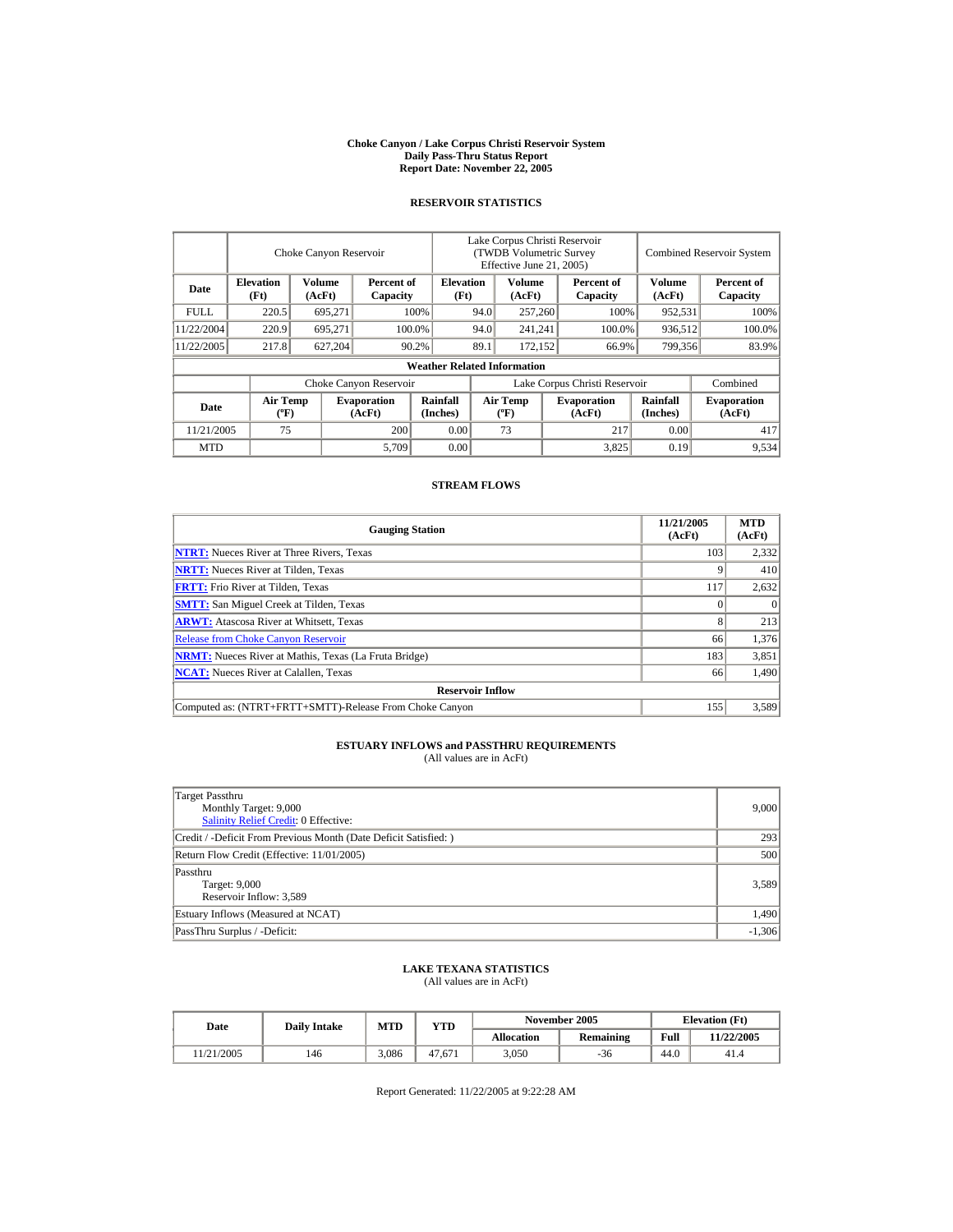#### **Choke Canyon / Lake Corpus Christi Reservoir System Daily Pass-Thru Status Report Report Date: November 23, 2005**

### **RESERVOIR STATISTICS**

|            |                                             | Choke Canyon Reservoir |                              |                                    |      | Lake Corpus Christi Reservoir<br>(TWDB Volumetric Survey<br>Effective June 21, 2005) |                               |                      | <b>Combined Reservoir System</b> |
|------------|---------------------------------------------|------------------------|------------------------------|------------------------------------|------|--------------------------------------------------------------------------------------|-------------------------------|----------------------|----------------------------------|
| Date       | <b>Elevation</b><br>(Ft)                    | Volume<br>(AcFt)       | Percent of<br>Capacity       | <b>Elevation</b><br>(Ft)           |      | Volume<br>(AcFt)                                                                     | Percent of<br>Capacity        | Volume<br>(AcFt)     | Percent of<br>Capacity           |
| FULL.      | 220.5                                       | 695,271                |                              | 100%                               | 94.0 | 257,260                                                                              | 100%                          | 952,531              | 100%                             |
| 11/23/2004 | 220.8                                       | 695.271                |                              | 100.0%                             | 94.0 | 241,241                                                                              | 100.0%                        | 936,512              | 100.0%                           |
| 11/23/2005 | 217.8                                       | 626,713                |                              | 90.1%                              | 89.1 | 171,666                                                                              | 66.7%                         | 798,379              | 83.8%                            |
|            |                                             |                        |                              | <b>Weather Related Information</b> |      |                                                                                      |                               |                      |                                  |
|            |                                             |                        | Choke Canyon Reservoir       |                                    |      |                                                                                      | Lake Corpus Christi Reservoir |                      | Combined                         |
| Date       | <b>Air Temp</b><br>$({}^{\circ}\mathrm{F})$ |                        | <b>Evaporation</b><br>(AcFt) | Rainfall<br>(Inches)               |      | <b>Air Temp</b><br>$({}^{\circ}\mathbf{F})$                                          | <b>Evaporation</b><br>(AcFt)  | Rainfall<br>(Inches) | <b>Evaporation</b><br>(AcFt)     |
| 11/22/2005 | 80                                          |                        | 171                          | 0.00                               |      | 80                                                                                   | 160                           | 0.00                 | 331                              |
| <b>MTD</b> |                                             |                        | 5,880                        | 0.00                               |      |                                                                                      | 3,985                         | 0.19                 | 9,865                            |

### **STREAM FLOWS**

| <b>Gauging Station</b>                                       | 11/22/2005<br>(AcFt) | <b>MTD</b><br>(AcFt) |
|--------------------------------------------------------------|----------------------|----------------------|
| <b>NTRT:</b> Nueces River at Three Rivers, Texas             | 103                  | 2,436                |
| <b>NRTT:</b> Nueces River at Tilden, Texas                   |                      | 418                  |
| <b>FRTT:</b> Frio River at Tilden, Texas                     | 119                  | 2,751                |
| <b>SMTT:</b> San Miguel Creek at Tilden, Texas               |                      | $\Omega$             |
| <b>ARWT:</b> Atascosa River at Whitsett, Texas               |                      | 222                  |
| <b>Release from Choke Canyon Reservoir</b>                   | 66                   | 1,441                |
| <b>NRMT:</b> Nueces River at Mathis, Texas (La Fruta Bridge) | 183                  | 4,034                |
| <b>NCAT:</b> Nueces River at Calallen. Texas                 | 15                   | 1,504                |
| <b>Reservoir Inflow</b>                                      |                      |                      |
| Computed as: (NTRT+FRTT+SMTT)-Release From Choke Canyon      | 157                  | 3.746                |

# **ESTUARY INFLOWS and PASSTHRU REQUIREMENTS**<br>(All values are in AcFt)

| Target Passthru<br>Monthly Target: 9,000<br>Salinity Relief Credit: 0 Effective: | 9,000    |
|----------------------------------------------------------------------------------|----------|
| Credit / -Deficit From Previous Month (Date Deficit Satisfied:)                  | 293      |
| Return Flow Credit (Effective: 11/01/2005)                                       | 500      |
| Passthru<br>Target: 9,000<br>Reservoir Inflow: 3,746                             | 3,746    |
| Estuary Inflows (Measured at NCAT)                                               | 1,504    |
| PassThru Surplus / -Deficit:                                                     | $-1,448$ |

## **LAKE TEXANA STATISTICS**

(All values are in AcFt)

| Date      | <b>Daily Intake</b> | MTD<br>VTD    |        | November 2005 |                  |      | <b>Elevation</b> (Ft) |
|-----------|---------------------|---------------|--------|---------------|------------------|------|-----------------------|
|           |                     |               |        | Allocation    | <b>Remaining</b> | Full | 11/23/2005            |
| 1/22/2005 | 146                 | 222<br>ے رے ۔ | 47.816 | 3,050         | $-182$           | 44.0 | 41.4                  |

Report Generated: 11/23/2005 at 8:25:10 AM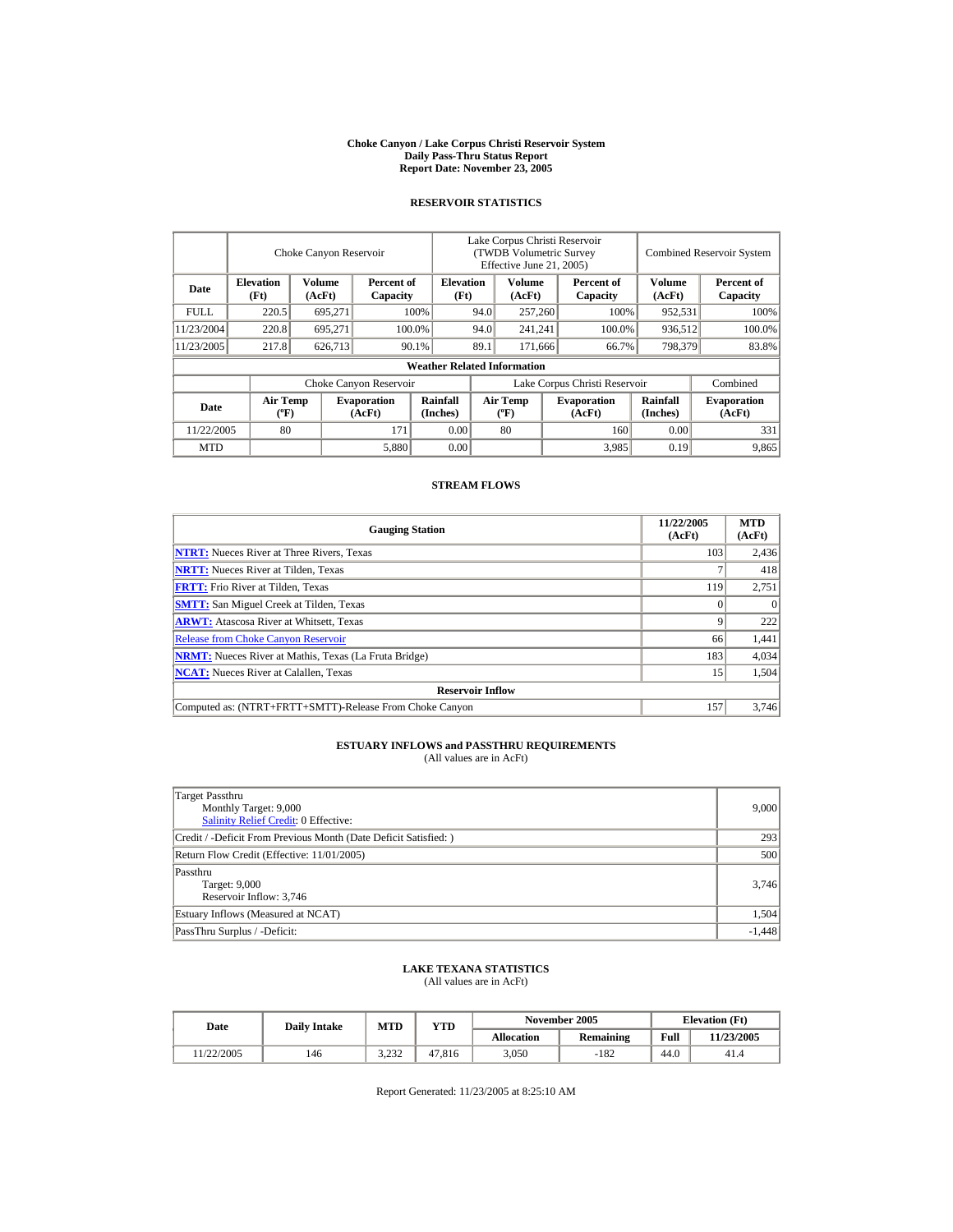#### **Choke Canyon / Lake Corpus Christi Reservoir System Daily Pass-Thru Status Report Report Date: November 24, 2005**

### **RESERVOIR STATISTICS**

|            | Choke Canyon Reservoir      |                  |                              |                                    | Lake Corpus Christi Reservoir<br>(TWDB Volumetric Survey<br>Effective June 21, 2005) |                                      |  |                               |                      | <b>Combined Reservoir System</b> |  |
|------------|-----------------------------|------------------|------------------------------|------------------------------------|--------------------------------------------------------------------------------------|--------------------------------------|--|-------------------------------|----------------------|----------------------------------|--|
| Date       | <b>Elevation</b><br>(Ft)    | Volume<br>(AcFt) | Percent of<br>Capacity       | <b>Elevation</b><br>(Ft)           |                                                                                      | Volume<br>(AcFt)                     |  | Percent of<br>Capacity        | Volume<br>(AcFt)     | Percent of<br>Capacity           |  |
| FULL.      | 220.5                       | 695,271          |                              | 100%                               | 94.0                                                                                 | 257,260                              |  | 100%                          | 952,531              | 100%                             |  |
| 11/24/2004 | 220.9                       | 695,271          |                              | 100.0%                             | 94.0                                                                                 | 241,241                              |  | 100.0%                        | 936,512              | 100.0%                           |  |
| 11/24/2005 | 217.8                       | 626,713          |                              | $90.1\%$                           | 89.0                                                                                 | 171.343                              |  | 66.6%                         | 798,056              | 83.8%                            |  |
|            |                             |                  |                              | <b>Weather Related Information</b> |                                                                                      |                                      |  |                               |                      |                                  |  |
|            |                             |                  | Choke Canyon Reservoir       |                                    |                                                                                      |                                      |  | Lake Corpus Christi Reservoir |                      | Combined                         |  |
| Date       | Air Temp<br>$({}^{\circ}F)$ |                  | <b>Evaporation</b><br>(AcFt) | <b>Rainfall</b><br>(Inches)        |                                                                                      | Air Temp<br>$({}^{\circ}\mathrm{F})$ |  | <b>Evaporation</b><br>(AcFt)  | Rainfall<br>(Inches) | <b>Evaporation</b><br>(AcFt)     |  |
| 11/23/2005 | 85                          |                  | 214                          | 0.00                               |                                                                                      | 88                                   |  | 217                           | 0.00                 | 431                              |  |
| <b>MTD</b> |                             |                  | 6,094                        | 0.00                               |                                                                                      |                                      |  | 4,202                         | 0.19                 | 10.296                           |  |

#### **STREAM FLOWS**

| <b>Gauging Station</b>                                       | 11/23/2005<br>(AcFt) | <b>MTD</b><br>(AcFt) |
|--------------------------------------------------------------|----------------------|----------------------|
| <b>NTRT:</b> Nueces River at Three Rivers, Texas             | 101                  | 2,537                |
| <b>NRTT:</b> Nueces River at Tilden, Texas                   | o                    | 423                  |
| <b>FRTT:</b> Frio River at Tilden, Texas                     | 117                  | 2,868                |
| <b>SMTT:</b> San Miguel Creek at Tilden, Texas               |                      | $\theta$             |
| <b>ARWT:</b> Atascosa River at Whitsett, Texas               | Q                    | 231                  |
| <b>Release from Choke Canyon Reservoir</b>                   | 66                   | 1,507                |
| <b>NRMT:</b> Nueces River at Mathis, Texas (La Fruta Bridge) | 183                  | 4,216                |
| <b>NCAT:</b> Nueces River at Calallen, Texas                 | 54                   | 1,558                |
| <b>Reservoir Inflow</b>                                      |                      |                      |
| Computed as: (NTRT+FRTT+SMTT)-Release From Choke Canyon      | 153                  | 3.899                |

# **ESTUARY INFLOWS and PASSTHRU REQUIREMENTS**<br>(All values are in AcFt)

| Target Passthru<br>Monthly Target: 9,000<br>Salinity Relief Credit: 0 Effective: | 9,000    |
|----------------------------------------------------------------------------------|----------|
| Credit / -Deficit From Previous Month (Date Deficit Satisfied:)                  | 293      |
| Return Flow Credit (Effective: 11/01/2005)                                       | 500      |
| Passthru<br>Target: 9,000<br>Reservoir Inflow: 3,899                             | 3,899    |
| Estuary Inflows (Measured at NCAT)                                               | 1,558    |
| PassThru Surplus / -Deficit:                                                     | $-1,548$ |

## **LAKE TEXANA STATISTICS**

(All values are in AcFt)

| Date      | <b>Daily Intake</b> | MTD<br>VTD |        | November 2005 |                  |      | <b>Elevation</b> (Ft) |
|-----------|---------------------|------------|--------|---------------|------------------|------|-----------------------|
|           |                     |            |        | Allocation    | <b>Remaining</b> | Full | 11/24/2005            |
| 1/23/2005 | 146                 | 3,378      | 47.962 | 3,050         | $-328$           | 44.0 | 41.3                  |

Report Generated: 11/24/2005 at 8:17:39 AM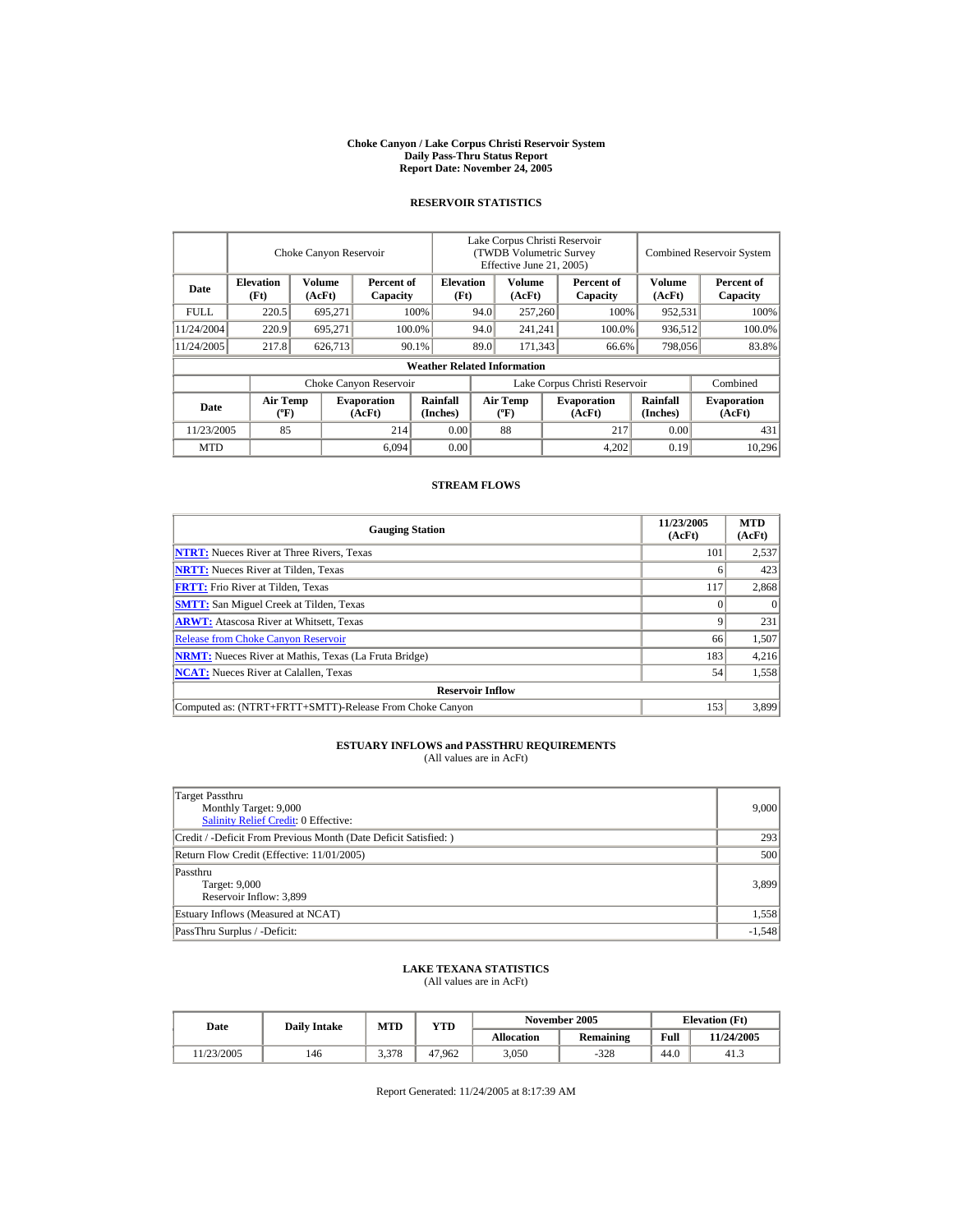#### **Choke Canyon / Lake Corpus Christi Reservoir System Daily Pass-Thru Status Report Report Date: November 25, 2005**

### **RESERVOIR STATISTICS**

|            |                             | Choke Canyon Reservoir |                              |                                    | Lake Corpus Christi Reservoir<br>(TWDB Volumetric Survey<br>Effective June 21, 2005) |                                      |         |                              |                      | <b>Combined Reservoir System</b> |
|------------|-----------------------------|------------------------|------------------------------|------------------------------------|--------------------------------------------------------------------------------------|--------------------------------------|---------|------------------------------|----------------------|----------------------------------|
| Date       | <b>Elevation</b><br>(Ft)    | Volume<br>(AcFt)       | Percent of<br>Capacity       | <b>Elevation</b><br>(Ft)           |                                                                                      | Volume<br>(AcFt)                     |         | Percent of<br>Capacity       | Volume<br>(AcFt)     | Percent of<br>Capacity           |
| FULL.      | 220.5                       | 695,271                |                              | 100%                               | 94.0                                                                                 |                                      | 257,260 | 100%                         | 952,531              | 100%                             |
| 11/25/2004 | 220.8                       | 695,271                |                              | 100.0%                             | 94.0                                                                                 | 241,241                              |         | 100.0%                       | 936,512              | 100.0%                           |
| 11/25/2005 | 217.8                       | 626,713                |                              | $90.1\%$                           | 89.0                                                                                 | 171.181                              |         | 66.5%                        | 797,894              | 83.8%                            |
|            |                             |                        |                              | <b>Weather Related Information</b> |                                                                                      |                                      |         |                              |                      |                                  |
|            |                             |                        | Choke Canyon Reservoir       |                                    | Lake Corpus Christi Reservoir                                                        |                                      |         |                              |                      | Combined                         |
| Date       | Air Temp<br>$({}^{\circ}F)$ |                        | <b>Evaporation</b><br>(AcFt) | <b>Rainfall</b><br>(Inches)        |                                                                                      | Air Temp<br>$({}^{\circ}\mathrm{F})$ |         | <b>Evaporation</b><br>(AcFt) | Rainfall<br>(Inches) | <b>Evaporation</b><br>(AcFt)     |
| 11/24/2005 | 83                          |                        | 157                          | 0.00                               |                                                                                      | 83                                   |         | 122                          | 0.00                 | 279                              |
| <b>MTD</b> |                             |                        | 6,251                        | 0.00                               |                                                                                      |                                      |         | 4,324                        | 0.19                 | 10.575                           |

### **STREAM FLOWS**

| <b>Gauging Station</b>                                       | 11/24/2005<br>(AcFt) | <b>MTD</b><br>(AcFt) |
|--------------------------------------------------------------|----------------------|----------------------|
| <b>NTRT:</b> Nueces River at Three Rivers, Texas             | 99                   | 2,636                |
| <b>NRTT:</b> Nueces River at Tilden, Texas                   |                      | 428                  |
| <b>FRTT:</b> Frio River at Tilden, Texas                     | 115                  | 2,983                |
| <b>SMTT:</b> San Miguel Creek at Tilden, Texas               |                      | $\Omega$             |
| <b>ARWT:</b> Atascosa River at Whitsett, Texas               |                      | 240                  |
| <b>Release from Choke Canyon Reservoir</b>                   | 66                   | 1,572                |
| <b>NRMT:</b> Nueces River at Mathis, Texas (La Fruta Bridge) | 181                  | 4,397                |
| <b>NCAT:</b> Nueces River at Calallen. Texas                 | 60                   | 1,617                |
| <b>Reservoir Inflow</b>                                      |                      |                      |
| Computed as: (NTRT+FRTT+SMTT)-Release From Choke Canyon      | 149                  | 4.047                |

# **ESTUARY INFLOWS and PASSTHRU REQUIREMENTS**<br>(All values are in AcFt)

| Target Passthru<br>Monthly Target: 9,000<br>Salinity Relief Credit: 0 Effective: | 9,000    |
|----------------------------------------------------------------------------------|----------|
| Credit / -Deficit From Previous Month (Date Deficit Satisfied:)                  | 293      |
| Return Flow Credit (Effective: 11/01/2005)                                       | 500      |
| Passthru<br>Target: 9,000<br>Reservoir Inflow: 4,047                             | 4.047    |
| Estuary Inflows (Measured at NCAT)                                               | 1,617    |
| PassThru Surplus / -Deficit:                                                     | $-1,637$ |

## **LAKE TEXANA STATISTICS**

(All values are in AcFt)

| Date      | <b>Daily Intake</b> | <b>MTD</b> | VTD    |            | November 2005    | <b>Elevation</b> (Ft) |            |
|-----------|---------------------|------------|--------|------------|------------------|-----------------------|------------|
|           |                     |            |        | Allocation | <b>Remaining</b> | Full                  | 11/25/2005 |
| 1/24/2005 | 146                 | 3,524      | 48.108 | 3,050      | $-474$           | 44.0                  | 41.3       |

Report Generated: 11/25/2005 at 8:16:20 AM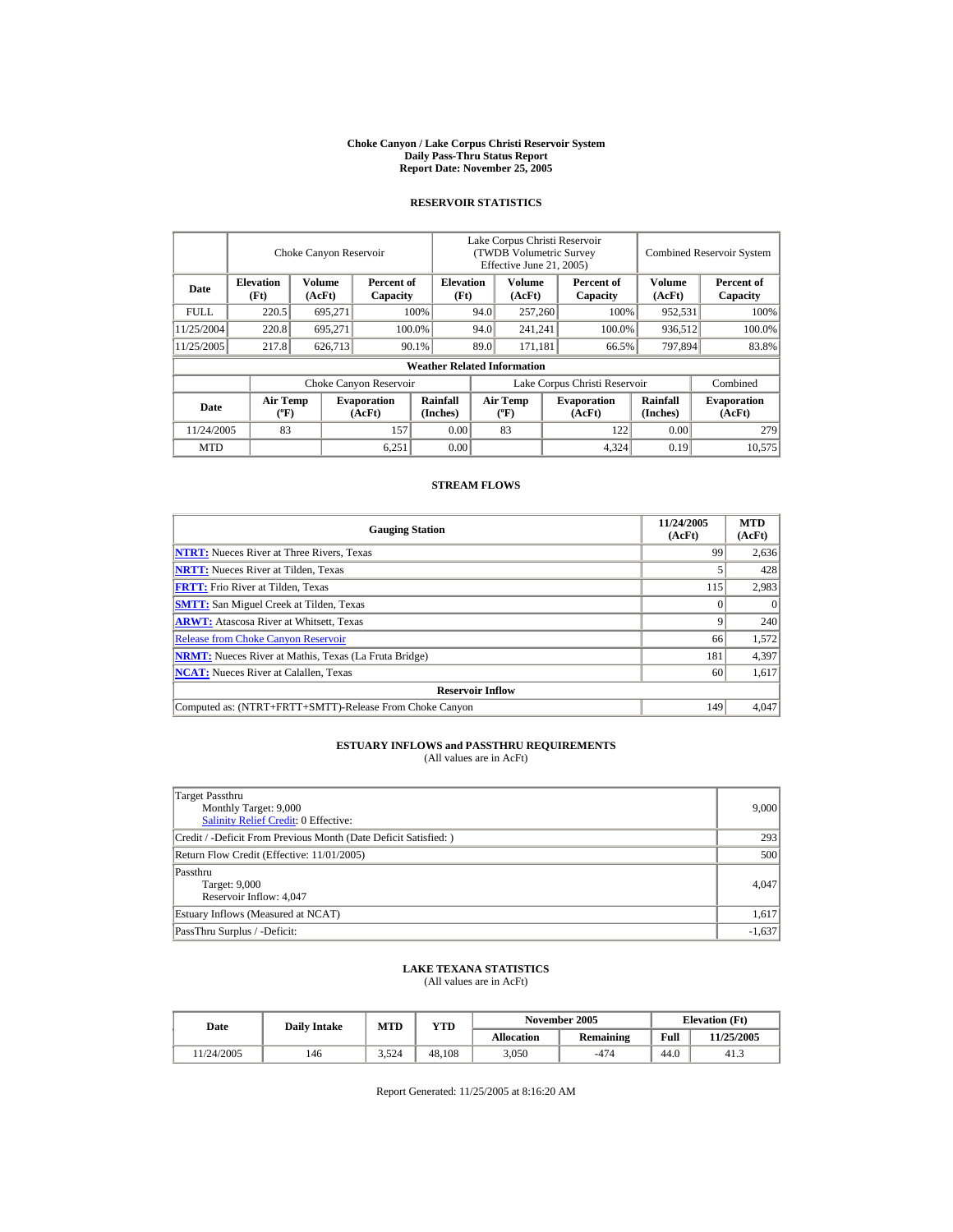#### **Choke Canyon / Lake Corpus Christi Reservoir System Daily Pass-Thru Status Report Report Date: November 26, 2005**

### **RESERVOIR STATISTICS**

|            |                                      | Choke Canyon Reservoir |                              |                                    |                               | Lake Corpus Christi Reservoir<br>(TWDB Volumetric Survey<br>Effective June 21, 2005) |         |                              |                      | <b>Combined Reservoir System</b> |
|------------|--------------------------------------|------------------------|------------------------------|------------------------------------|-------------------------------|--------------------------------------------------------------------------------------|---------|------------------------------|----------------------|----------------------------------|
| Date       | <b>Elevation</b><br>(Ft)             | Volume<br>(AcFt)       | Percent of<br>Capacity       | <b>Elevation</b><br>(Ft)           |                               | Volume<br>(AcFt)                                                                     |         | Percent of<br>Capacity       | Volume<br>(AcFt)     | Percent of<br>Capacity           |
| FULL.      | 220.5                                | 695.271                |                              | 100%                               | 94.0                          | 257,260                                                                              |         | 100%                         | 952,531              | 100%                             |
| 11/26/2004 | 220.7                                | 695.271                |                              | 100.0%                             | 94.0                          | 241.241                                                                              |         | 100.0%                       | 936,512              | 100.0%                           |
| 11/26/2005 | 217.8                                | 626,713                |                              | 90.1%                              | 89.1<br>172,314<br>67.0%      |                                                                                      | 799,027 | 83.9%                        |                      |                                  |
|            |                                      |                        |                              | <b>Weather Related Information</b> |                               |                                                                                      |         |                              |                      |                                  |
|            |                                      |                        | Choke Canyon Reservoir       |                                    | Lake Corpus Christi Reservoir |                                                                                      |         |                              | Combined             |                                  |
| Date       | Air Temp<br>$({}^{\circ}\mathrm{F})$ |                        | <b>Evaporation</b><br>(AcFt) | <b>Rainfall</b><br>(Inches)        |                               | <b>Air Temp</b><br>$({}^{\circ}\mathrm{F})$                                          |         | <b>Evaporation</b><br>(AcFt) | Rainfall<br>(Inches) | <b>Evaporation</b><br>(AcFt)     |
| 11/25/2005 | 80                                   |                        | 143                          | 0.15                               |                               | 83                                                                                   |         | 142                          | 0.51                 | 285                              |
| <b>MTD</b> |                                      |                        | 6,394                        | 0.15                               |                               |                                                                                      |         | 4.466                        | 0.70                 | 10.860                           |

### **STREAM FLOWS**

| <b>Gauging Station</b>                                       | 11/25/2005<br>(AcFt) | <b>MTD</b><br>(AcFt) |
|--------------------------------------------------------------|----------------------|----------------------|
| <b>NTRT:</b> Nueces River at Three Rivers, Texas             | 101                  | 2,737                |
| <b>NRTT:</b> Nueces River at Tilden, Texas                   |                      | 433                  |
| <b>FRTT:</b> Frio River at Tilden, Texas                     | 115                  | 3,099                |
| <b>SMTT:</b> San Miguel Creek at Tilden, Texas               |                      | $\Omega$             |
| <b>ARWT:</b> Atascosa River at Whitsett, Texas               | 10                   | 250                  |
| <b>Release from Choke Canyon Reservoir</b>                   | 66                   | 1,638                |
| <b>NRMT:</b> Nueces River at Mathis, Texas (La Fruta Bridge) | 181                  | 4,577                |
| <b>NCAT:</b> Nueces River at Calallen, Texas                 | 60                   | 1,677                |
| <b>Reservoir Inflow</b>                                      |                      |                      |
| Computed as: (NTRT+FRTT+SMTT)-Release From Choke Canyon      | 151                  | 4.198                |

# **ESTUARY INFLOWS and PASSTHRU REQUIREMENTS**<br>(All values are in AcFt)

| Target Passthru<br>Monthly Target: 9,000<br>Salinity Relief Credit: 0 Effective: | 9,000    |
|----------------------------------------------------------------------------------|----------|
| Credit / -Deficit From Previous Month (Date Deficit Satisfied:)                  | 293      |
| Return Flow Credit (Effective: 11/01/2005)                                       | 500      |
| Passthru<br>Target: 9,000<br>Reservoir Inflow: 4,198                             | 4,198    |
| Estuary Inflows (Measured at NCAT)                                               | 1,677    |
| PassThru Surplus / -Deficit:                                                     | $-1,728$ |

## **LAKE TEXANA STATISTICS**

(All values are in AcFt)

| Date      | <b>Daily Intake</b> | <b>MTD</b><br>YTD |        |                   | November 2005    | <b>Elevation</b> (Ft) |            |
|-----------|---------------------|-------------------|--------|-------------------|------------------|-----------------------|------------|
|           |                     |                   |        | <b>Allocation</b> | <b>Remaining</b> | Full                  | 11/26/2005 |
| 1/25/2005 | 146                 | 3.670             | 48.254 | 3.050             | $-620$           | 44.0                  | 41.3       |

Report Generated: 11/26/2005 at 8:18:12 AM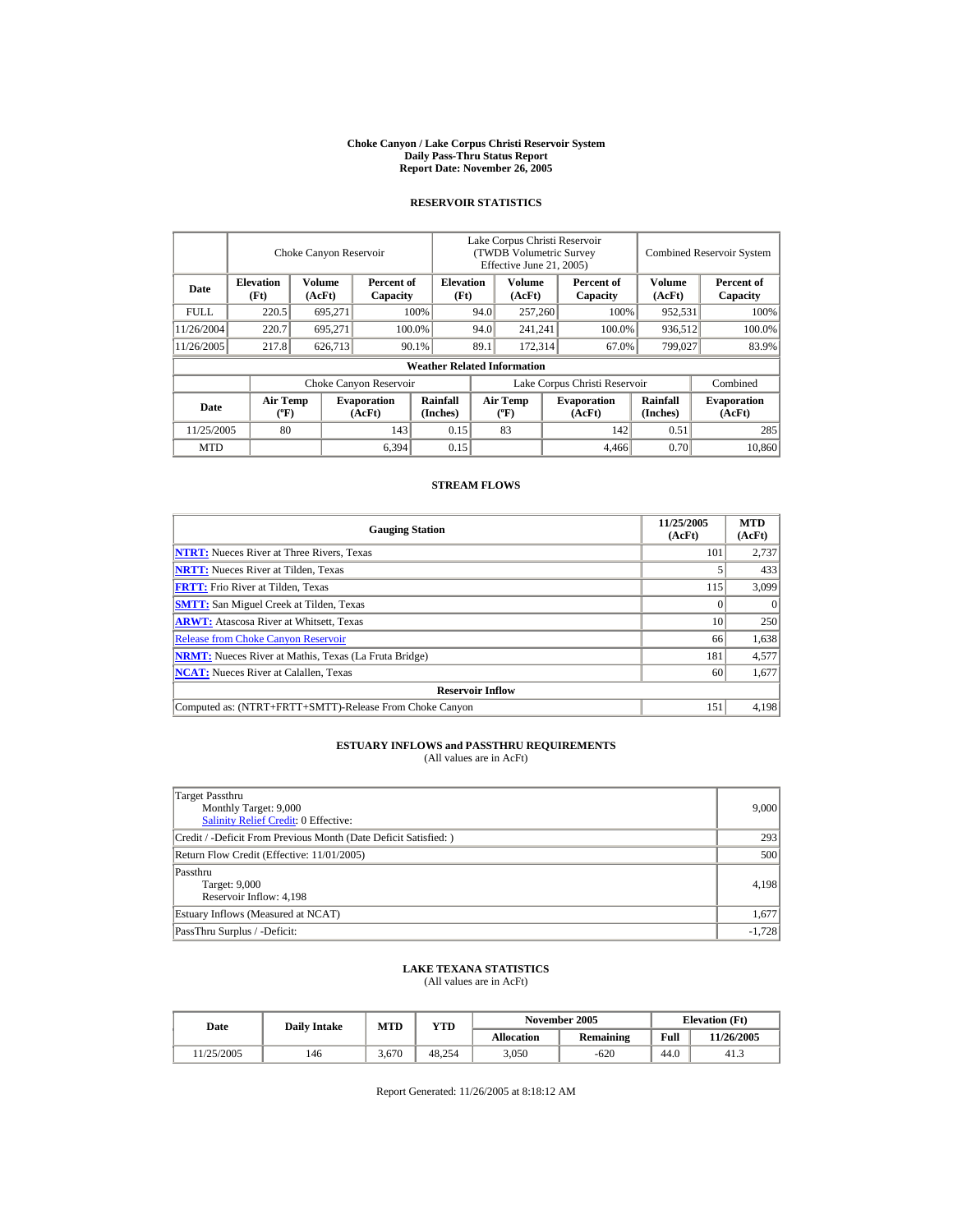#### **Choke Canyon / Lake Corpus Christi Reservoir System Daily Pass-Thru Status Report Report Date: November 27, 2005**

### **RESERVOIR STATISTICS**

|             |                                             | Choke Canyon Reservoir |                              |                                    | Lake Corpus Christi Reservoir<br>(TWDB Volumetric Survey<br>Effective June 21, 2005) |                                             |                              |                               |                      | <b>Combined Reservoir System</b> |
|-------------|---------------------------------------------|------------------------|------------------------------|------------------------------------|--------------------------------------------------------------------------------------|---------------------------------------------|------------------------------|-------------------------------|----------------------|----------------------------------|
| Date        | <b>Elevation</b><br>(Ft)                    | Volume<br>(AcFt)       | Percent of<br>Capacity       | <b>Elevation</b><br>(Ft)           |                                                                                      | Volume<br>(AcFt)                            |                              | Percent of<br>Capacity        | Volume<br>(AcFt)     | Percent of<br>Capacity           |
| <b>FULL</b> | 220.5                                       | 695,271                |                              | 100%                               | 94.0                                                                                 | 257,260                                     |                              | 100%                          | 952,531              | 100%                             |
| 11/27/2004  | 220.6                                       | 695.271                |                              | 100.0%                             | 94.0                                                                                 | 241,241                                     |                              | 100.0%                        | 936,512              | 100.0%                           |
| 11/27/2005  | 217.8                                       | 626,713                |                              | 90.1%                              | 89.0<br>171,019                                                                      |                                             |                              | 66.5%                         | 797,732              | 83.7%                            |
|             |                                             |                        |                              | <b>Weather Related Information</b> |                                                                                      |                                             |                              |                               |                      |                                  |
|             |                                             |                        | Choke Canyon Reservoir       |                                    |                                                                                      |                                             |                              | Lake Corpus Christi Reservoir |                      | Combined                         |
| Date        | <b>Air Temp</b><br>$({}^{\circ}\mathrm{F})$ |                        | <b>Evaporation</b><br>(AcFt) | Rainfall<br>(Inches)               |                                                                                      | <b>Air Temp</b><br>$({}^{\circ}\mathbf{F})$ | <b>Evaporation</b><br>(AcFt) |                               | Rainfall<br>(Inches) | <b>Evaporation</b><br>(AcFt)     |
| 11/26/2005  | 76                                          |                        | 100                          | 0.00                               |                                                                                      | 74                                          |                              | 75                            | 0.00                 | 175                              |
| <b>MTD</b>  |                                             |                        | 6.494                        | 0.15                               |                                                                                      |                                             |                              | 4,541                         | 0.70                 | 11.035                           |

#### **STREAM FLOWS**

| <b>Gauging Station</b>                                       | 11/26/2005<br>(AcFt) | <b>MTD</b><br>(AcFt) |
|--------------------------------------------------------------|----------------------|----------------------|
| <b>NTRT:</b> Nueces River at Three Rivers, Texas             | 99                   | 2,837                |
| <b>NRTT:</b> Nueces River at Tilden, Texas                   |                      | 438                  |
| <b>FRTT:</b> Frio River at Tilden, Texas                     | 115                  | 3,214                |
| <b>SMTT:</b> San Miguel Creek at Tilden, Texas               |                      | $\Omega$             |
| <b>ARWT:</b> Atascosa River at Whitsett, Texas               |                      | 261                  |
| <b>Release from Choke Canyon Reservoir</b>                   | 66                   | 1.703                |
| <b>NRMT:</b> Nueces River at Mathis, Texas (La Fruta Bridge) | 183                  | 4,760                |
| <b>NCAT:</b> Nueces River at Calallen. Texas                 | 85                   | 1,762                |
| <b>Reservoir Inflow</b>                                      |                      |                      |
| Computed as: (NTRT+FRTT+SMTT)-Release From Choke Canyon      | 149                  | 4,347                |

# **ESTUARY INFLOWS and PASSTHRU REQUIREMENTS**<br>(All values are in AcFt)

| Target Passthru<br>Monthly Target: 9,000<br>Salinity Relief Credit: 0 Effective: | 9,000    |
|----------------------------------------------------------------------------------|----------|
| Credit / -Deficit From Previous Month (Date Deficit Satisfied:)                  | 293      |
| Return Flow Credit (Effective: 11/01/2005)                                       | 500      |
| Passthru<br>Target: 9,000<br>Reservoir Inflow: 4,347                             | 4.347    |
| Estuary Inflows (Measured at NCAT)                                               | 1,762    |
| PassThru Surplus / -Deficit:                                                     | $-1,792$ |

## **LAKE TEXANA STATISTICS**

(All values are in AcFt)

| Date      | <b>Daily Intake</b> | MTD   | VTD    |            | November 2005    | <b>Elevation</b> (Ft) |            |
|-----------|---------------------|-------|--------|------------|------------------|-----------------------|------------|
|           |                     |       |        | Allocation | <b>Remaining</b> | Full                  | 11/27/2005 |
| 1/26/2005 | 146                 | 3.815 | 48,400 | 3,050      | $-765$           | 44.0                  | 41.3       |

Report Generated: 11/27/2005 at 8:17:56 AM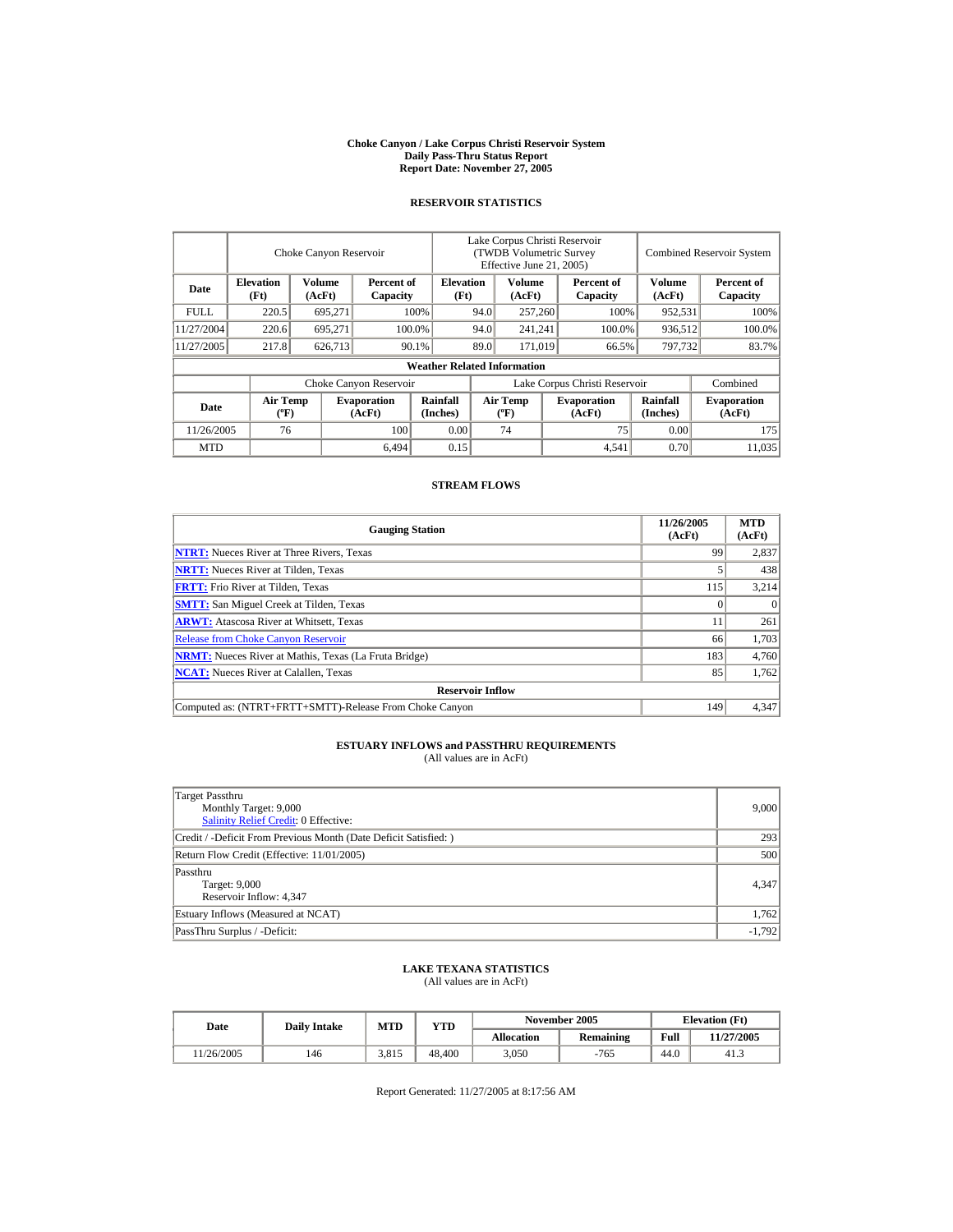#### **Choke Canyon / Lake Corpus Christi Reservoir System Daily Pass-Thru Status Report Report Date: November 28, 2005**

### **RESERVOIR STATISTICS**

|             |                                             | Choke Canyon Reservoir |                              |                                    | Lake Corpus Christi Reservoir<br>(TWDB Volumetric Survey<br>Effective June 21, 2005) |                                             |       |                              |                             | <b>Combined Reservoir System</b> |
|-------------|---------------------------------------------|------------------------|------------------------------|------------------------------------|--------------------------------------------------------------------------------------|---------------------------------------------|-------|------------------------------|-----------------------------|----------------------------------|
| Date        | <b>Elevation</b><br>(Ft)                    | Volume<br>(AcFt)       | Percent of<br>Capacity       | <b>Elevation</b><br>(Ft)           |                                                                                      | Volume<br>(AcFt)                            |       | Percent of<br>Capacity       | Volume<br>(AcFt)            | Percent of<br>Capacity           |
| <b>FULL</b> | 220.5                                       | 695,271                |                              | 100%                               | 94.0                                                                                 | 257,260                                     |       | 100%                         | 952,531                     | 100%                             |
| 11/28/2004  | 220.6                                       | 695.271                |                              | 100.0%                             | 94.0                                                                                 | 241,241                                     |       | 100.0%                       | 936,512                     | 100.0%                           |
| 11/28/2005  | 217.8                                       | 626,713                |                              | 90.1%                              | 89.1<br>171,666                                                                      |                                             | 66.7% | 798,379                      | 83.8%                       |                                  |
|             |                                             |                        |                              | <b>Weather Related Information</b> |                                                                                      |                                             |       |                              |                             |                                  |
|             |                                             |                        | Choke Canyon Reservoir       |                                    | Lake Corpus Christi Reservoir                                                        |                                             |       |                              | Combined                    |                                  |
| Date        | <b>Air Temp</b><br>$({}^{\circ}\mathrm{F})$ |                        | <b>Evaporation</b><br>(AcFt) | Rainfall<br>(Inches)               |                                                                                      | <b>Air Temp</b><br>$({}^{\circ}\mathbf{F})$ |       | <b>Evaporation</b><br>(AcFt) | <b>Rainfall</b><br>(Inches) | <b>Evaporation</b><br>(AcFt)     |
| 11/27/2005  | 91                                          |                        | 442                          | 0.00                               |                                                                                      | 87                                          |       | 273                          | 0.00                        | 715                              |
| <b>MTD</b>  |                                             |                        | 6,936                        | 0.15                               |                                                                                      |                                             |       | 4,814                        | 0.70                        | 11.750                           |

### **STREAM FLOWS**

| <b>Gauging Station</b>                                       | 11/27/2005<br>(AcFt) | <b>MTD</b><br>(AcFt) |
|--------------------------------------------------------------|----------------------|----------------------|
| <b>NTRT:</b> Nueces River at Three Rivers, Texas             | 101                  | 2,938                |
| <b>NRTT:</b> Nueces River at Tilden, Texas                   | o                    | 444                  |
| <b>FRTT:</b> Frio River at Tilden, Texas                     | 113                  | 3,327                |
| <b>SMTT:</b> San Miguel Creek at Tilden, Texas               |                      | $\theta$             |
| <b>ARWT:</b> Atascosa River at Whitsett, Texas               |                      | 271                  |
| <b>Release from Choke Canyon Reservoir</b>                   | 66                   | 1,769                |
| <b>NRMT:</b> Nueces River at Mathis, Texas (La Fruta Bridge) | 224                  | 4,984                |
| <b>NCAT:</b> Nueces River at Calallen, Texas                 | 111                  | 1,873                |
| <b>Reservoir Inflow</b>                                      |                      |                      |
| Computed as: (NTRT+FRTT+SMTT)-Release From Choke Canyon      | 149                  | 4.496                |

# **ESTUARY INFLOWS and PASSTHRU REQUIREMENTS**<br>(All values are in AcFt)

| Target Passthru<br>Monthly Target: 9,000<br>Salinity Relief Credit: 0 Effective: | 9,000    |
|----------------------------------------------------------------------------------|----------|
| Credit / -Deficit From Previous Month (Date Deficit Satisfied:)                  | 293      |
| Return Flow Credit (Effective: 11/01/2005)                                       | 500      |
| Passthru<br>Target: 9,000<br>Reservoir Inflow: 4,496                             | 4,496    |
| Estuary Inflows (Measured at NCAT)                                               | 1,873    |
| PassThru Surplus / -Deficit:                                                     | $-1,830$ |

## **LAKE TEXANA STATISTICS**

(All values are in AcFt)

| Date      | <b>Daily Intake</b> | <b>MTD</b> | VTD    |            | November 2005    | <b>Elevation</b> (Ft) |            |
|-----------|---------------------|------------|--------|------------|------------------|-----------------------|------------|
|           |                     |            |        | Allocation | <b>Remaining</b> | Full                  | 11/28/2005 |
| 1/27/2005 | 146                 | 3.962      | 48.546 | 3,050      | $-912$           | 44.0                  | 41.3       |

Report Generated: 11/28/2005 at 8:24:11 AM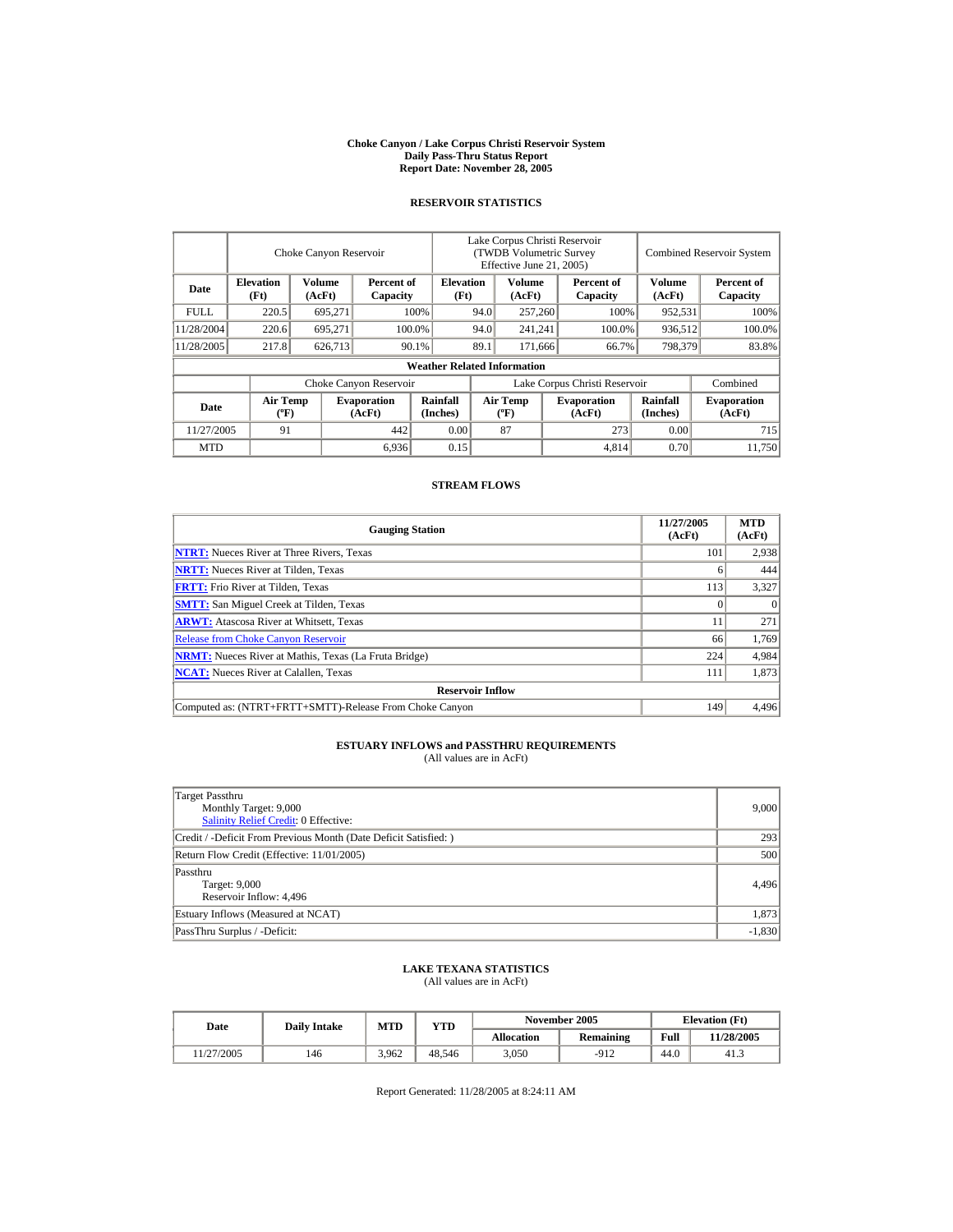#### **Choke Canyon / Lake Corpus Christi Reservoir System Daily Pass-Thru Status Report Report Date: November 29, 2005**

### **RESERVOIR STATISTICS**

|             |                                             | Choke Canyon Reservoir |                              |                                    | Lake Corpus Christi Reservoir<br>(TWDB Volumetric Survey<br>Effective June 21, 2005) |                                             |  |                              |                      | <b>Combined Reservoir System</b> |
|-------------|---------------------------------------------|------------------------|------------------------------|------------------------------------|--------------------------------------------------------------------------------------|---------------------------------------------|--|------------------------------|----------------------|----------------------------------|
| Date        | <b>Elevation</b><br>(Ft)                    | Volume<br>(AcFt)       | Percent of<br>Capacity       | <b>Elevation</b><br>(Ft)           |                                                                                      | Volume<br>(AcFt)                            |  | Percent of<br>Capacity       | Volume<br>(AcFt)     | Percent of<br>Capacity           |
| <b>FULL</b> | 220.5                                       | 695,271                |                              | 100%                               | 94.0                                                                                 | 257,260                                     |  | 100%                         | 952,531              | 100%                             |
| 11/29/2004  | 220.6                                       | 695.271                |                              | 100.0%                             | 93.9                                                                                 | 239,702                                     |  | 99.4%                        | 934,973              | 99.8%                            |
| 11/29/2005  | 217.8                                       | 625,976                |                              | 90.0%                              | 89.0                                                                                 | 170,696                                     |  | 66.4%                        | 796,672              | 83.6%                            |
|             |                                             |                        |                              | <b>Weather Related Information</b> |                                                                                      |                                             |  |                              |                      |                                  |
|             |                                             |                        | Choke Canyon Reservoir       |                                    | Lake Corpus Christi Reservoir                                                        |                                             |  |                              | Combined             |                                  |
| Date        | <b>Air Temp</b><br>$({}^{\circ}\mathrm{F})$ |                        | <b>Evaporation</b><br>(AcFt) | Rainfall<br>(Inches)               |                                                                                      | <b>Air Temp</b><br>$({}^{\circ}\mathbf{F})$ |  | <b>Evaporation</b><br>(AcFt) | Rainfall<br>(Inches) | <b>Evaporation</b><br>(AcFt)     |
| 11/28/2005  | 70                                          |                        | 328                          | 0.00                               |                                                                                      | 71                                          |  | 207                          | 0.00                 | 535                              |
| <b>MTD</b>  |                                             |                        | 7.264                        | 0.15                               |                                                                                      |                                             |  | 5,021                        | 0.70                 | 12.285                           |

### **STREAM FLOWS**

| <b>Gauging Station</b>                                       | 11/28/2005<br>(AcFt) | <b>MTD</b><br>(AcFt) |
|--------------------------------------------------------------|----------------------|----------------------|
| <b>NTRT:</b> Nueces River at Three Rivers, Texas             | 99                   | 3,037                |
| <b>NRTT:</b> Nueces River at Tilden, Texas                   |                      | 450                  |
| <b>FRTT:</b> Frio River at Tilden, Texas                     | 113                  | 3,440                |
| <b>SMTT:</b> San Miguel Creek at Tilden, Texas               |                      | $\Omega$             |
| <b>ARWT:</b> Atascosa River at Whitsett, Texas               | 12                   | 283                  |
| <b>Release from Choke Canyon Reservoir</b>                   | 66                   | 1,834                |
| <b>NRMT:</b> Nueces River at Mathis, Texas (La Fruta Bridge) | 314                  | 5,298                |
| <b>NCAT:</b> Nueces River at Calallen. Texas                 | 171                  | 2,044                |
| <b>Reservoir Inflow</b>                                      |                      |                      |
| Computed as: (NTRT+FRTT+SMTT)-Release From Choke Canyon      | 147                  | 4.643                |

# **ESTUARY INFLOWS and PASSTHRU REQUIREMENTS**<br>(All values are in AcFt)

| Target Passthru<br>Monthly Target: 9,000<br>Salinity Relief Credit: 0 Effective: | 9,000    |
|----------------------------------------------------------------------------------|----------|
| Credit / -Deficit From Previous Month (Date Deficit Satisfied:)                  | 293      |
| Return Flow Credit (Effective: 11/01/2005)                                       | 500      |
| Passthru<br>Target: 9,000<br>Reservoir Inflow: 4,643                             | 4,643    |
| Estuary Inflows (Measured at NCAT)                                               | 2,044    |
| PassThru Surplus / -Deficit:                                                     | $-1,806$ |

## **LAKE TEXANA STATISTICS**

(All values are in AcFt)

| Date      | <b>Daily Intake</b> | <b>MTD</b> | VTD    |            | November 2005    | <b>Elevation</b> (Ft) |            |
|-----------|---------------------|------------|--------|------------|------------------|-----------------------|------------|
|           |                     |            |        | Allocation | <b>Remaining</b> | Full                  | 11/29/2005 |
| 1/28/2005 | 147                 | 4.108      | 48,693 | 3,050      | $-1.058$         | 44.0                  | 43.1       |

Report Generated: 11/29/2005 at 10:16:31 AM